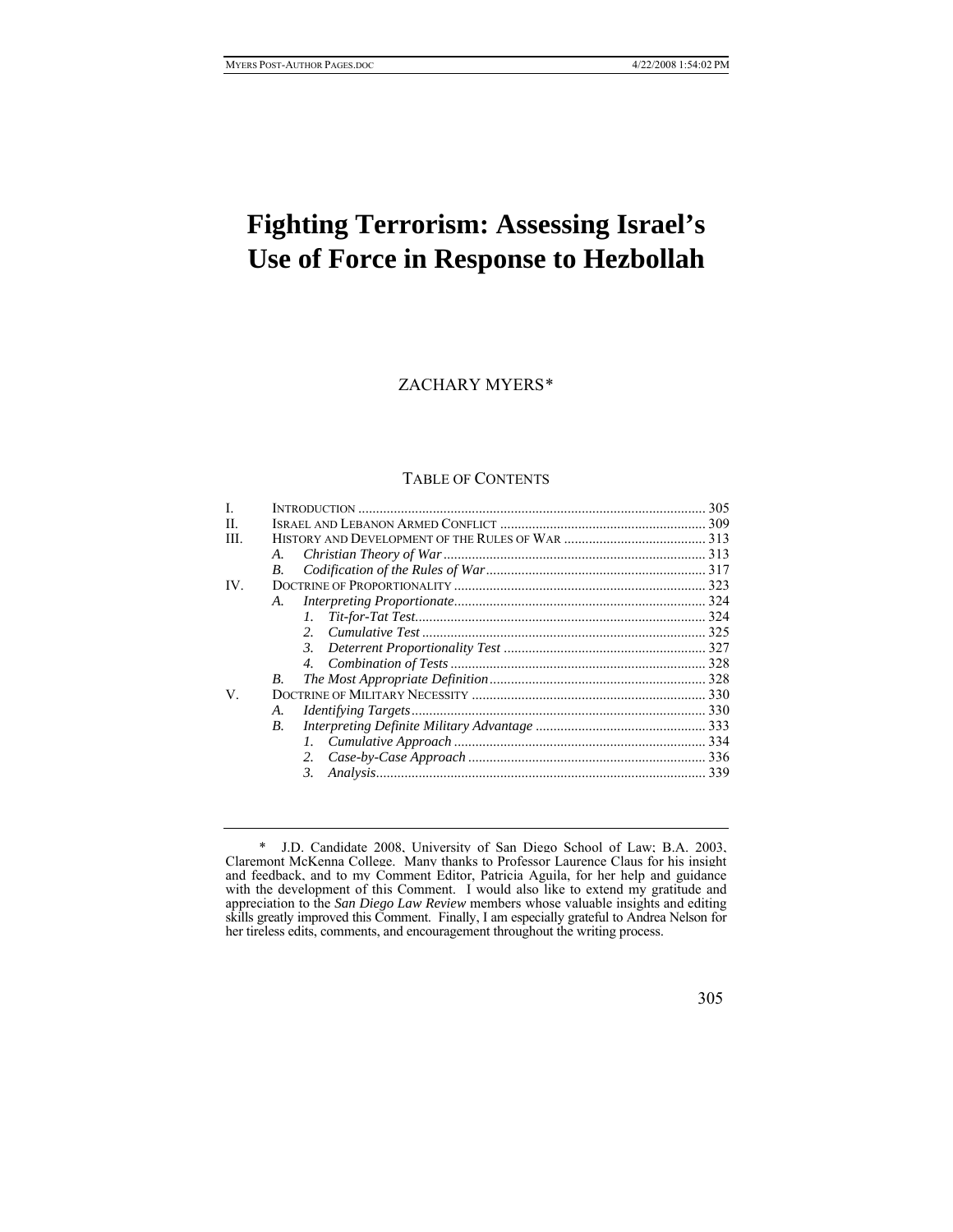#### I. INTRODUCTION

On July 12, 2006, the Lebanese militia group Hezbollah staged an unprovoked attack across the Lebanon-Israel border in which two Israeli soldiers were taken hostage and three soldiers were killed.<sup>[1](#page-1-0)</sup> While such raids have generally provoked limited retaliation from Israel, these raids, large-scale rocket and mortar strikes on Northern Israeli military targets, and the simultaneous abduction of Israeli soldiers triggered a large response.<sup>[2](#page-1-1)</sup> Israel responded with a full-scale military attack on Lebanon that claimed over one thousand lives. $3$  While most of the international community expressed support for Israel's right to defend itself against a terrorist attack, humanitarians condemned Israel's response as both disproportionate and indiscriminate with respect to civilian life.<sup>[4](#page-1-3)</sup> Critics

<span id="page-1-0"></span> <sup>1.</sup> Mohamad Bazzi, *Remorse over Abductions: Leader Says That Hezbollah Would Not Have Kidnapped Troops If They Had Known It Would Lead to War*, NEWSDAY, Aug. 28, 2006, at A23. Arab nations have been unsuccessful in waging conventional wars against Israel. Fred Gedrich & Paul E. Vallely, *Despicable Breeders: Hezbollah an Immoral War Machine*, WASH. TIMES, Aug. 22, 2006, at A17. Arab extremists, such as Hezbollah, have increasingly relied on terrorism to advance their ultimate goal of destroying the Jewish state of Israel, which they view as an illegal, Western imposition on their land. *Id*.

<span id="page-1-1"></span> <sup>2.</sup> Thomas L. Friedman, *The Arab Commission*, N.Y. TIMES, May 9, 2007, at A5. The abduction of another Israeli soldier in Gaza a few weeks before Hezbollah's July 12 attack had been met with little retaliation. However, Hezbollah's July attack came on the heels of the induction of Israel's new prime minister, new defense minister, and new Army Chief of Staff; these new office heads felt tested into showing a stronger response to the attacks. *Id.*

<span id="page-1-2"></span> <sup>3.</sup> Bazzi, *supra* note 1, at A23. An Israeli Army spokesman explained the reason for the response stating that "[s]trategically speaking, if the third largest city in Israel is under attack, it's a big thing and a response can be expected." Uri Dan, *Rockets Go Deep into Israel as Leb Reels Under Blitz*, N.Y. POST, July 14, 2006, at 4. Iranian President Mahmoud Ahmadinejad warned Israel against retaliating because it would be considered an assault on the whole Islamic world that would bring a "fierce response." *Id*. The European Union and Russia warned Israel against dangerous escalation. Surprisingly, moderate Arab governments, who are rarely friendly with Israel, showed restraint in criticizing the Jewish state. This is most likely a reflection of popular opinion in Egypt, Jordan, and Saudi Arabia, that Hezbollah was to blame. The strongest reaction to the conflict may have come from the world financial markets; oil prices soared by \$1.75 to \$76.70 a barrel and gold rose by more than \$3 an ounce. *Id*.

<span id="page-1-3"></span> <sup>4.</sup> Kevin Sullivan, *Rights Group Accuses Hezbollah of "Indiscriminate" Killing,*  WASH. POST, Sept. 15, 2006, at A15.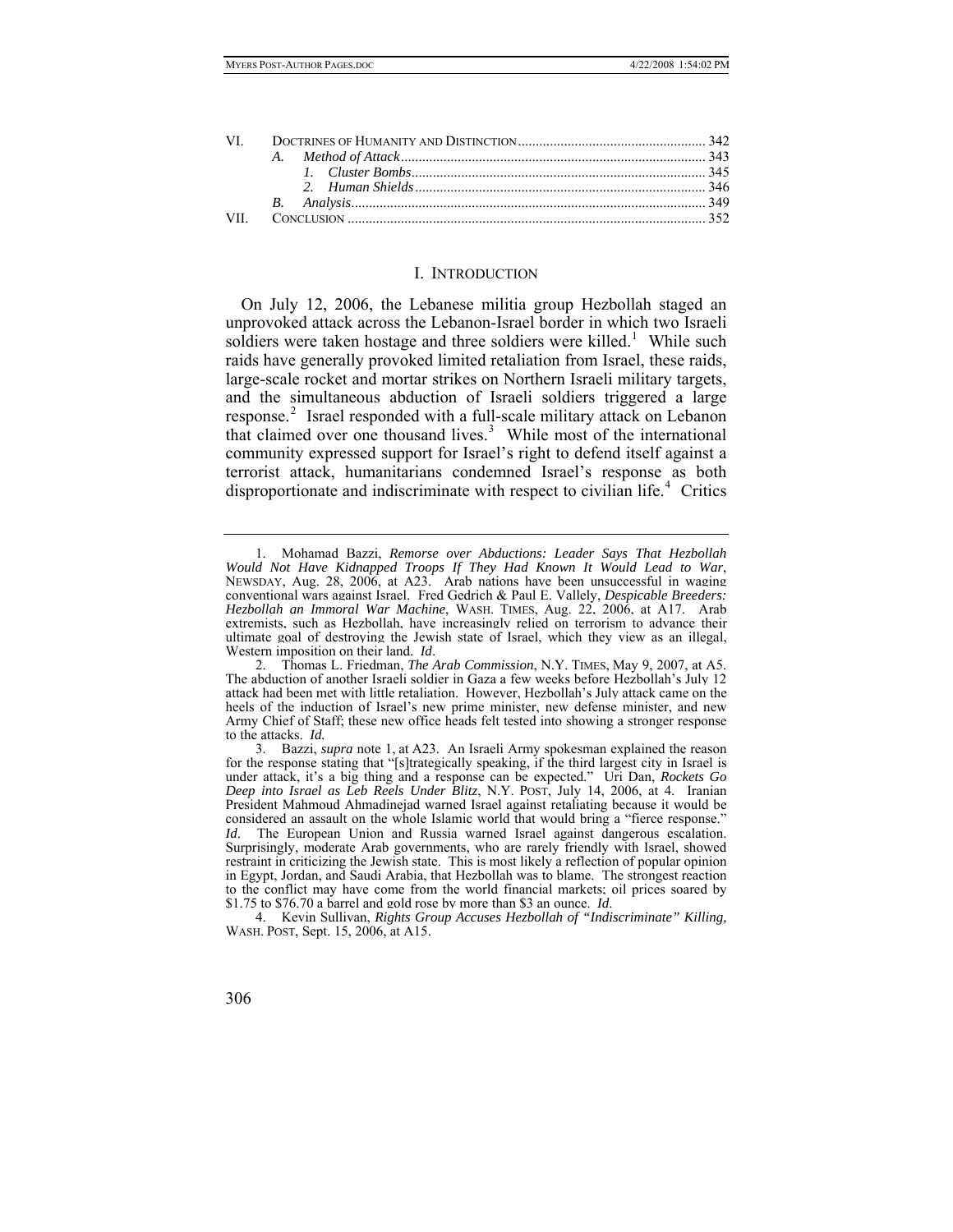claim that Hezbollah's aggravations did not justify a full-scale raid on Lebanon, in which civilian infrastructure was targeted and collateral damage was high.<sup>[5](#page-2-0)</sup> Despite criticism from human rights groups, Israel has maintained that the decisive use of force was necessary.<sup>[6](#page-2-1)</sup> Israel claims that Hezbollah is not merely an isolated militia group, but is instead a well-connected terrorist cell acting for Middle East extremists Iran and Syria.<sup>[7](#page-2-2)</sup> Thus, Israel believed it was justified in using significant force to fight against terror.<sup>[8](#page-2-3)</sup>

The Israel-Lebanon conflict has highlighted difficult questions surrounding military responses to terrorist attacks.<sup>[9](#page-2-4)</sup> While Israel's response was forceful, this Comment argues that it was legitimate under international law. There are inevitable problems that arise when a nation faces a terrorist militia that hides among civilians and generally operates outside

<span id="page-2-0"></span> <sup>5.</sup> David B. Rivkin Jr. & Lee A. Casey, *Israel Is Within Its Rights; What 'Disproportionate Force'? A Nation is Allowed to Defend Itself from a Mortal Enemy*, PITTSBURGH POST-GAZETTE, July 30, 2006, at H-4.

<span id="page-2-1"></span> <sup>6.</sup> Amnesty International issued a report accusing Israel of using disproportionate bombing and indiscriminate munitions like cluster bombs to destroy Lebanon's civilian infrastructure, and even went so far as to imply that individual commanders could be charged with war crimes. AMNESTY INT'L, ISRAEL/LEBANON: DELIBERATE DESTRUCTION OR "COLLATERAL DAMAGE"? ISRAELI ATTACKS ON CIVILIAN INFRASTRUCTURE 3, 5–6 (2006), *available at* http://web.amnesty.org/library/pdf/MDE180072006ENGLISH/\$File /MDE1800706.pdf.

<span id="page-2-2"></span> <sup>7.</sup> Dion Nissenbaum, *Israel's Military Action: A Reasonable Response?*, MIAMI HERALD, Aug. 3, 2006, at A12. Its militia disguise themselves as civilians, and they store weapons and launch attacks from civilian infrastructure such as mosques, schools, and hospitals in violation of the Geneva Conventions. Gedrich & Vallely, *supra* note 1, at A17. Their uses of suicide bombers in civilian markets, restaurants, and buses are clear violations of international norms*. Id.* The United Nations has called for Hezbollah, in U.N. Security Council Resolution 1559, to dismantle and disarm. However, Hezbollah has resisted and refuses to conform to international laws of war. *Id.*

 <sup>8.</sup> Sullivan, *supra* note 4.

<span id="page-2-4"></span><span id="page-2-3"></span> <sup>9.</sup> Terrorism is an inherent combination of violence and theater. Dipak K. Gupta, *The Cost of Fighting Terrorism*, SAN DIEGO UNION-TRIBUNE, July 26, 2006, at B7. The goal is to perpetuate death and destruction regardless of the scale in order to goad the community and the targeted government into reacting. *Id.* Nations have generally responded to these threats with force. The assassination of the Austrian Archduke by a Serbian terrorist threw the world into the First World War. Similarly, the attacks of Sept. 11, 2001, created a global response: the war on terror. Thus, it is not surprising that Israel responded after numerous provocations to the cross-border kidnapping of its soldiers by Hezbollah. *Id.*; see also Editorial, Lebanon Crisis Has Echoes of 1914, SCOTSMAN, July 29, 2006, at 23 (arguing that the conflict could soon engulf many countries if Syria and Iran were to rearm Hezbollah, forcing the United States to provide support to Israel, and perhaps even directly attack Iran and Syria).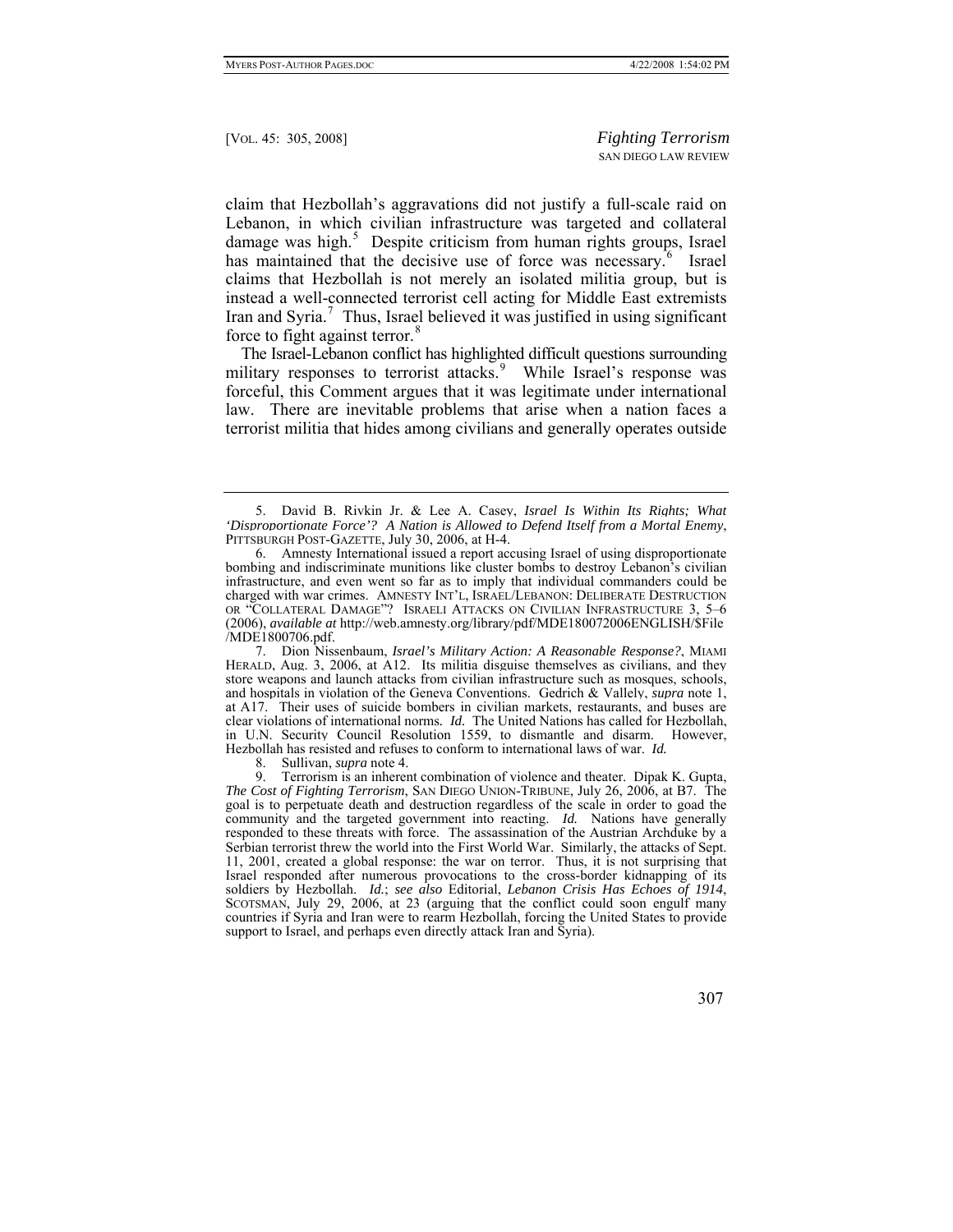the confines of international law.<sup>[10](#page-3-0)</sup> The wisdom of maintaining rigid laws of war given changing battlefield norms is a topic that is outside the scope of this Comment.<sup>[11](#page-3-1)</sup> Instead, this Comment will closely analyze Israel's controversial actions both under the international customary rules of war and the sometimes aspirational Protocol I of the Geneva Conventions. If found to have been in violation of international law, the individuals carrying out the attacks on behalf of Israel could be held criminally<sup>[12](#page-3-2)</sup> or civilly<sup>[13](#page-3-3)</sup> liable under customary international law.<sup>[14](#page-3-4)</sup>

<span id="page-3-1"></span> 11. If nations cannot defend themselves against terrorist organizations and terrorists continue targeting civilian populations, then the laws of war have not served their purpose of protecting both combatants and noncombatants. *See* Jackson Nyamuya Maogoto, *Walking an International Law Tightrope: Use of Military Force to Counter Terrorism–Willing the Ends*, 31 BROOK. J. INT'L L. 405, 405 (2006). *See generally* Jeffrey F. Addicott, *Legal and Policy Implications for a New Era: The "War on Terror*," 4 SCHOLAR 209, 231–35 (2002) (considering how anticipatory self-defense might work within the framework of the rule of international law). The battles between Israel and Arab extremist groups like Hezbollah and Hamas are likely to continue. Assuming that it can be shown that conducting controlled aerial campaigns against mixed populations are legitimate, Israel will likely increase the number of these campaigns. However, while aerial campaigns may be legitimate, it has yet to be shown whether they will ever prove successful against terrorist militias. New laws of war may be necessary when nations are forced to defend themselves against terrorist groups.

<span id="page-3-4"></span><span id="page-3-2"></span>12*. See* Jordan J. Paust, *My Lai and Vietnam: Norms, Myths and Leader Responsibility*, 57 MIL. L. REV. 99, 165 (1972). International law has recognized the doctrine of complicity since the Nuremberg Tribunals. *Id*. Thus, individual commanders or soldiers may be held criminally liable for aiding an abetting the primary perpetrator in the commission of an international crime. *Id*. The Ad Hoc International Criminal Tribunal for Rwanda has expressly defined complicity in genocide:

[A]n accused is an accomplice to genocide if he or she knowingly and wilfully aided or abetted or instigated another to commit a crime of genocide, while being aware of his genocidal plan, even where the accused had no specific intent to destroy, in whole or in part, a national ethnical, racial or religious group, as such.

Prosecutor v. Akayesu, Case No. ICTR-96-4-T, Judgment, para. 726 (Sept. 2, 1998), *available at* http://69.94.11.53/ENGLISH/cases/Akayesu/judgement/akay001.htm; *see also* JORDAN J. PAUST ET AL., INTERNATIONAL CRIMINAL LAW 42 (2d ed. 2000).

<span id="page-3-3"></span> 13. Article 91 of the Protocol, which is almost an exact duplication of Article 3 of the 1907 Hague Convention No. IV, states: "A Party to the conflict which violates the provisions of the Conventions or of this Protocol shall, if the case demands, be liable to pay compensation. It shall be responsible for all acts committed by persons forming part

<span id="page-3-0"></span> <sup>10.</sup> For better or worse, in following the rules of war, Israel was held to a stalemate. Noel Dorr, *Challenges Facing U.N. in Lebanon*, IRISH TIMES, Aug. 28, 2006, at 14. Hezbollah was not anticipating such a forceful response from Israel, and despite showing initial regret at the escalation of hostilities, the terrorist group has instead been bolstered by this conflict. *Id.* Though unable to secure any major offensive gains, their large cache of missiles and questionable battle techniques proved to be sufficient in defending against Israeli attacks. Also surprising, to Israel especially, was that the Lebanese people have blamed Israel and not Hezbollah for the devastation of their country. Thus, Hezbollah has gained in popularity and power, and it has yet to be seen whether they will accept the shaky government authority in their Southern strongholds. While U.N. forces are assisting a fragile Lebanese army, the ceasefire is not expected to last. *Id.*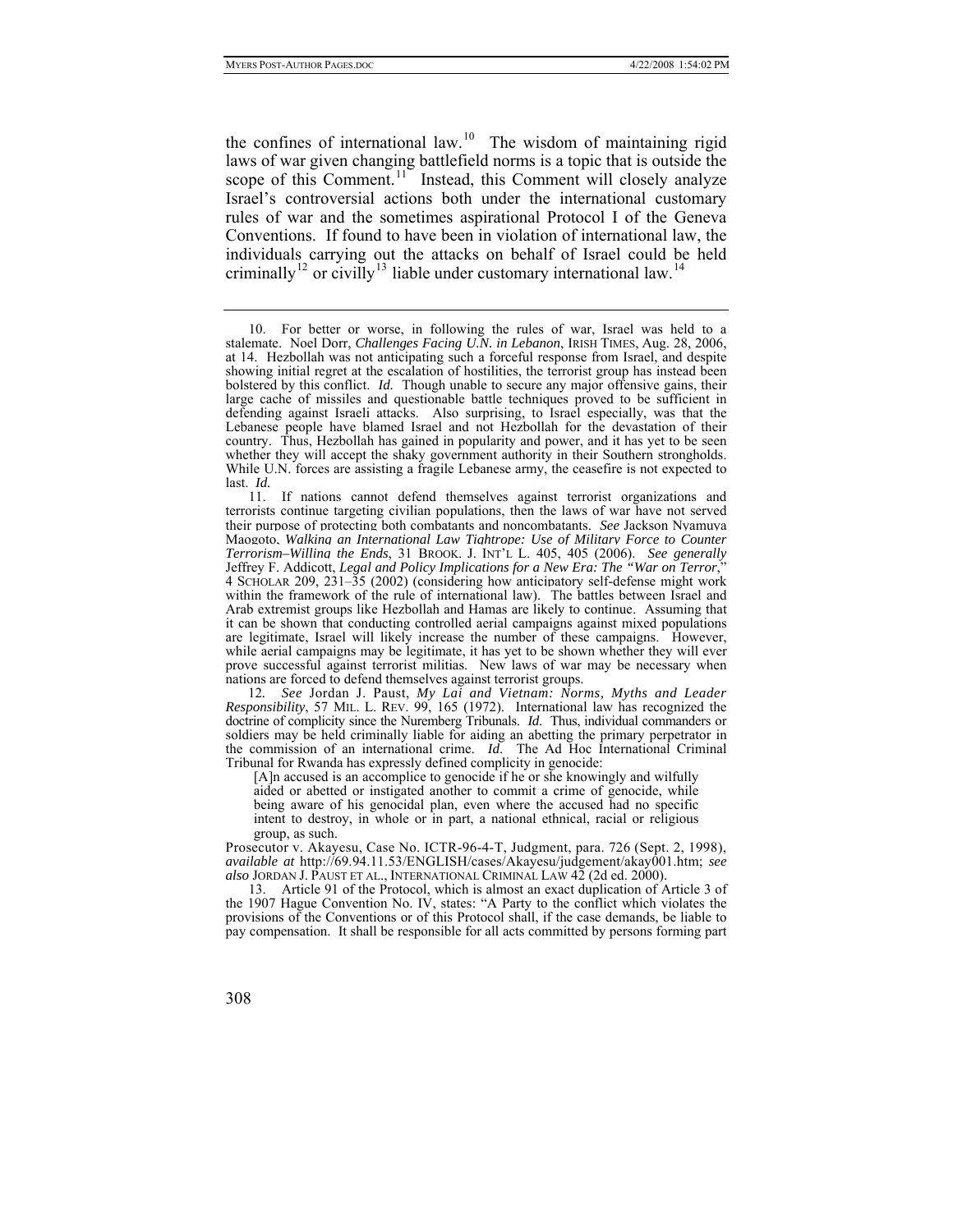Part II of this Comment explores the background and history of the conflict between Israel and Hezbollah. Part III examines the history and development of the rules of war from early Christian theories of just war to the modern codification of the rules of war. Part IV focuses on the doctrine of proportionality, particularly the different methods commonly employed to determine whether a response is proportionate. Part IV also suggests an appropriate definition of proportionality in the context of combating international terrorism. Part V considers the doctrine of military necessity with particular analysis of identifying military targets and interpreting "definite military advantage." Finally, Part VI addresses the doctrines of humanity and distinction with regard to the method of attack used in strikes and the weapons used to distinguish between military and civilian populations.

#### II. ISRAEL AND LEBANON ARMED CONFLICT

Hezbollah is both an armed terrorist group and political party.<sup>[15](#page-4-0)</sup> The group, whose name means "party of God," was established as a resistance group to the Israeli invasion of Lebanon in 1982.<sup>[16](#page-4-1)</sup> The group

of its armed forces." Protocol Additional to the Geneva Conventions of 12 August 1949, and Relating to the Protection of Victims of International Armed Conflicts (Protocol I), art. 91, June 8, 1977, 1125 U.N.T.S. 3 (1977) [hereinafter Protocol I]. While the Article outlines responsibilities for both the victor and the defeated party, it fails to include any details regarding possible compensation. MICHAEL BOTHE, KARL JOSEF PARTSCH & WALDEMAR A. SOLF, NEW RULES FOR VICTIMS OF ARMED CONFLICTS 547 (1982).

<sup>14.</sup> Though Israel has not been a signatory to the Protocol, it still could be prosecuted to the extent the treaty embodies normative customary international law. *See*  Jordan J. Paust, *The Importance of Customary International Law During Armed Conflict*, 12 ILSA J. INT'L & COMP. L. 601, 601–02 (1972). Before World War II, Germany was a nonsignatory to the Hague Conventions, however German nationals were nonetheless prosecuted by the International Military Tribunal at Nuremberg for violations of customary laws reflected in the 1907 Hague Convention No. IV. *Id.*

<span id="page-4-0"></span> <sup>15.</sup> Hezbollah has several thousand members and operates primarily in southern Lebanon, parts of Beirut, and the Bekaa Valley. *Hezbollah: The "Party of God*,*"* USA TODAY, July 17, 2006, at 2A. The group has claimed responsibility for hundreds of terrorist attacks including the 1983 suicide bombing that killed more than 200 U.S. Marines in their Beirut barracks, the kidnappings of Americans in Lebanon in the 1980s, and the 1985 hijacking of TWA Flight 847. *Id*.

<span id="page-4-1"></span> <sup>16.</sup> Following an attempted assassination of Israel's ambassador in London, Israel invaded an unstable Lebanon, which had been rife with civil war. *See*  PalestineFacts.org, Why Did Israel Invade Lebanon in 1982?, http://www.palestinefacts.org /pf\_1967to1991\_lebanon\_198x\_backgd.php (last visited Mar. 22, 2008). Israel initially sought to install a buffer between Lebanon and the northern border of Israel. *Id*. However, the fighting escalated into a full-scale war with the Palestinian Liberation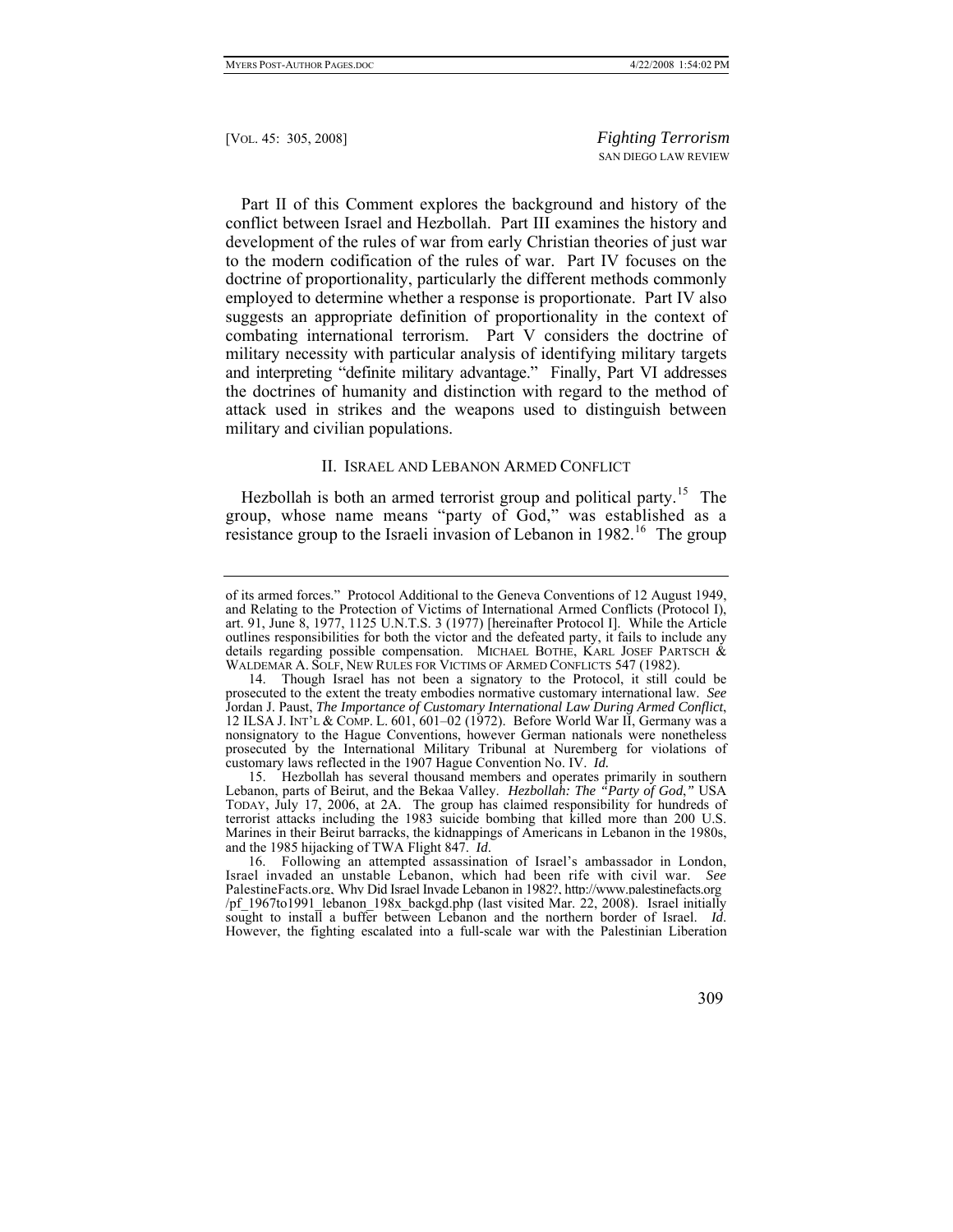has rejected Israel's right to exist, repeatedly calling for total destruction of the Jewish people.<sup>[17](#page-5-0)</sup> Hezbollah has fought to win popularity among the Lebanese people by funding schools, hospitals, and providing other civilian aid.<sup>[18](#page-5-1)</sup> Following democratic elections that installed a shaky Lebanese government in 2005, Hezbollah won 14 seats in the 128- member parliament.<sup>[19](#page-5-2)</sup> The group receives an estimated \$300 million in weapons and monetary aid from Syria and Iran each year.<sup>[20](#page-5-3)</sup> The United Nations (U.N.) Security Council Resolution 1559 called for the disarmament of nonstate militias, $2^{27}$  which would make Hezbollah's military activities illegal. Hezbollah continued, however, to gain in strength and  $a$ rms,<sup>[22](#page-5-5)</sup> indicating that there was little effective U.N. enforcement of the resolution.

<span id="page-5-1"></span> 18. In addition, the group has funded orphanages, agricultural services, and an extensive social welfare network in order to support Lebanese Shiites, who make up onethird of Lebanon's population and are among the poorest Lebanese. *Hezbollah: The "Party of God*," *supra* note 15, at 2A.

<span id="page-5-2"></span> 19. Maggie Farley, *U.N. to Establish Lebanon Tribunal*, L.A. TIMES, May 31, 2007, at A1.

<span id="page-5-4"></span>21*. Lebanese Former President, Defence Minister Discuss Pro-Syria Rally*, BBC MONITORING MIDDLE EAST, Nov. 30, 2004.

<span id="page-5-5"></span> 22. The size and strength of Hezbollah's militia has been closely guarded. Jonathan Finer & Edward Cody, *Hezbollah Unleashes Fiery Barrage: 230 Rockets Strike Northern Israel, Shattering Brief Lull*, WASH. POST, Aug. 3, 2006, at A1. A senior U.N. peacekeeping adviser in southern Lebanon has estimated the militia's force at 700 trained fighters and between 8000 to 20,000 farmers who are secretly trained and willing to fight if needed. Israeli officials have estimated the force at 3000 fighters. The size of Hezbollah's arsenal can only be estimated because it has been building up its forces in secret for more than a year. Israeli officials have estimated Hezbollah's total number of rockets at 10,000. If this number is accurate, less than one-third of the group's rockets were destroyed or fired during the conflict. *Id.*

Organization (PLO) and a smaller scale war with Syria. Following a cease-fire, the PLO was forced out of Lebanon. *Id*.

<span id="page-5-0"></span> <sup>17.</sup> Anti-Defamation League, Amnesty International Report: Ignoring Hezbollah's Reign of Terror (Aug. 23, 2006), http://www.adl.org/main\_Israel/amnesty\_international report.htm. The current leader of Hezbollah, Sheikh Hassan Nasrallah, has repeatedly called for the destruction of Israel. In 1992, the group issued a statement declaring an "open war until the elimination of Israel and until the death of the last Jew on earth." *Id.*

<span id="page-5-3"></span> <sup>20.</sup> Hezbollah maintains strong relationships primarily with Iran's clerical establishment and considers Iran's supreme religious leader, Ayatollah Ali Khamenei, as the group's spiritual reference, or marja. Scott Peterson, *In Mideast, Cease-Fire Is a Start*, CHRISTIAN SCI. MONITOR, Aug. 14, 2006, at 1. The group strongly supports the idea of *velayat e-faqih* (rule by a supreme jurisprudent), as seen in Iran's Islamic regime. Further, the current leader of Hezbollah, Sayyed Hassan Nasrallah, is Ayatollah Khamenei's personal representative to Lebanon. *Id.* Iran has supplied Hezbollah with an estimated 12,000 rockets. Sheldon Kirshner, *Israel Battles Islamic Radicalism on Two Fronts*, CAN. JEWISH NEWS, Aug. 3, 2006, at 13. Iranian shipments of Katyusha-122 and Fajr-3 rockets are flown directly to Damascus and distributed to Hezbollah. Syria has also given Hezbollah long-range rockets. *Id.*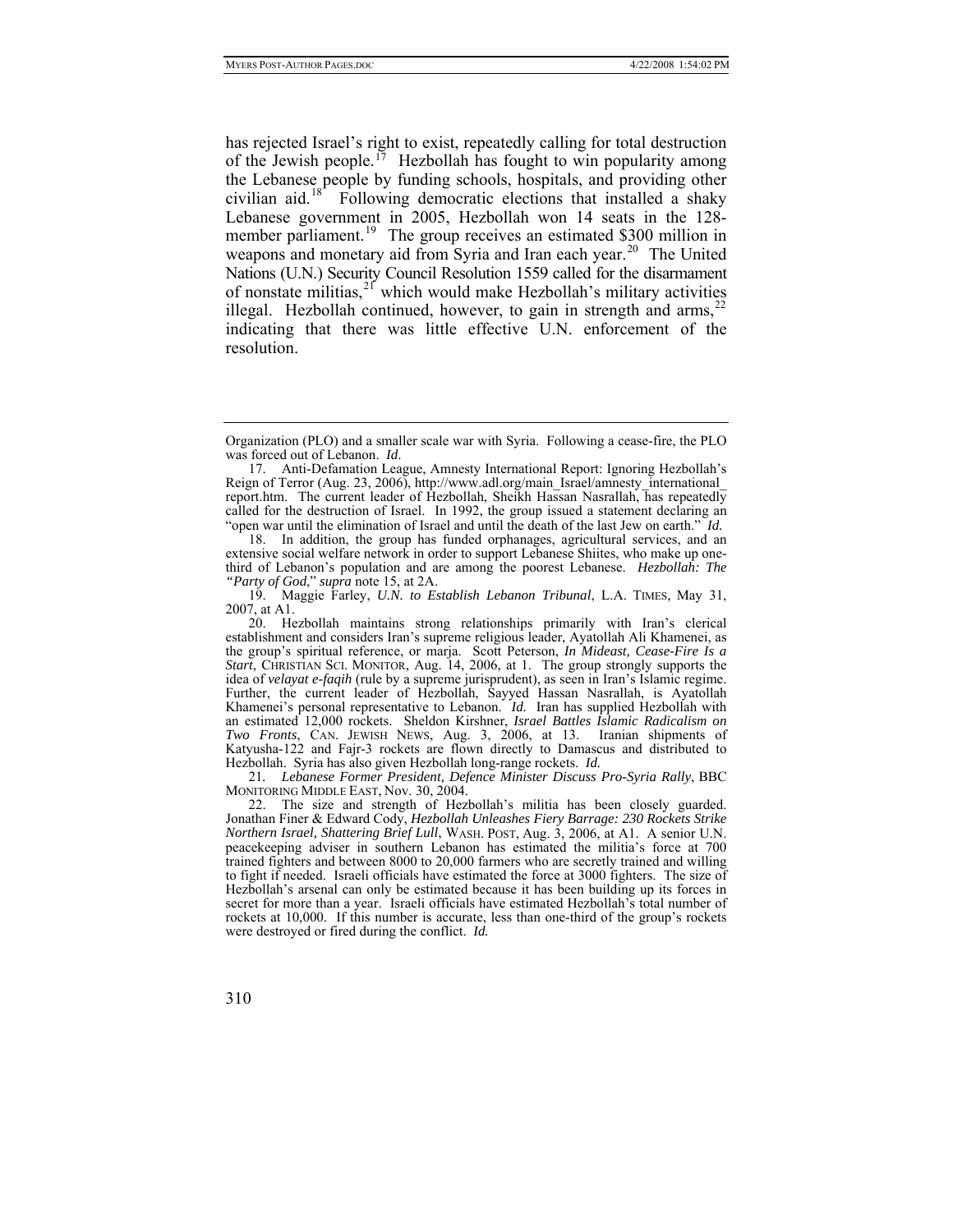Israel is comprised of 6.4 million residents on land roughly the size of New Jersey that is flanked on three sides by hostile Arab neighbors.<sup>[23](#page-6-0)</sup> Israel has most often come under attack from extremist terrorist groups in both Lebanon and Gaza. $24$  In 2000, Israel unilaterally withdrew from southern Lebanon and the U.N. outlawed the Hezbollah militia.<sup>[25](#page-6-2)</sup> The Lebanese military has been unwilling or unable to control the Hezbollah terrorists, however, and Israel has weathered repeated militia rocket fire along the U.N. recognized border. For years, Israel refrained from responding forcefully to the Hezbollah aggressions.<sup>[26](#page-6-3)</sup> Hezbollah's bold decision to fire missiles deep into Israeli territory, penetrating further than any previous Arab attack and striking the third largest city, provoked Israel into a large-scale military reprisal.<sup>[27](#page-6-4)</sup>

As a member state of the U.N., Israel has a right to self-defense as provided in the U.N. charter.<sup>[28](#page-6-5)</sup> However, Israeli officials immediately faced calls from the international community to limit their response to only Hezbollah itself and not to the state that harbored it.<sup>[29](#page-6-6)</sup> Lebanon's central government was weak, and the government was either unable or

<span id="page-6-2"></span> 25. Israel withdrew from Lebanon in 2000, retreating behind the defined southern border of Lebanon, which has been deemed the "blue line." Charles Krauthammer, *Why They Fight*, WASH. POST, July 14, 2006, at A21. The U.N. Security Council declared that Israel had fully complied with the resolutions demanding its withdrawal from Lebanon. *Id.*

26. Friedman, *supra* note 2.

<span id="page-6-4"></span><span id="page-6-3"></span> 27. Israel's Prime Minister, Ehud Olmert, declared "Israel will not be held hostage by terror groups, a terror authority or by any sovereign country." Laura King & Megan K. Stack, *Cease-Fire Efforts Stepped Up*, L.A. TIMES, July 18, 2006, at A1.

<span id="page-6-5"></span> 28. Article 51 of the U.N. Charter states, "Nothing in the present Charter shall impair the inherent right of individual or collective self-defense if an armed attack occurs against a Member of the United Nations, until the Security Council has taken measures necessary to maintain international peace and security." U.N. Charter art. 51.

<span id="page-6-6"></span> 29. President George W. Bush remarked that "Israel has the right to defend herself," but he also called for care in attacking the unstable government in Lebanon, noting there is " a group of terrorists who want to stop the advance of peace." Hassan M. Fattah & Steven Erlanger, *Israel Blockades Lebanon; Wide Strikes by Hezbollah*, N.Y. TIMES, July 14, 2006, at A1.

<span id="page-6-0"></span> <sup>23.</sup> Gedrich & Vallely, *supra* note 1, at A17. Israel is significantly smaller in comparison to the Arab world, which is composed of twenty-one Arab countries and the Palestinian Authority in Gaza and the West Bank. The Arab region spans 5.2 million square miles and has 333 million residents. Further, the U.S. State Department estimates that there are nineteen formal terror organizations in existence in the Arab region. *Id.*

<span id="page-6-1"></span> <sup>24.</sup> Hamas and other Palestinian groups based in Gaza have fired more than 1000 rockets into Israeli territory and have frequently attempted terrorist raids across the border. Michael Oren, *Necessary Steps for Israel: Confronting State Sponsors of Terror is the Only Option*, WASH. POST, July 14, 2006, at A21.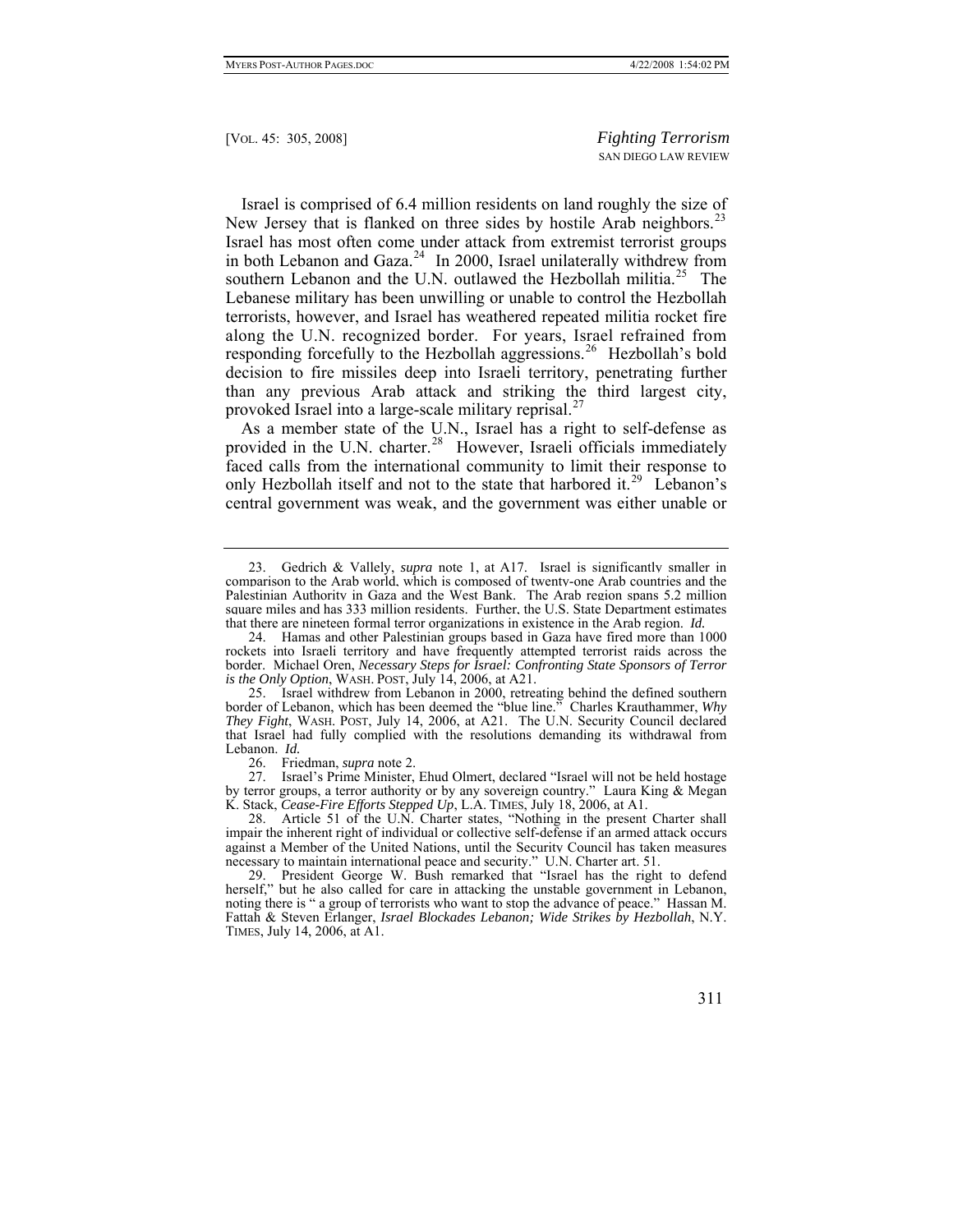unwilling to disarm militias operating along the Lebanon-Israel border.<sup>[30](#page-7-0)</sup> Given that Hezbollah operated outside of international law and deliberately hid amongst civilian populations, Israel faced serious difficulties if it was to keep the campaign limited to the paramilitary terrorist group without affecting the unstable Lebanese government.<sup>[31](#page-7-1)</sup>

Despite the inherent difficulties, Israel responded to Hezbollah with speed and force.<sup>[32](#page-7-2)</sup> Israel conducted widespread air strikes on Lebanon, damaging civilian infrastructure that could be useful to Hezbollah, and invaded southern Lebanon by ground.<sup>[33](#page-7-3)</sup> Hezbollah killed 156 Israelis, primarily military members, through missile and rocket attacks.<sup>[34](#page-7-4)</sup> Israel's air strikes are believed to have killed as many as 1200 Lebanese people, primarily civilians, and displaced 900,000 Lebanese civilians before the U.N.-brokered ceasefire ended the conflict on August 14, 2006.<sup>[35](#page-7-5)</sup> According to the U.N., there are more than one million unexploded bomblets stuck in high trees and in the rubble, which pose serious danger to the  $650,000$  Lebanese civilians living in the region.<sup>[36](#page-7-6)</sup> The U.N. Resolution approved by both the Lebanese and Israeli governments calls for the withdrawal of Israeli troops, the disarmament of Hezbollah,

<span id="page-7-3"></span> 33. Robin Wright, *As Mideast Smoke Clears, Political Fates May Shift*, WASH. POST, Aug. 13, 2006, at A10. In the process, Lebanon's infrastructure, which was previously rebuilt once after a vicious fifteen-year civil war, was severely damaged, and will require billions of dollars to reconstruct various power plants, roads, bridges, and housing units. *Id.*

<span id="page-7-4"></span> 34. Jenny Booth & Stephen Farrell, *Ceasefire Holds as Lebanon Awaits Peacekeepers*, TIMES ONLINE (London), Aug. 14, 2006, http://www.timesonline.co.uk/tol /news/world/middle\_east/article608776.ece.

35. AMNESTY INT'L, *supra* note 6, at 2.

<span id="page-7-6"></span><span id="page-7-5"></span> 36. Michael Slackman, *Israeli Bomblets Plague Lebanon*, N.Y. TIMES, Oct. 6, 2006, at A1. Cluster munitions are composed of several small bomblets designed to detonate over a large area. See *infra* Part VI.A.1 for additional discussion on the use of cluster bombs.

<span id="page-7-0"></span> <sup>30.</sup> Leon Hadar, *All Is Not Well in the Middle East; The Bush Administration is Hoping That Israeli Military Power Will Succeed in Defeating Hezbollah and Hamas*, BUS. TIMES SING., July 20, 2006.

<span id="page-7-1"></span> <sup>31.</sup> Israeli Foreign Minister Tzipi Livni summarized the difficulty, stating, "The result is it was more difficult to find these terrorists among civilians, compared to attacking a weak Lebanon. . . . We could have done Lebanon in a few days, I think, if we had decided to attack Lebanon as a state." Glenn Kessler, *Lebanon Must Disarm Hezbollah, Israeli Minister Warns*, WASH. POST, Sept. 16, 2006, at A16.

<span id="page-7-2"></span> <sup>32.</sup> Israel immediately called for its soldiers to be returned and that militias cease rocket fire from Gaza in the south and Lebanon in the north. Greg Myre & Steven Erlanger, *Clashes Spread to Lebanon as Hezbollah Raids Israel*, N.Y. TIMES, July 13, 2006, at A1. Hamas and Hezbollah responded by reiterating a desire for an exchange of Palestinian and other Arab prisoners held by Israel. The leader of Hezbollah, Sheik Hassan Nasrallah, stated that "[t]he prisoners will not be returned except through one way—indirect negotiations and a trade." *Id.* In 2004, Hezbollah pressured Israel into freeing more than 400 Palestinian and Lebanese prisoners in exchange for an Israeli businessman and the bodies of three Israeli soldiers. Israel is believed to have 9000 Palestinian prisoners, and a minimal number of Lebanese prisoners in captivity. *Id.*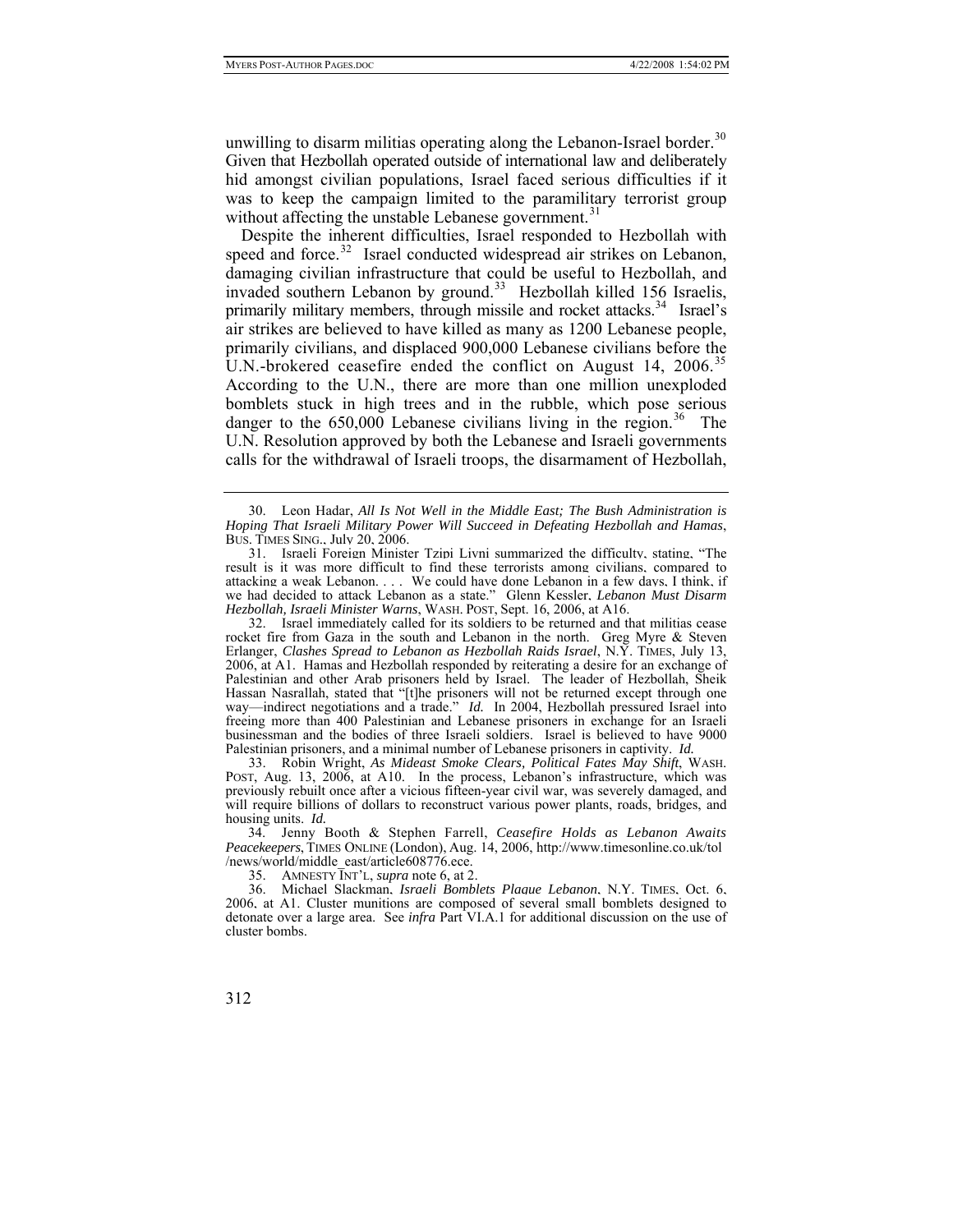and the deployment of Lebanese and U.N. Interim Forces in southern Lebanon. $37$  While Israel has withdrawn, it is unlikely that Hezbollah will be disarmed.

#### III. HISTORY AND DEVELOPMENT OF THE RULES OF WAR

Wars have plagued nations since the dawn of civilization. Over the centuries, rules of war have developed in response to this reality. The four main principles of war outlined in Protocol I of the Geneva Conventions—proportionality, necessity, distinction, and humanity  $38$ — stem from early thirteenth century Christian philosophy.<sup>[39](#page-8-2)</sup> It is important to understand the relevant law and doctrines as established through custom and treaties in order to accurately apply these principles to the Israel-Lebanon conflict. As such, this Part will first explore the Christian theory of war and the codification of that theory.

#### *A. Christian Theory of War*

The laws of war have been largely formed by Christian theology, and more particularly, the just war doctrine.<sup>[40](#page-8-3)</sup> While the Catholic Church was initially pacifist, Church leaders found justification for war from the Bible.<sup>[41](#page-8-4)</sup> Initial limitations on both the reasons for war and the methods of war gave rise to the four basic principles of combat seen in international law today: military necessity, proportionality, distinction, and humanity.<sup>[42](#page-8-5)</sup>

While nations have resorted to using military force to resolve conflicts

<span id="page-8-0"></span> <sup>37.</sup> Toby Harnden, *UN Fit for Purpose Kofi Annan Castigated Security Council Diplomats for Taking So Long to Reach a Resolution on Lebanon, but the United Nations Itself Is Not Above Criticism*, SUNDAY TELEGRAPH (London), Aug. 13, 2006, at 19.

<span id="page-8-1"></span> <sup>38.</sup> Protocol I to the Geneva Convention expanded the initial aim of the convention, which was to protect civilians and wounded prisoners, to include basic principles of how warfare should be conducted. W. Hays Parks, *The 1977 Protocols to the Geneva Conventions of 1949*, 31 NAVAL WAR C. REV. 17, 19 (1978).

<sup>39</sup>*. See* discussion *infra* at Part III.A.

<span id="page-8-3"></span><span id="page-8-2"></span><sup>40</sup>*. See* John F. Coverdale, *An Introduction to the Just War Tradition*, 16 PACE INT'L L. REV. 221, 223 (2004).

<span id="page-8-4"></span> <sup>41.</sup> The Church found justification for war in Scripture. In Exodus, Moses parted the Red Sea, drowning the Egyptian soldiers who were trying to enslave the Israelites. *Exodus* 14:21 (King James). In thanks, the Israelites sang, "The Lord *is* a man of war: the Lord *is* his name." *Id.* 15:3; *see also* Alexander C. Linn, *The Just War Doctrine and State Liability for Paramilitary War Crimes*, 34 GA. J. INT'L & COMP. L. 619, 621 (2006).

<span id="page-8-5"></span> <sup>42.</sup> Davis Brown, *A Proposal for an International Convention to Regulate the Use of Information Systems in Armed Conflict*, 47 HARVARD INT'L L.J. 179, 198 (2006).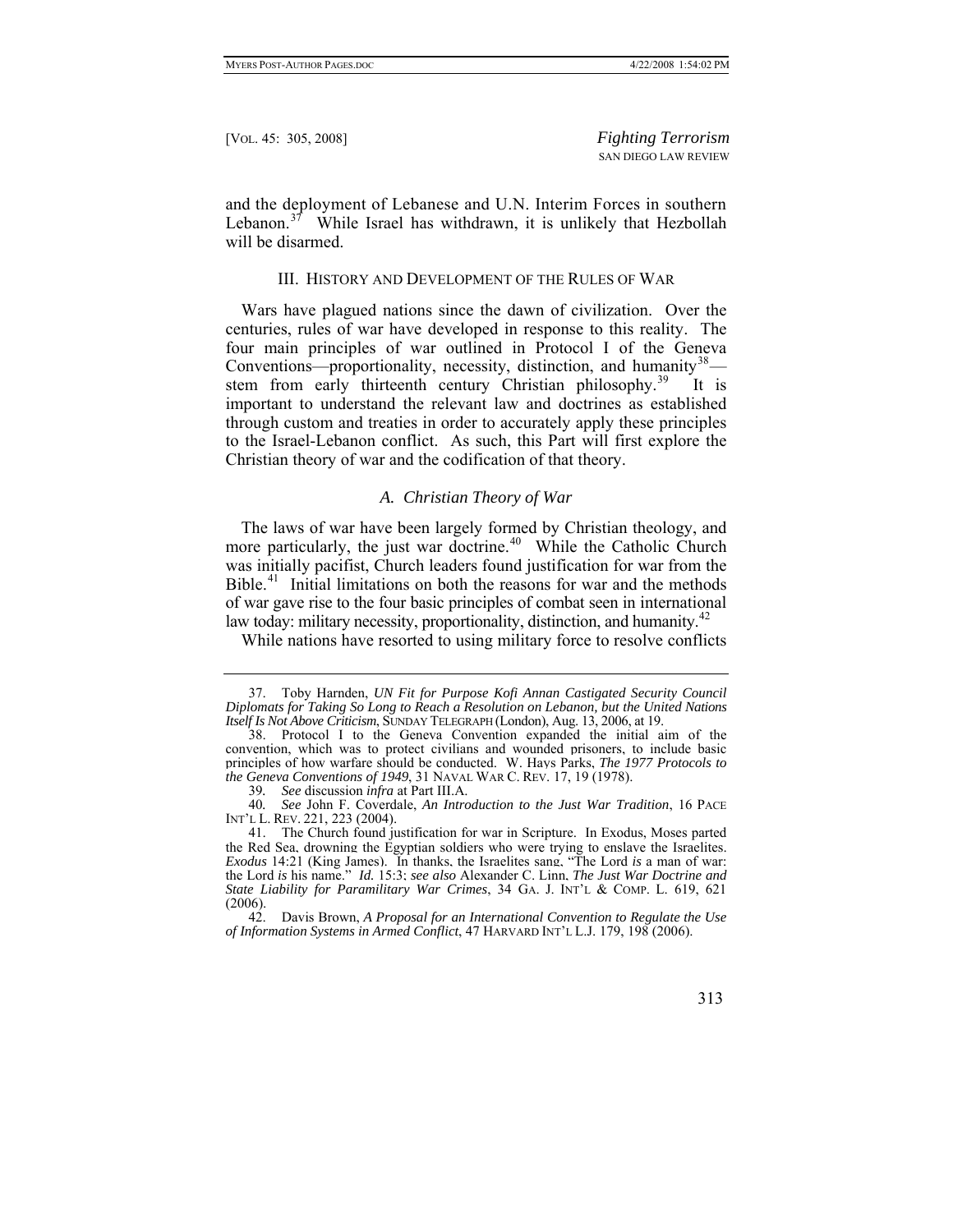throughout history, there is evidence that soldiers have historically exercised restraint and used rules of engagement at some level in warfare.<sup>[43](#page-9-0)</sup> Simply, some acts have always been considered dishonorable, while others are believed to be honorable and virtuous.<sup>[44](#page-9-1)</sup> These Christian morals concerning warfare norms, which developed between the Middle Ages and the Renaissance, largely shaped western combat tactics.<sup>[45](#page-9-2)</sup>

The early Christian theory of the just war, *justum bellum*, invoked initially by St. Augustine, was concerned with the reasons and purpose for declaring war, the *jus ad bellum*. [46](#page-9-3) Just war theorists determined that a just war required three components: (1) that the war is declared by a sovereign ruler, since only a ruler has the authority to protect the welfare of his citizens; (2) that the cause of war is just, particularly that the ruler strives to restore something lost, defend against an attack, or avenge a wrong; and (3) that the attackers must intend to promote good and shun evil. $47$  While the conditions under which a war could be declared were restricted, there were no limitations on the method of warfare; in fact, all means were permissible to achieve a just cause.<sup>[48](#page-9-5)</sup> However, a general disapproval of a "Carthegenic solution"<sup>[49](#page-9-6)</sup> soon gave rise to limitations

<span id="page-9-0"></span> <sup>43.</sup> Michael C. Bonafede, *Here, There, and Everywhere: Assessing the Proportionality Doctrine and U.S. Uses of Force in Response to Terrorism After the September 11 Attacks*, 88 CORNELL L. REV. 155, 163–64 (2002). The rules of engagement are directives issued by a military authority that outline the circumstances and limitations under which troops will initiate or continue armed combat with opposing forces. *Id*.

 <sup>44.</sup> Linn, *supra* note 41, at 625–26.

<span id="page-9-2"></span><span id="page-9-1"></span> <sup>45.</sup> Scholars such as St. Augustine, Thomas Aquinas, Francisco Suarez, Alberico Gentili, Francisco de Vitoria, Hugo Grotuis, and Emerich de Vattel developed the principles and requirements for a just war. Jefferson D. Reynolds, *Collateral Damage on the 21st Century Battlefield: Enemy Exploitation of the Law of Armed Conflict, and the Struggle for a Moral High Ground*, 56 A.F. L. REV. 1, 5 (2005).

 <sup>46.</sup> Linn, *supra* note 41, at 627.

<span id="page-9-4"></span><span id="page-9-3"></span><sup>47</sup>*. Id.* St. Augustine analyzed a war as one would analyze an individual defending an attack on another individual. Coverdale, *supra* note 40, at 225. Individuals can come to the defense of others being attacked, just as public entities may defend the common good with violence, no matter how lethal. *Id.*

<span id="page-9-5"></span> <sup>48.</sup> Under this theory, the first Crusade in 1095 would have been justified as an attempt by Pope Urban II to regain the Holy Land from the Turks, which they believed was unrightfully taken from Christian possession. James Muldoon, *Spiritual Freedom— Physical Slavery: The Medieval Church and Slavery*, 3 AVE MARIA L. REV. 69, 79 (2005); *see also* PAUL RAMSEY, WAR AND THE CHRISTIAN CONSCIENCE: HOW SHALL MODERN WAR BE CONDUCTED JUSTLY? 15–33 (1961) (arguing St. Augustine, believed to be the founder of the Christian theory of just war, promoted no limitations on the methods of warfare).

<span id="page-9-6"></span> <sup>49.</sup> JOHN PREVAS, HANNIBAL CROSSES THE ALPS: THE INVASION OF ITALY AND THE PUNIC WARS 1 (1998). The "Carthaginian solution" refers to the Roman destruction of the Carthaginian civilization with complete disregard for both combatants and civilians. Romans took apart the city stone by stone, killed or enslaved all citizens, and salted the area to prevent civilization from growing again. *Id.*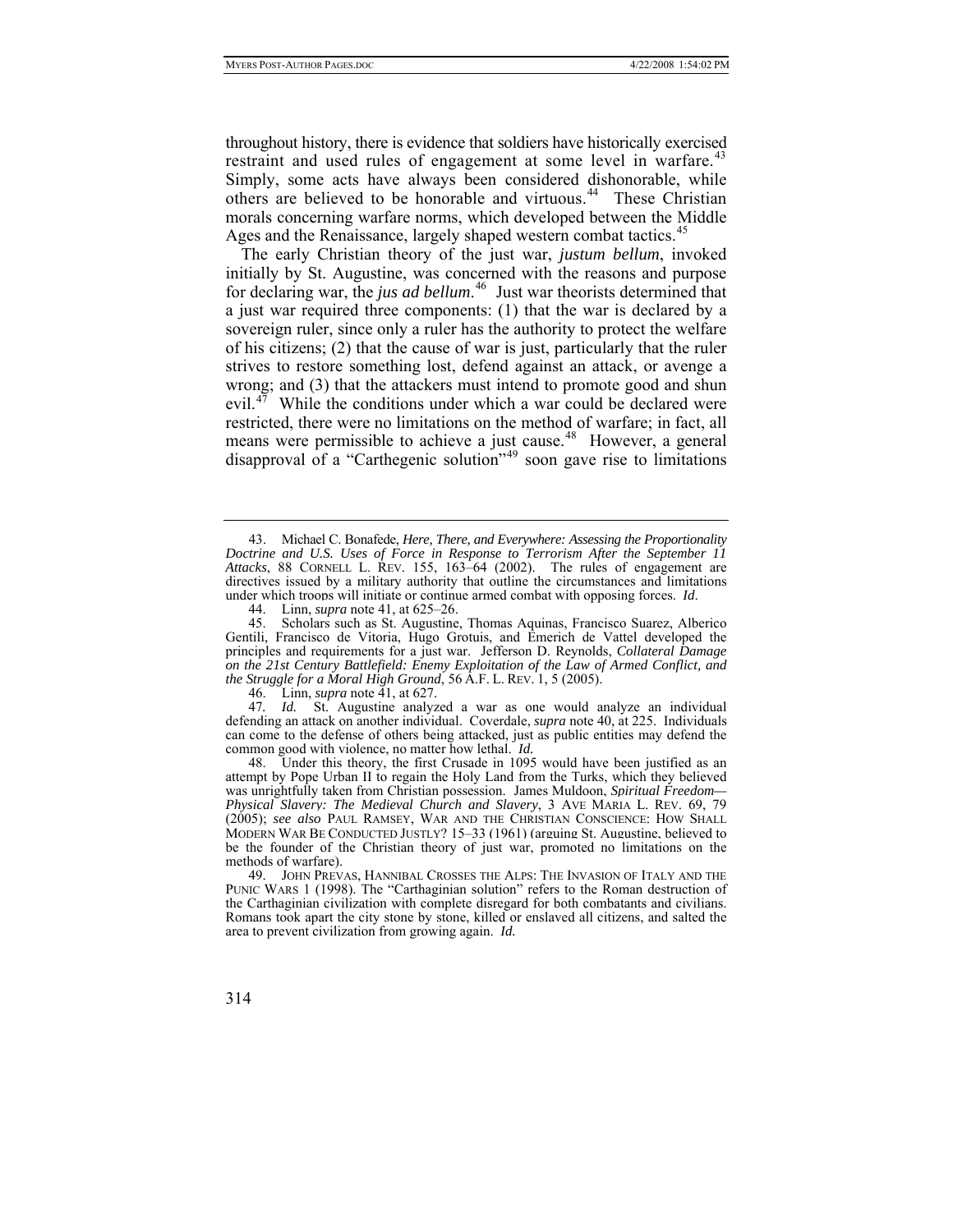on the methods of combat.[50](#page-10-0) In addition to focusing on the *jus ad bellum*, theorists began to develop regulations on fair conduct in wars, or jus in bello.<sup>[51](#page-10-1)</sup> The doctrines of proportionality, military necessity, distinction, and humanity come from both of these early principles.

while achieving their military goals.<sup>55</sup> The doctrine of proportionality is primarily concerned with the relationship between the moral and political purpose of war, *jus ad bellum*, and the destruction from the methods of war, *jus in bello*. [52](#page-10-2) Fundamental to the doctrine is that the preferred end is proportional to the means used.<sup>[53](#page-10-3)</sup> This standard recognizes that there will be collateral damage during war, but directs commanders to balance the military advantage with the probability of civilian destruction.<sup>[54](#page-10-4)</sup> The conventions of *jus in bello* require that commanders minimize both the costs to their own troops as well as destruction for all parties concerned,

Early Christian norms of warfare are tested in the doctrine of military necessity. Military necessity limits commanders to attacking only legitimate military targets that will help them in gaining a military advantage over their enemy.[56](#page-10-5) Thus, some have argued that *jus in bello* regulations on fair conduct in wars can be ignored entirely under the guise of military necessity, particularly that any attack can be carried out so long as it increases the commander's chances of defeating the enemy.<sup>[57](#page-10-6)</sup> However, military necessity requirements cannot be imposed

<span id="page-10-0"></span> <sup>50.</sup> FREDERICK H. RUSSELL, THE JUST WAR IN THE MIDDLE AGES 156–57 (1975). The Second Lateran Council of 1139 banned the use of crossbows, bows and arrows, and siege machines, possibly to limit unnecessary suffering. *Id.*

<span id="page-10-1"></span><sup>51</sup>*. See generally* Christopher Greenwood, *The Relationship Between* Ius Ad Bellum *and* Ius In Bello, 9 REV. INT'L STUD. 221 (1983) (examining how *ius ad bellum* and *ius in bello* operate simultaneously during a conflict).

 <sup>52.</sup> Coverdale, *supra* note 40, at 268–69.

<span id="page-10-3"></span><span id="page-10-2"></span> <sup>53.</sup> Judith Gail Gardam, *Proportionality and Force in International Law*, 87 AM. J. INT'L L. 391, 393–94 (1993).

<sup>54</sup>*. Id.*

<span id="page-10-4"></span> <sup>55.</sup> Coverdale, *supra* note 40, at 269. Minimizing destruction or using the least amount of force necessary to achieve a particular aim is central in the proportionality requirement. *Id.* However, it is unclear under this principle whether commanders must put their troops in greater danger in order to minimize injuries to noncombatants. Jean Bethke Elshtain, *The Third Annual Grotius Lecture: Just War and Humanitarian Intervention*, 17 AM. U. INT'L L. REV. 1, 9 (2001).

<span id="page-10-6"></span><span id="page-10-5"></span> <sup>56.</sup> Jeanne M. Meyer, *Tearing Down the Facade: A Critical Look at the Current Law on Targeting the Will of the Enemy and Air Force Doctrine*, 51 A.F. L. REV. 143, 147 (2001).

 <sup>57.</sup> Coverdale, *supra* note 40, at 273.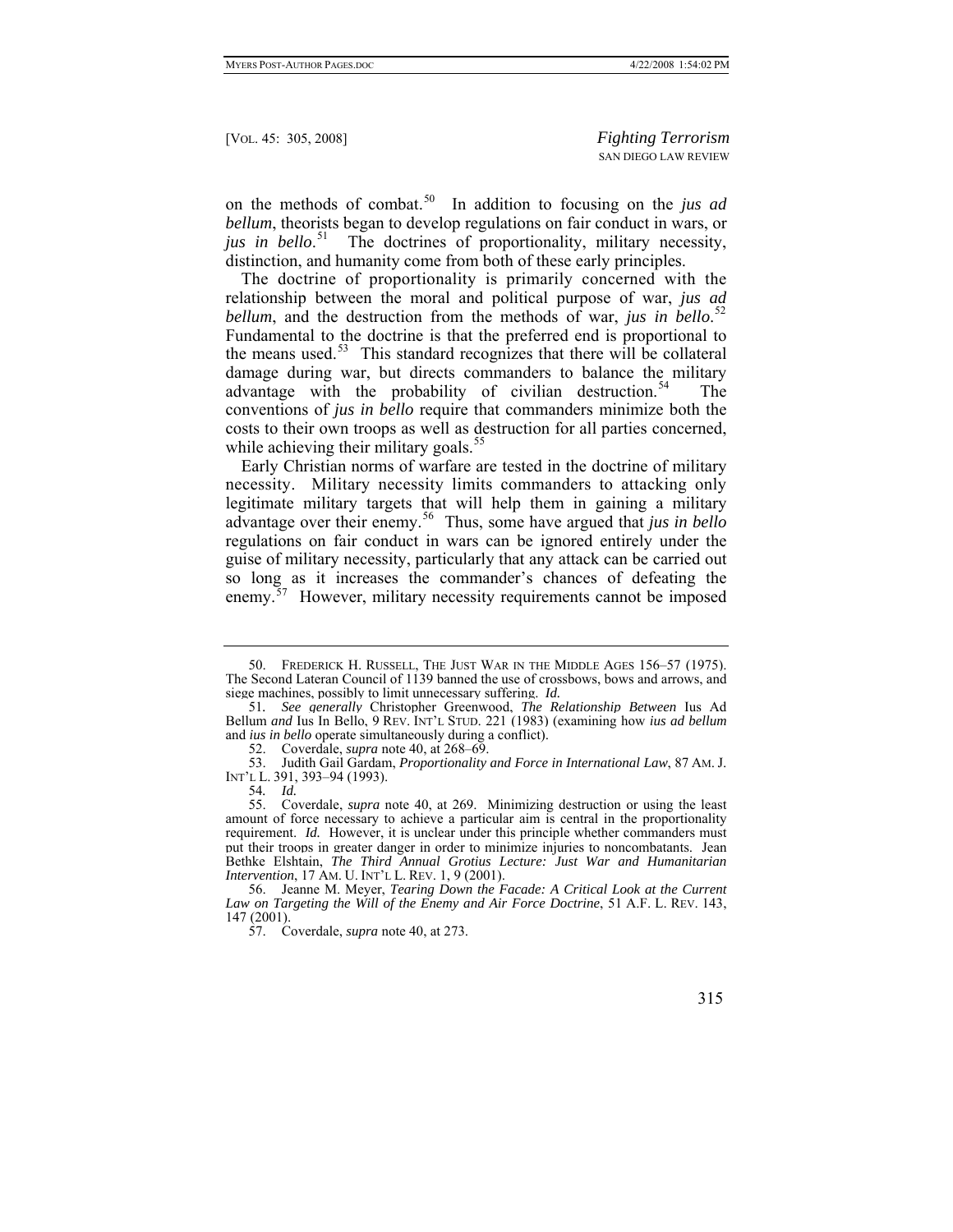a military victory. apart from the other *jus in bello* restraints on modern warfare.<sup>[58](#page-11-0)</sup> Protocol I of the Geneva Convention does not hold military necessity above all other rules of war, and thus, attacking civilians or carrying out indiscriminate attacks can never be justified solely because it was necessary to lead to a military victory.<sup>59</sup>

The doctrines of distinction and humanity also arise from these early Christian principles. $60$  Distinction dictates that commanders must wage wars only against military combatants and not against the civilian populations.<sup>[61](#page-11-2)</sup> Humanity urges commanders to minimize unnecessary civilian suffering.[62](#page-11-3) In the Middle Ages, the *jus in bello* restraints urging civilian immunity were embodied in the codes of chivalry. $63$ While one might assume that there was a moral basis for this belief that civilians are outside of the scope of war, the early reasons for immunity were actually more practical. $64$  At the time, combat arose between knights and their supporting armies, so there was no incentive to attack a civilian who had no connection to the knight's infantries.<sup>[65](#page-11-6)</sup> Further, attacking a civilian population would be seen as lacking in chivalry.<sup>[66](#page-11-7)</sup> The practical distinction between armed combatants and noncombatants remained when warfare was restricted to professional armies.<sup>[67](#page-11-8)</sup> Professional armies were largely removed from society and combat was confined to small designated fields.<sup>[68](#page-11-9)</sup> Armies had few rational incentives to attack civilians since struggles were limited to battles among princes rather then fights engulfing entire communities.<sup>[69](#page-11-10)</sup> This clear line between armed combatants and civilians blurred as technological advancements made assaults by and upon entire

- 62. Reynolds, *supra* note 45, at 25.
- 63. Coverdale, *supra* note 40, at 261.

<span id="page-11-6"></span><span id="page-11-5"></span><span id="page-11-4"></span><span id="page-11-3"></span><span id="page-11-2"></span><span id="page-11-1"></span><span id="page-11-0"></span>65*. Id.* The code of chivalry directed knights in the Middle Ages to help the weak in addition to promoting reciprocal rights and privileges in combat. *See* William Bradford, *Barbarians at the Gates: A Post-September 11th Proposal to Rationalize the Laws of War*, 73 MISS. L.J. 639, 699–701 (2004). *See generally* RICHARD BARBER, THE KNIGHT AND CHIVALRY (1982).

<span id="page-11-7"></span> 66. Coverdale, *supra* note 40, at 261–62. Chivalry, which bound knights with a code of behavior that promoted honor, virtue, loyalty, and courage, was a central feature of life in the Middle Ages. C. Quince Hopkins, *Rank Matters But Should Marriage?: Adultery, Fraternization, and Honor in the Military*, 9 UCLA WOMEN'S L.J. 177, 257–58 (1999); *see also* DAVID A. SCHLUETER, MILITARY CRIMINAL JUSTICE 16 (4th ed. 1996).

<span id="page-11-10"></span><span id="page-11-9"></span><span id="page-11-8"></span> 67. James M. Donovan, *Civilian Immunity and the Rebuttable Presumption of Innocence*, 5 J.L. SOC'Y 409, 414–15 (2004).

68*. Id.*

<sup>58</sup>*. Id.*

<sup>59</sup>*. Id.* at 273–74.

 <sup>60.</sup> Meyer, *supra* note 56, at 146.

<sup>61</sup>*. Id.*

<sup>64</sup>*. Id.*

 <sup>69.</sup> Coverdale, *supra* note 40, at 261–62.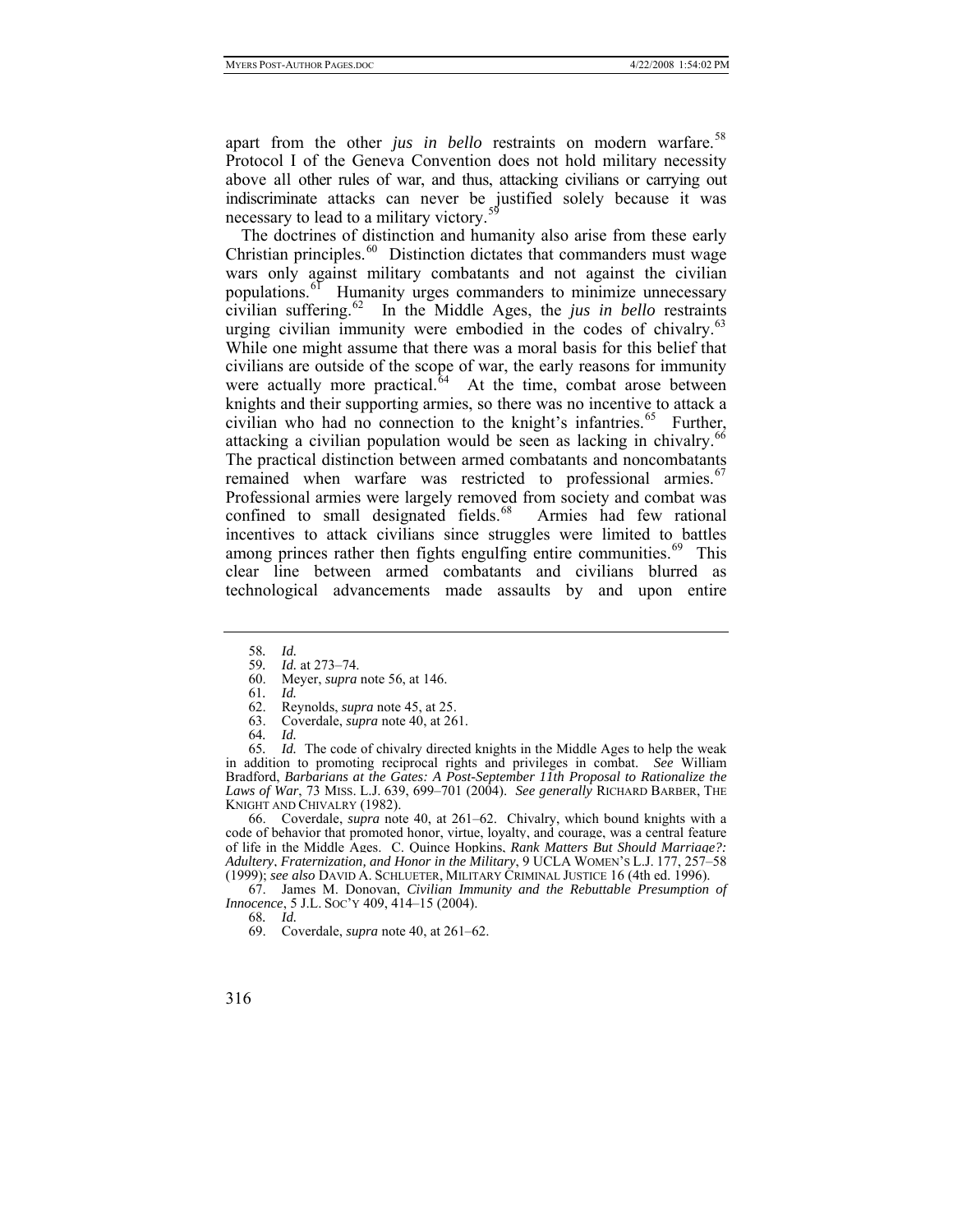necessity, civilian immunity cannot be absolute given the practicalities of war  $^{73}$ of war.<sup>7</sup> municipalities more practical, and consequently more common.<sup>[70](#page-12-0)</sup> Though the physical distance from combat no longer separated armies from the civilians, the principle of civilian immunity was upheld.<sup>[71](#page-12-1)</sup> International law expressly prohibits indiscriminate attacks or strikes in which combatants use imprecise weapons that kill civilians and combatants alike.<sup>[72](#page-12-2)</sup> However, as seen in the principles of proportionality and

# *B. Codification of the Rules of War*

agreements.<sup>78</sup> Customary laws of armed conflict bind every country in Though the rules of war were primarily established under the Christian just war theory, regulations on warfare were not formally codified for centuries.<sup>[74](#page-12-3)</sup> There are a number of inherent complexities in international law. Unlike domestic law, there are no international bodies with the authority to unilaterally make and enforce international legislation.<sup>15</sup> Instead, international law arises from countries freely waiving their sovereignty and agreeing to follow international norms.<sup>[76](#page-12-5)</sup> Today, the rules of warfare are established in treaties and customary international law.<sup>[77](#page-12-6)</sup> There are now many legally binding international agreements, but many countries choose not to become signatories of such

<span id="page-12-7"></span><span id="page-12-6"></span><span id="page-12-5"></span><span id="page-12-4"></span> 75. Thomas J. Herthel, *On the Chopping Block: Cluster Munitions and the Law of War*, 51 A.F. L. REV. 229, 244 (2001).

78*. See id.*

 <sup>70.</sup> Donovan, *supra* note 67, at 415.

<span id="page-12-1"></span><span id="page-12-0"></span><sup>71</sup>*. Id.* Christian tradition explicitly protected farmers, laborers, pilgrims, and clergy from attack because they did not traditionally bear arms or participate in unjust aggression. Similarly, children who were unable to bear arms were presumed innocent and therefore shielded from attack. *Id.*

 <sup>72.</sup> Meyer, *supra* note 56, at 147.

<sup>73</sup>*. Id.*

<span id="page-12-3"></span><span id="page-12-2"></span> <sup>74.</sup> Nathan A. Canestaro, *Legal and Policy Constraints on the Conduct of Aerial Precision Warfare*, 37 VAND. J. TRANSNAT'L L. 431, 436 (2004). Formal regulations on the laws of war were not drafted until the industrial wars of the late nineteenth and early twentieth centuries. *Id.* The Industrial Revolution and the emerging modern nation-state system brought a marked change from pre-eighteenth-century isolated battlefield conflicts. *See* W. Hays Parks, *Air War and the Law of War*, 32 A.F. L. REV. 1, 6 (1990). The advent of railroads provided the infrastructure for nations to mobilize considerably larger numbers of weapons and troops when taking on enemy forces. This increasingly important technology also became a valuable military target and regulations were needed to formalize laws on the changing battlefield. *Id.*

<sup>76</sup>*. Id.*

<sup>77</sup>*. Id.*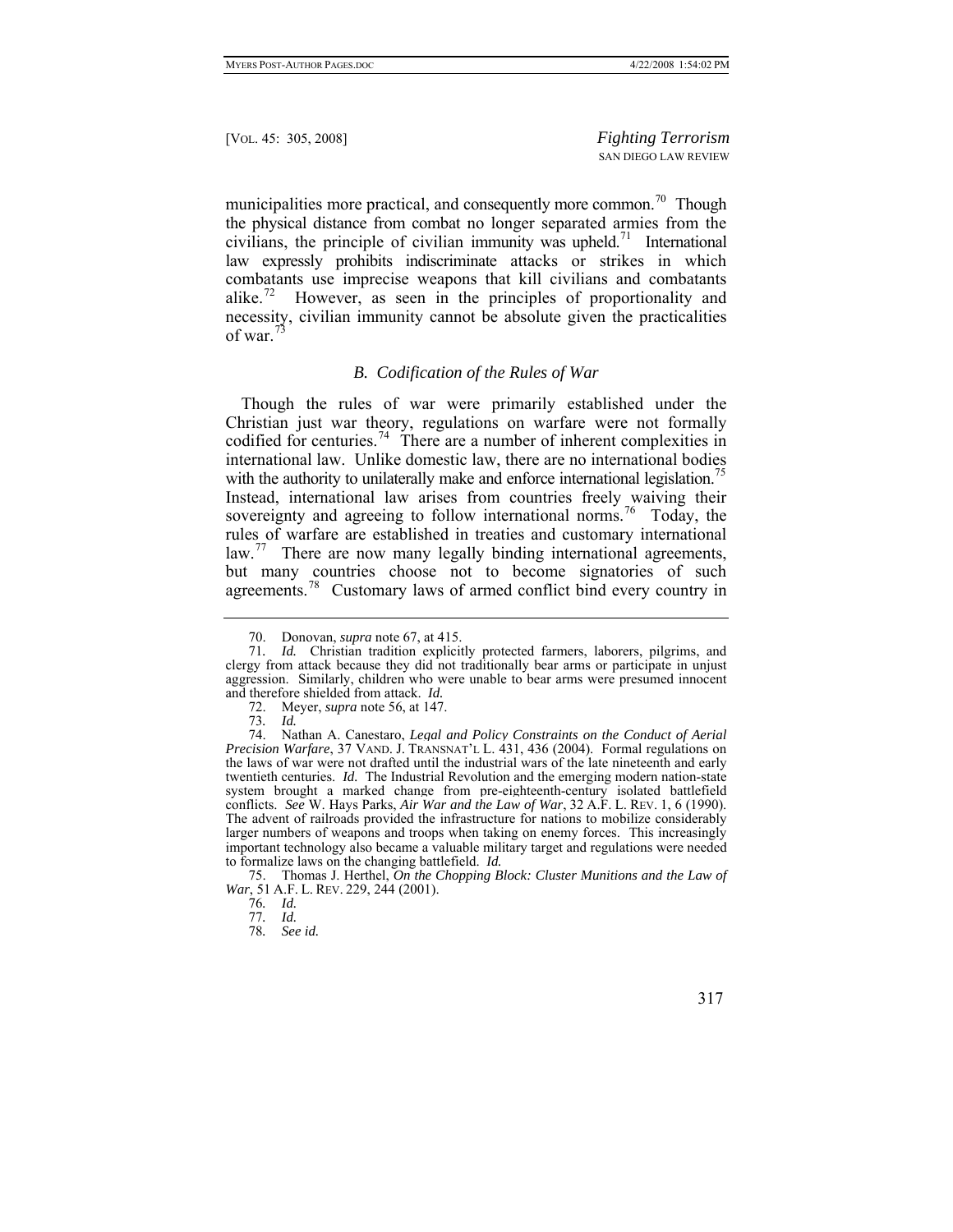efforts to codify these customs. the world, regardless of what treaties they have signed.<sup>[79](#page-12-7)</sup> However, the general principles that make up customary law are binding only to the extent that nations feel a legal obligation to follow such norms.<sup>[80](#page-13-0)</sup> Additionally, there is no established international law that either by treaty or custom requires that unlawful combatants, such as militias or terrorist cells, be provided the same protection given to lawful combatants. $81$  However, while terrorists may not receive the protection of international law, nations still strive to adhere to the laws of war in order to adequately protect civilian noncombatants.<sup>[82](#page-13-2)</sup> The historical acceptance of the norms of armed conflict can be seen by examining the

The first modern effort to codify international rules of war began with eleven nations signing the first Geneva Red Cross Convention in 1864 in order to provide clear protection for medical personnel on the battlefield.<sup>[83](#page-13-3)</sup>

<span id="page-13-2"></span> 81. Joseph P. "Dutch" Bialke, *Al-Qaeda & Taliban Unlawful Combatant Detainees, Unlawful Belligerency, and the International Laws of Armed Conflict*, 55 A.F. L. REV. 1,  $1-2(2004)$ .

82*. See* Herthel, *supra* note 75, at 248–49.

<span id="page-13-3"></span> 83. Herthel, *supra* note 75, at 245–46. While the Geneva Red Cross Convention was the first international attempt in codifying the laws of war, the first comprehensive regulation of the laws of war occurred a year earlier in the United States. *Id.* at 245–46 n.111. In 1863, President Lincoln directed Dr. Francis Lieber to draft a code of customary warfare in order to minimize the atrocities occurring in the U.S. Civil War. Meyer, *supra* note 56, at 148. *Union Army General Orders No. 100: Instructions for the Government of Armies of the United States in the Field*, more commonly known as *The Lieber Code*, articulated the principles of necessity and distinction by preventing the targeting of civilians, calling for minimizing civilian damage, and limiting targets to those that provided a military advantage. *Id.* The manual was adopted by Germany,

<span id="page-13-0"></span> <sup>79.</sup> Further, if a treaty is considered to embody customary international law, its terms would bind and be enforced against nonsignatories. Seth Brugger, *International Law, Terrorism, and Weapons of Mass Destruction: Finding and Filling the Gaps*, 57 RUTGERS L. REV. 803, 812–13 (2005).

<span id="page-13-1"></span><sup>80</sup>*. See* Joseph P. "Dutch" Bialke, *United Nations Peace Operations: Applicable Norms and the Application of the Law of Armed Conflict*, 50 A.F. L. REV. 1, 43 (2001). The rules of war are based on the anticipation of equal application. A party to a conflict complies with the rules of war because it anticipates its opponent will reciprocate, *non facio ne facias*. *Id.* There are no historical examples of one party binding itself to the law of armed conflict without declaring and expecting reciprocity. The denial of equal application and reciprocity would render all laws of armed conflict meaningless. "As Sir Hersch Lauterpacht [noted], 'it is impossible to visualize the conduct of hostilities in which one side would be bound by rules of warfare without benefiting from them and the other side would benefit from rules of warfare without being bound by them.'" *Id.*  (quoting H. Lauterpacht, *The Limits of the Operation of the Law of War*, 30 BRIT. Y.B. INT'L L. 206, 212 (1953)). While the United Nations has authority to enforce international laws, the U.N. does not operate as a "global police officer." *Id.* at 42. As one commentator notes, "International law is unenforceable; it lacks a legal system that backs its laws with the trappings of justice, courts, juries, police, prisons, etc." Guy B. Roberts, *Self-Help in Combatting State-Sponsored Terrorism: Self Defense and Peacetime Reprisals*, 19 CASE W. RES. J. INT'L L. 243, 281–82 (1987).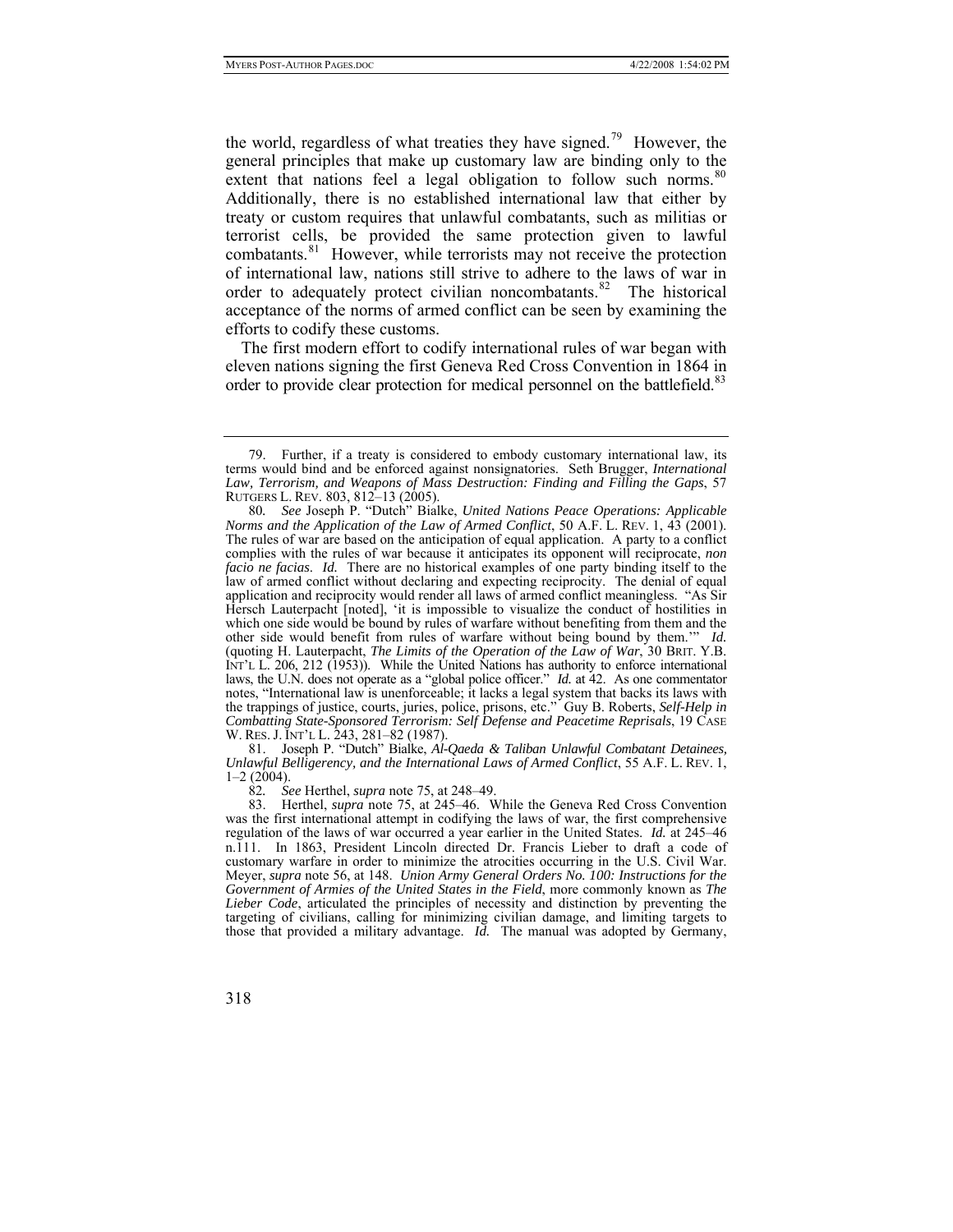Four years later, the St. Petersburg Declaration was drafted to regulate the use of weapons; notably, the Declaration was the first of its kind to promote the principle of distinction.<sup>[84](#page-14-0)</sup> While the Declaration was an important advancement, in reality, it merely presented the conceptual belief that war should be focused on military objectives rather than civilians.<sup>[85](#page-14-1)</sup> It was the advancement of air power that raised awareness of potential devastation and compelled the international community to expressly regulate the use of weapons.<sup>[86](#page-14-2)</sup>

The existing regulations of armed conflict are primarily found in the Hague Conventions of 1907, $87$  the Geneva Conventions of 1949 $88$  and its

France, and Great Britain and later codified at the Brussels Convention of 1874. Reynolds, *supra* note 45, at 8.

<span id="page-14-0"></span> 84. Herthel, *supra* note 75, at 246. In its Preamble, the St. Petersburg Declaration of 1868 states:

[T]he only legitimate object which states should endeavor to accomplish during war is to weaken the military force of the enemy;

. . . it is sufficient to disable the greatest possible number of men;

... this object would be exceeded by the employment of arms which uselessly aggravate the sufferings of disabled men, or render their death inevitable;

 . . . the employment of such arms would, therefore, be contrary to the laws of humanity.

<span id="page-14-1"></span>*The Declaration of St. Petersburg, 1868*, 1 AM. J. INT'L L. SUPP. 95, 95 (1907).

85. Reynolds, *supra* note 45, at 9.

<span id="page-14-2"></span> 86. While air power began with simple balloon reconnaissance, aerial bombardment was anticipated as the next potentially destructive progression. *Id.* 

<span id="page-14-3"></span> 87. Convention Relative to the Opening of Hostilities, Oct. 18, 1907, 36 Stat. 2259, 1 Bevans 619; Convention Respecting the Laws and Customs of War on Land, Oct. 18, 1907, 36 Stat. 2277, 1 Bevans 631; Convention Concerning Bombardment by Naval Forces in Time of War, Oct. 18, 1907, 36 Stat. 2351, 1 Bevans 681. Collectively, I will refer to these as the Hague Conventions. The Second Hague Peace conference of 1907 was the first to expressly codify civilian immunity. J.M. SPAIGHT, AIR POWER AND WAR RIGHTS 228–29 (3d ed. 1947). The Hague Conferences of 1923 and 1938 attempted to develop a more coherent set of rules following the World War I Italian strategy of attacking civilian populations to defeat enemy morale, but they failed to garner adequate support. *Id*.

<span id="page-14-4"></span> 88. The 1949 Geneva Conventions are: Convention for the Amelioration of the Condition of the Wounded and Sick in Armed Forces in the Field, Aug. 12, 1949, 6 U.S.T. 3114, 75 U.N.T.S. 31; Convention Relative to the Treatment of Prisoners of War, Aug. 12, 1949, 6 U.S.T. 3316, 75 U.N.T.S. 135; Convention Relative to the Protection of Civilian Persons in Time of War, Aug. 12, 1949, 6 U.S.T. 3516, 75 U.N.T.S. 287; Convention for the Amelioration of the Condition of the Wounded, Sick and Shipwrecked Members of Armed Forces at Sea, Aug. 12, 1949, 6 U.S.T. 3217, 75 U.N.T.S. 85. Collectively, I will refer to these as the 1949 Geneva Conventions. The 1949 Geneva Conventions addressed the actions in World War II, namely the deliberate targeting of civilian populations to reduce morale and the enormous and indiscriminate civilian deaths that arose from the atomic bombs used in Hiroshima and Nagasaki. RONALD SCHAFER, WINGS OF JUDGMENT: AMERICAN BOMBING IN WORLD WAR II 95–97,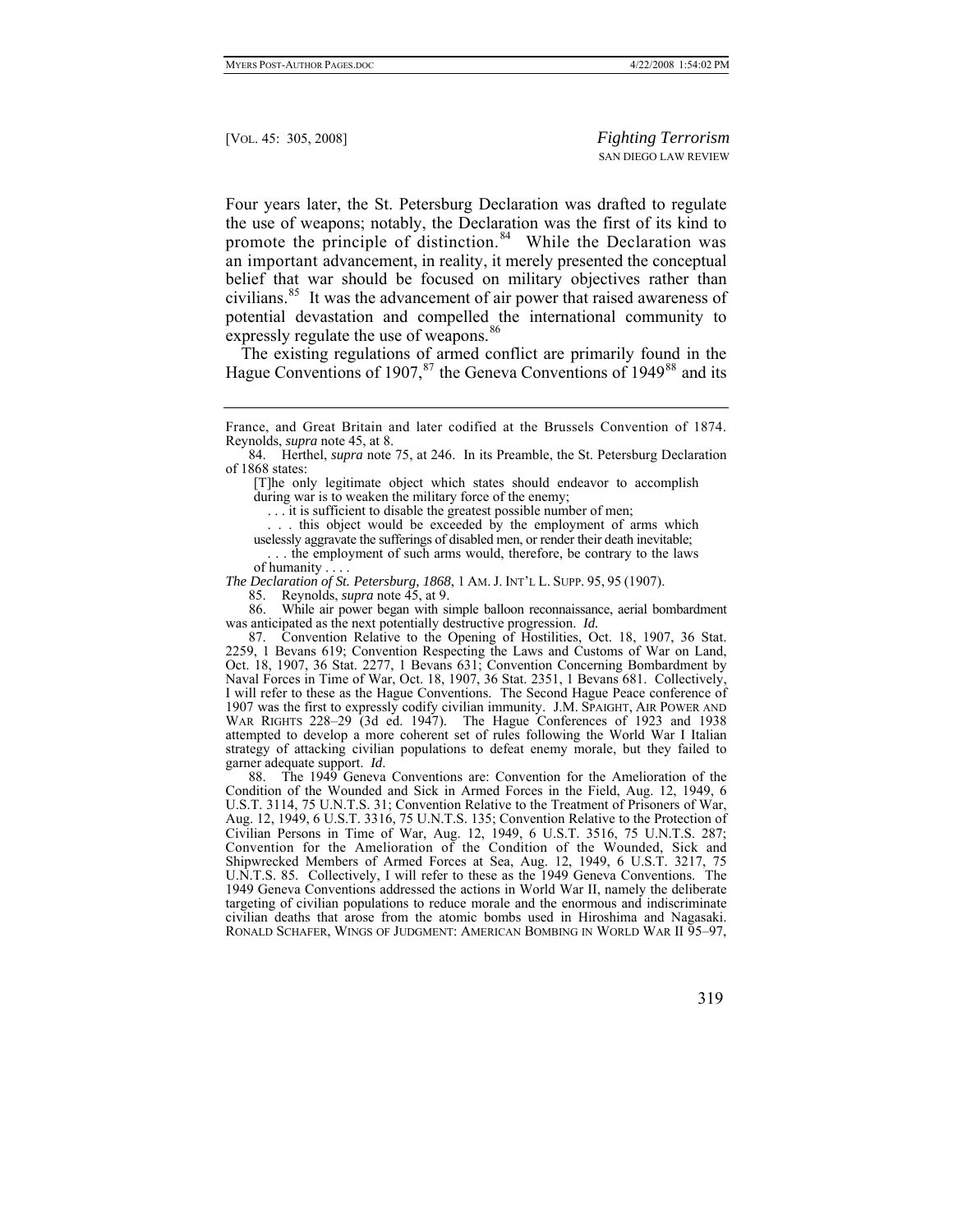Protocols,<sup>[89](#page-15-0)</sup> and the Conventional Weapons Treaty of 1980<sup>[90](#page-15-1)</sup> along with its Protocols.<sup>[91](#page-15-2)</sup> The Hague Conventions and Conventional Weapons Treaty regulate the methods of combat, particularly the weapons used.<sup>[92](#page-15-3)</sup> The Geneva Conventions were centered on protecting the wounded and sick in war, prisoners of war, and civilians. $93$ 

The most recent and comprehensive effort to regulate the conduct of war, and the source of focus for this Comment, is found in Protocol I of the Geneva Convention.<sup>[94](#page-15-5)</sup> Protocol I expanded the initial aim of the convention, which was to protect civilians and wounded prisoners,  $95$  to include the basic principles of proportionality, military necessity, distinction, and humanity. These four principles are fundamental in assessing the legality of armed combat.

The doctrine of proportionality requires that the amount of force used in response to an attack be roughly proportionate to the precipitating events.<sup>[96](#page-15-7)</sup> Victims are not required to turn the other cheek following a terrorist strike, but there are limits to the amount of force that can be used in response. <sup>[97](#page-15-8)</sup> While the use of force must be proportionate to the terrorist attack, the definition of proportionality is subject to various interpretations, and the propriety of a nation's military response is

<sup>103 (1985).</sup> These Conventions specifically provided the basis for neutral zones to house injured combatants and civilians, and gave protection to civilian hospitals which provided care to the injured. Randy W. Stone, *Protecting Civilians During Operation Allied Force: The Enduring Importance of the Proportional Response and NATO's Use of Armed Force in Kosovo*, 50 CATHOLIC U. L. REV. 501, 509 (2001). They also directed occupiers to take care of the occupied civilian population by providing food and medical supplies. *Id.* 

 <sup>89.</sup> Protocol I, *supra* note 13.

<span id="page-15-1"></span><span id="page-15-0"></span> <sup>90.</sup> Convention on Prohibitions or Restrictions on the Use of Certain Conventional Weapons Which May Be Deemed to Be Excessively Injurious or to Have Indiscriminate Effects, Oct. 10, 1980, 1342 U.N.T.S. 137, 19 I.L.M. 1524.

 <sup>91.</sup> Herthel, *supra* note 75, at 247–48.

<sup>92</sup>*. Id.*

<sup>93</sup>*. Id.*

<span id="page-15-5"></span><span id="page-15-4"></span><span id="page-15-3"></span><span id="page-15-2"></span> <sup>94.</sup> Protocol I, *supra* note 13. Approximately twenty-four member countries of the United Nations, including the United States, Israel, France, Turkey, and the Philippines have failed to ratify Protocol I, but many principles in the Protocol are generally recognized as consistent with customary international law. W. Hays Parks, Book Review, 26 GEO. WASH. J. INT'L L. & ECON. 675, 676 (1993) (reviewing EDWARD K. KWAKWA, THE INTERNATIONAL LAW OF ARMED CONFLICT: PERSONAL AND MATERIAL FIELDS OF APPLICATION (1992)). However, the Protocol's application of some major principles to aerial combat are often viewed as aspirational, and not as a codification of international customary norms. *Id.*; *see also* Hans-Peter Gasser, *The U.S. Decision Not to Ratify Protocol I to the Geneva Conventions on the Protection of War Victims: An Appeal for Ratification by the United States*, 81 AM. J. INT'L L. 912 (1987).

 <sup>95.</sup> Reynolds, *supra* note 45, at 9; *see also* Parks, *supra* note 38, at 17–27.

 <sup>96.</sup> Bonafede, *supra* note 43, at 183.

<span id="page-15-8"></span><span id="page-15-7"></span><span id="page-15-6"></span> <sup>97.</sup> Oscar Schachter, *The Extraterritorial Use of Force Against Terrorist Bases*, 11 HOUS. J. INT'L L. 309, 316 (1989).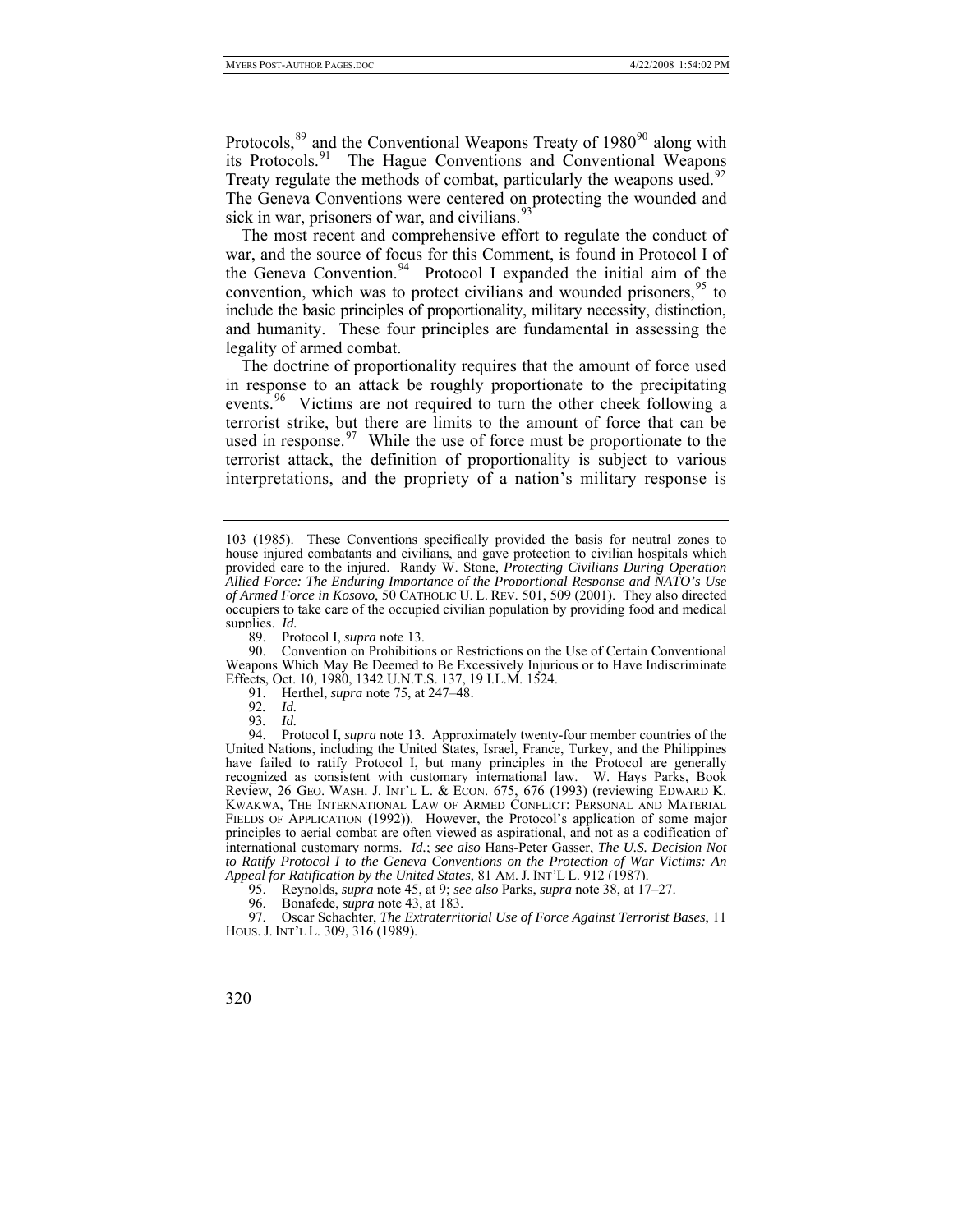likely to vary considerably depending on the test used to determine proportionality.<sup>9</sup>

The doctrine of military necessity states that forces must not strike military objectives unless those forces will achieve a definite military advantage by doing so. $^{99}$  $^{99}$  $^{99}$  This principle is centered on how targets are identified and how commanders should measure military advantages before striking.<sup>[100](#page-16-2)</sup> Article 52(2) of Protocol I limits attacks to "those objects" which by their nature, location, purpose or use make an effective contribution to military action and whose total or partial destruction, capture or neutralization, in the circumstances ruling at the time, offers a definite military advantage."<sup>[101](#page-16-3)</sup> Additionally, military planners are limited to strikes in which the anticipated military advantage outweighs the anticipated collateral damage.<sup>[102](#page-16-4)</sup> Commanders must therefore weigh the military advantage against the destruction of civilian lives and property before pursuing any military attack.<sup>[103](#page-16-5)</sup> This doctrine provides a justification for killing civilians in war, so long as their deaths are not intended but accidental.<sup>104</sup> Article 51(5)(b) of Protocol I states that nations are Article  $51(5)(b)$  of Protocol I states that nations are prohibited from launching strikes that are likely to cause "incidental loss of civilian life, injury to civilians, damage to civilian objects, or a combination thereof, which would be excessive in relation to the concrete and direct military advantage anticipated."[105](#page-16-7) Commanders are required, under Article 57(2), to "take all feasible precautions in the choice of means and methods of attack with a view to avoiding, and in any

 <sup>98.</sup> Bonafede, *supra* note 43, at 183.

<span id="page-16-1"></span><span id="page-16-0"></span> <sup>99.</sup> Herthel, *supra* note 75, at 248. The U.S. Air Force defines military necessity as "the principle which justifies measures of regulated force not forbidden by international law which are indispensable for securing the prompt submission of the enemy, with the least possible expenditures of economic and human resources." Canestaro, *supra* note 74, at 454 (quoting U.S. DEPARTMENT OF AIR FORCE, INTERNATIONAL LAW—THE CONDUCT OF ARMED CONFLICT AND AIR OPERATIONS, Air Force Pamphlet 110-31, Nov. 1976, at paras. 1–3(a)1). *The Lieber Code*, first promulgated in 1863, states: "Military necessity admits of all direct destruction of life or limb of *armed* enemies, and of other persons whose destruction is incidentally *unavoidable* in the armed contests of the war . . . . " Francis Lieber, *Instructions for the Government of Armies of the United States in the Field*, art. 15, *in* THE LAWS OF ARMED CONFLICTS 3, 6 (Dietrick Schindler & Jiří Toman eds., 3d rev. ed. 1988).

 <sup>100.</sup> Herthel, *supra* note 75, at 248.

<sup>101.</sup> Protocol I, *supra* note 13, art. 52.<br>102. Herthel, *supra* note 75, at 248–49.<br>103. Bernard L. Brown, Note, *The P* 

 <sup>102.</sup> Herthel, *supra* note 75, at 248–49.

<span id="page-16-7"></span><span id="page-16-6"></span><span id="page-16-5"></span><span id="page-16-4"></span><span id="page-16-3"></span><span id="page-16-2"></span> <sup>103.</sup> Bernard L. Brown, Note, *The Proportionality Principle in the Humanitarian Law of Warfare: Recent Efforts at Codification*, 10 CORNELL INT'L L.J. 134, 140 (1976).

 <sup>104.</sup> Herthel, *supra* note 75, at 248.

 <sup>105.</sup> Protocol I, *supra* note 13, art. 51.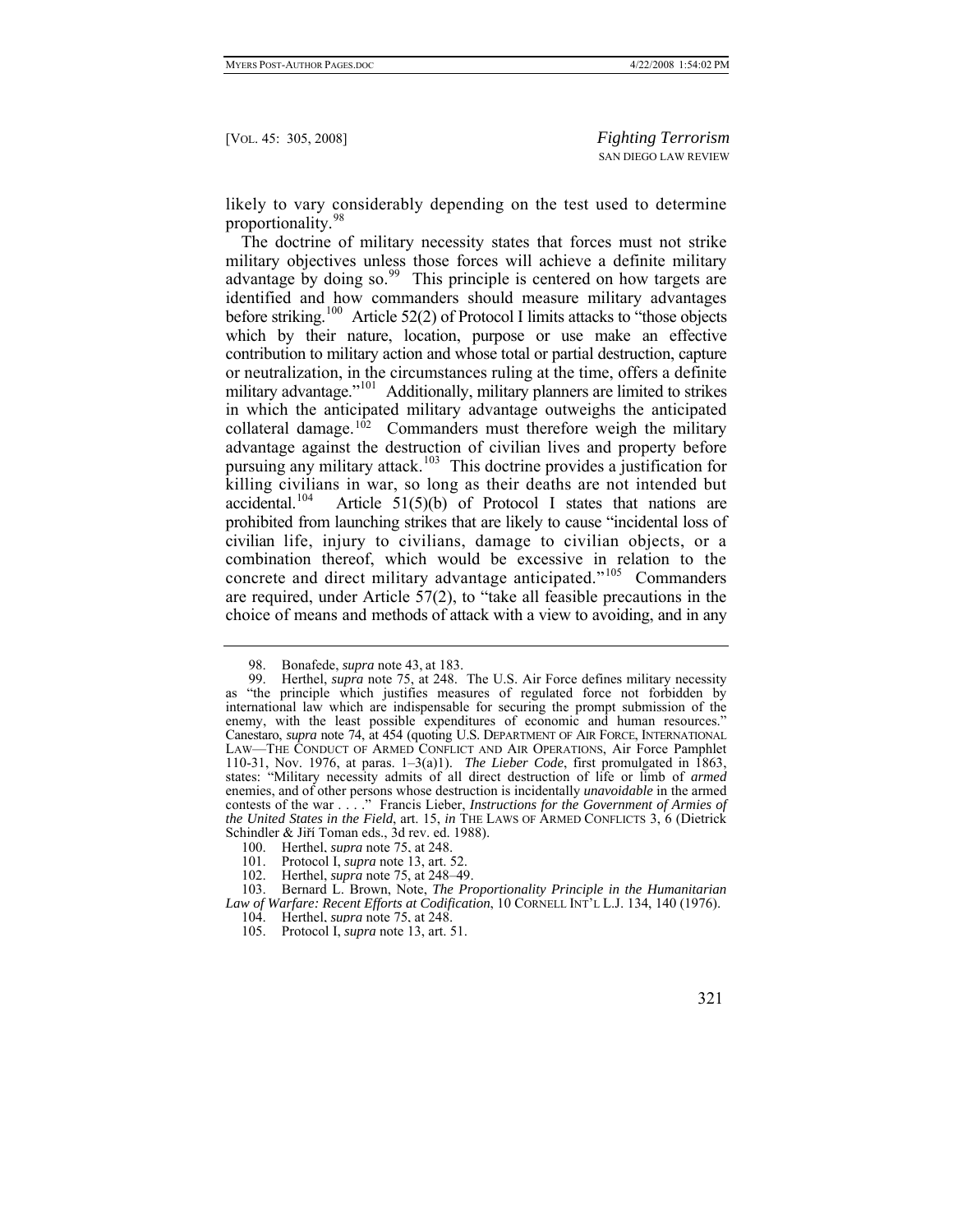damage to civilian objects."<sup>106</sup> event to minimizing, incidental loss of civilian life, injury to civilians and

Finally, Protocol I emphasizes the principles of distinction and humanity. Distinction requires that military targets are distinguished from civilian objects so that civilian populations are appropriately protected.<sup>[107](#page-17-0)</sup> The doctrine of humanity states that commanders have a duty to protect both combatants and civilians from unnecessary suffering.<sup>[108](#page-17-1)</sup> Article 51(4)(c) prohibits indiscriminate assaults on civilians, specifically "those which employ a method or means of combat the effects of which cannot be limited . . . [and] are of a nature to strike military objectives and civilians or civilian objects without distinction."[109](#page-17-2) In order to protect civilian populations, Article 48 requires commanders to discriminate amongst their targets.<sup>[110](#page-17-3)</sup> In other words, the commanders must "distinguish between the civilian population and combatants and between civilian objects and military objectives and . . . direct their operations only against military objectives."<sup>[111](#page-17-4)</sup> While the principle of discrimination would theoretically afford complete civilian immunity from combat,<sup>[112](#page-17-5)</sup> the practicalities of war promote the need for the principles of necessity and proportionality as well.

The driving source behind the Protocols must also be considered when analyzing the legitimacy of attacks, particularly since the Protocols often use language that is inconsistent with prior state practice.<sup>[113](#page-17-6)</sup> The drafting of the Protocols began in the 1950s when the International Committee of the Red Cross  $(ICRC)$ ,  $^{114}$  $^{114}$  $^{114}$  the Institute of International

113*. Id.* at 161–62.

<sup>106</sup>*. Id.* art. 57.

<span id="page-17-0"></span> <sup>107.</sup> Herthel, *supra* note 75, at 248. The principle of distinction is deemed to be generally accepted as a rule of law, though at that time it was not considered necessary to incorporate it into The Hague or Geneva Conventions. Stuart Walters Belt, *Missiles over Kosovo: Emergence,* Lex Lata*, of a Customary Norm Requiring the Use of Precision Munitions in Urban Areas*, 47 NAVAL L. REV. 115, 146 (2000). The ICRC commentary concludes: "The rule is included in this Protocol to verify the distinction required and the limitation of attacks on military objectives." INT'L COMM. OF THE RED CROSS, COMMENTARY ON THE ADDITIONAL PROTOCOLS OF 8 JUNE 1977 TO THE GENEVA CONVENTIONS OF 12 AUGUST 1949, at 598 (Yves Sandoz et al. eds., 1987) [hereinafter COMMENTARY ON THE ADDITIONAL PROTOCOLS].

<span id="page-17-1"></span> <sup>108.</sup> Herthel, *supra* note 75, at 249.

<span id="page-17-4"></span><span id="page-17-3"></span><span id="page-17-2"></span> <sup>109.</sup> Protocol I, *supra* note 13, art. 51.

<sup>110</sup>*. Id.* art. 48.

<sup>111</sup>*. Id.*

 <sup>112.</sup> Meyer, *supra* note 56, at 146.

<span id="page-17-7"></span><span id="page-17-6"></span><span id="page-17-5"></span> <sup>114.</sup> The ICRC was established in 1863 in Geneva, Switzerland as an "impartial, neutral and independent organization whose exclusively humanitarian mission is to protect the lives and dignity of victims of war and internal violence and to provide them with assistance." ICRC.org, The ICRC's Mission Statement, http://www.icrc.org/Web/Eng/site eng0.nsf/htmlall/section\_mandate?OpenDocument (last visited Mar. 23, 2008). Now the organization exists in about eighty countries in the world. *Id.*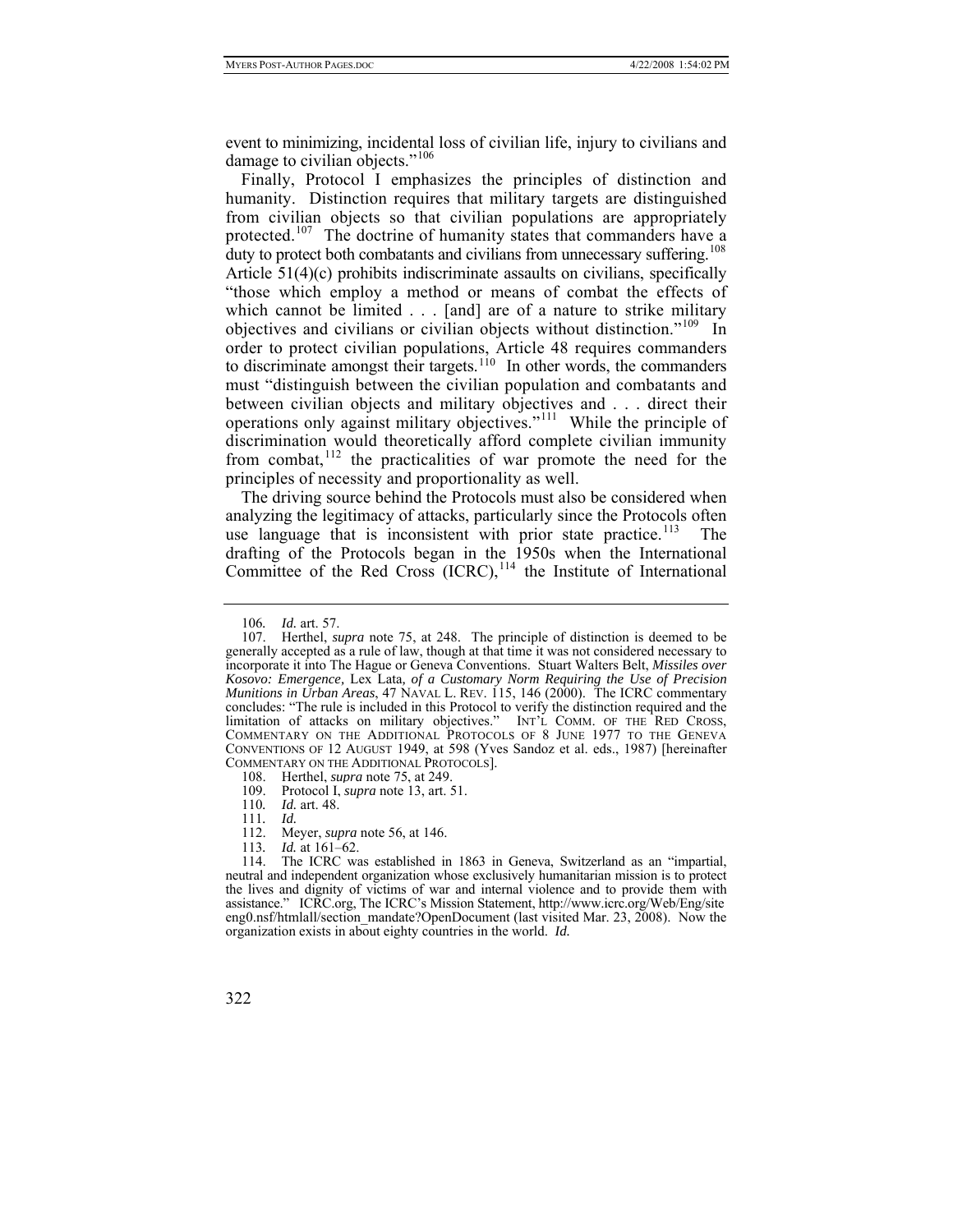Law, and the United Nations all put forth numerous proposals to limit, if not prohibit, aerial warfare entirely.<sup>[115](#page-18-0)</sup> Though these proposals were presented to the international community, support was weak and the proposals were criticized as unrealistic.<sup>[116](#page-18-1)</sup> In 1974, in the wake of the Vietnam War, the ICRC took up this cause again in a three-year conference called The Diplomatic Conference on the Reaffirmation and Development of International Humanitarian Law Applicable in Armed Conflicts, which resulted in Protocol I and Protocol II to the Geneva Convention.[117](#page-18-2) The origins of the Protocol raise questions about whether the language truly reflects customary international law or rather efforts to limit the use of aerial warfare.

It is understood that civilian casualties are unavoidable, but Protocol I attempts to minimize civilian injury by relying on principles of proportionality, necessity, distinction, and humanity. These principles will be examined fully in Parts IV, V, and VI, and applied to the Israeli action in Lebanon to determine if the strikes against Hezbollah were consistent with Protocol I and customary international law.

#### IV. DOCTRINE OF PROPORTIONALITY

The doctrine of proportionality states that the amount of force used in response to an attack must be roughly proportionate to the precipitating

<span id="page-18-0"></span> <sup>115.</sup> Parks, *supra* note 74, at 64. The position of the ICRC calling for disarmament was a marked change from their original role as a protector of civilians. *Id.* at 66. Support from the major powers was tepid at best, so members of the ICRC instead sought their main support from Third World nations. *Id.* Developing nations comprised more than 60% of the delegations present and frequently used the threat of walking out as leverage throughout the four sessions of the Diplomatic Conference. *Id.* at 79 n.264 (citing B. NOSSITER, THE GLOBAL STRUGGLE FOR MORE: THIRD WORLD CONFLICTS WITH RICH NATIONS (1987)). Developed Western nations were stymied by their inability to present a unified front, and were worried about being seen as antihumanitarian if they opposed such restrictions. The U.S. delegation was chiefly aware of its image, particularly since it sought to uphold the Carter administration's emphasis on human rights. *Id.*

<span id="page-18-1"></span> <sup>116.</sup> The General Counsel of the Department of Defense specifically warned against such unrealistic prohibition of aerial attacks, citing the failed 1923 Hague Rules that attempted to impose similar restrictions. Meyer, *supra* note 56, at 161. Also, the ICRC was made up entirely of Swiss citizens. Parks, *supra* note 74, at 67. Switzerland, a neutral nation, had not sent citizens into combat since 1798. *Id*. There was strong resistance to permit individuals with little military training and no combat experience to shape the complex regulations of armed conflict. *Id*.

<span id="page-18-2"></span> <sup>117.</sup> Parks, *supra* note 74, at 75–82.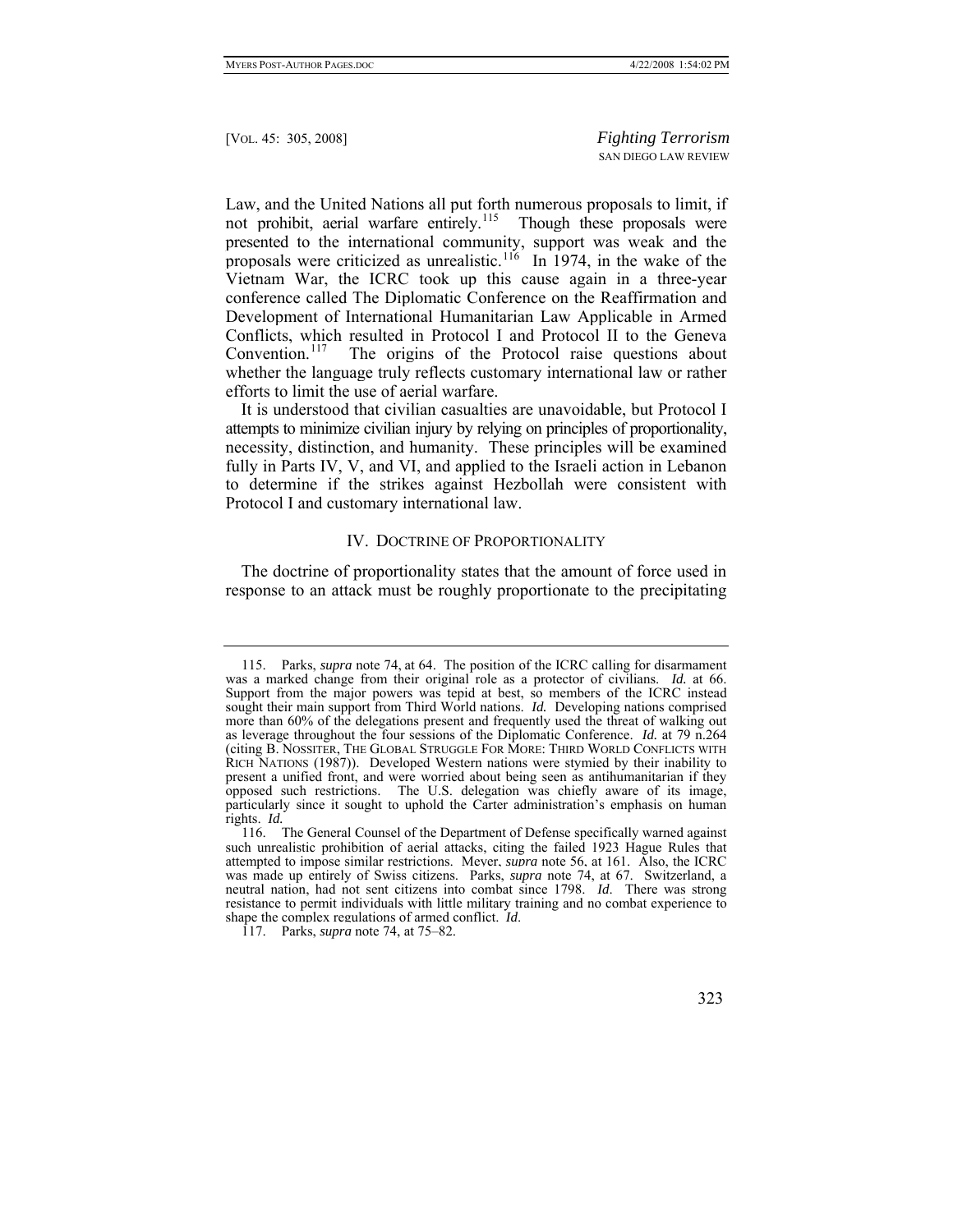combating international terrorism. events.<sup>[118](#page-19-0)</sup> This Part examines the different methods commonly employed to determine if a response is proportionate. Additionally, this Part suggests an appropriate definition of proportionality in the context of

# *A. Interpreting Proportionate*

International law does not allow terrorists to attack targets with impunity. While victims are not required to turn the other cheek following a terrorist strike, there are limits to the amount of force that can be used in response.<sup>[119](#page-19-1)</sup> In order for the response to comply with international law, the force used must be proportionate to the precipitating event.<sup>[120](#page-19-2)</sup>

While the use of force must be proportionate to the terrorist attack, the definition of proportionality is subject to various interpretations.<sup>[121](#page-19-3)</sup> The propriety of a nation's military response is likely to vary considerably depending on the test used to determine proportionality. In deciding whether an attack is proportionate to the preceding incident, scholars have typically applied one of three approaches: (1) the "tit-for-tat" or quantitative test; (2) the cumulative test; or  $(3)$  the deterrent proportionality test. $122$ 

# *1. Tit-for-Tat Test*

Under the tit-for-tat quantitative approach, the proportionality of the response is judged in comparison to the immediate preceding terrorist strike.<sup>[123](#page-19-5)</sup> The response must be roughly equivalent to the number of deaths and amount of destruction caused by the precipitating incident.<sup>[124](#page-19-6)</sup> Using this approach, it is inappropriate to consider prior patterns of aggression beyond the last act or any potential deterrent value of the response.<sup>[125](#page-19-7)</sup> If the response to the preceding act exceeds the amount of force that is strictly necessary to counter that attack, the response is illegally disproportionate under the tit-for-tat approach.<sup>[126](#page-19-8)</sup> This test

 <sup>118.</sup> Bonafede, *supra* note 43, at 183.

Schachter, *supra* note 97, at 316.

<span id="page-19-1"></span><span id="page-19-0"></span> <sup>120.</sup> Bonafede, *supra* note 43, at 183.

<sup>121</sup>*. Id.*

<span id="page-19-4"></span><span id="page-19-3"></span><span id="page-19-2"></span><sup>122</sup>*. Id.*; *see also* Roberts, *supra* note 80, at 281–82 (discussing the tests for assessing proportionality).

<span id="page-19-5"></span><sup>123</sup>*. See*, *e.g.*, Schachter, *supra* note 97, at 315. "The U.N. Security Council in several cases, most involving Israel, has judged proportionality by comparing the response on a quantitative basis to the single attack which preceded it." *Id.*

 <sup>124.</sup> Roberts, *supra* note 80, at 281.

<sup>125</sup>*. See* Schachter, *supra* note 97, at 315.

<span id="page-19-8"></span><span id="page-19-7"></span><span id="page-19-6"></span> <sup>126.</sup> Gregory Francis Intoccia, *American Bombing of Libya: An International Legal Analysis*, 19 CASE W. RES. J. INT'L L. 177, 206 (1987); *see also* Alberto R. Coll, *The*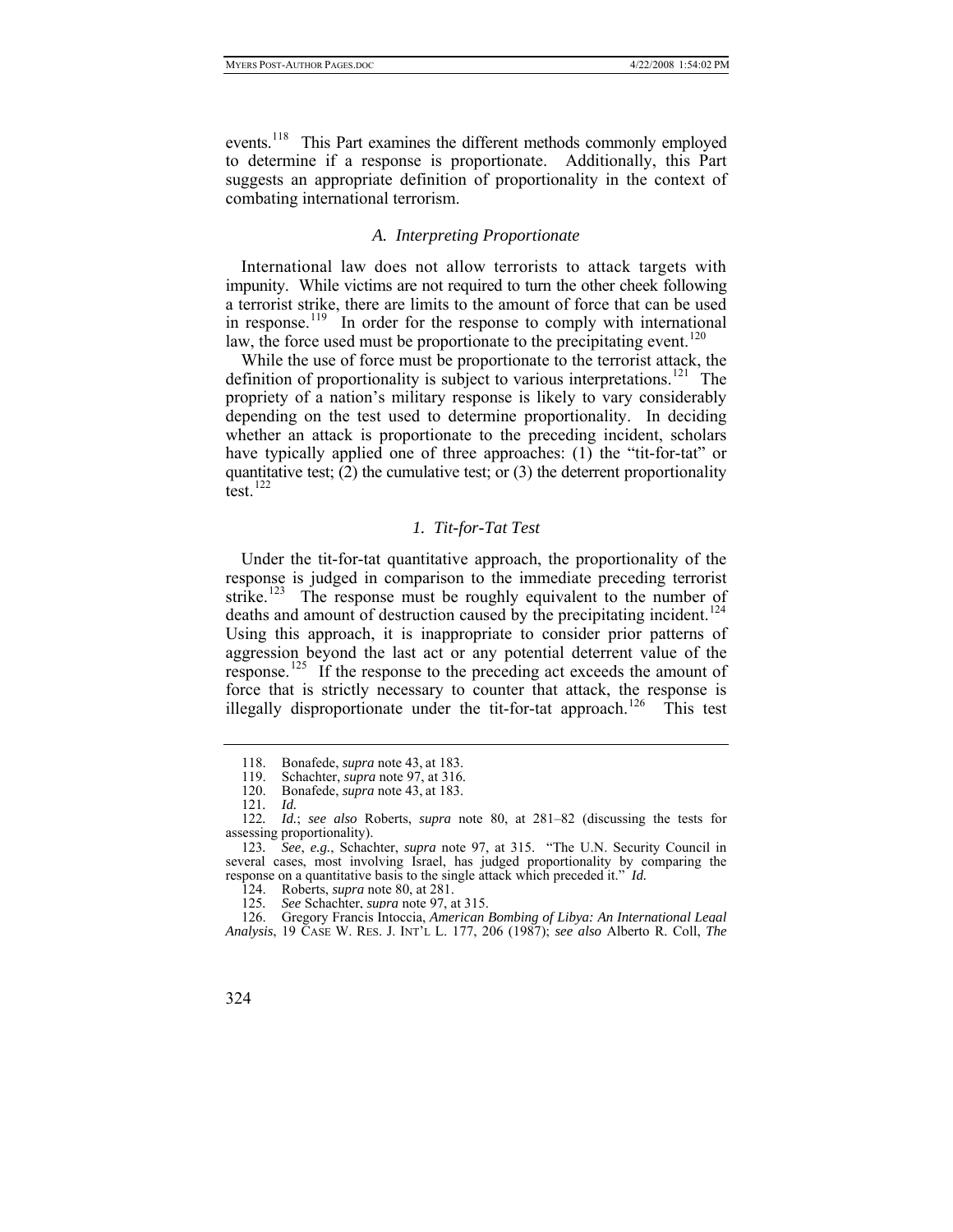adopts the most restrictive definition for proportionality of the three commonly applied approaches.

Applying the tit-for-tat approach to the current Israel-Lebanon conflict requires balancing all Israeli actions in Lebanon against Hezbollah's initial July 12, 2006 provocations<sup>[127](#page-20-0)</sup> and asking whether Israel did more than necessary to counteract the threats it faced.<sup>[128](#page-20-1)</sup> The tit-for-tat approach is more likely than the other two possible approaches to indicate a disproportionate response because it advocates the most narrow interpretation of proportionality.

## *2. Cumulative Test*

The cumulative test allows one to consider not only the immediate act of aggression, but also a continuing pattern of attacks when assessing the proportionality of the military response.[129](#page-20-2) This approach can be significantly more expansive when there have been a number of previous incidents that have led up to the current response.<sup>[130](#page-20-3)</sup> The cumulative test still does not allow one to take into consideration the utilitarian concepts of general or specific deterrence when determining the proportionality of the response. $<sup>1</sup>$ </sup>

Under this approach, the "[r]ough equivalence in the number of deaths and extent of property damage remains the *sine qua non* of proportionality."<sup>132</sup> However, this does not mean that if terrorists attack a day care center housing children, nations can respond by attacking the children of the terrorists.<sup>[133](#page-20-6)</sup> The rough equivalence in terms of deaths and damage does

*Legal and Moral Adequacy of Military Responses to Terrorism*, 81 AM. SOC'Y INT'L L. PROC. 297, 299 (1987) (noting that deterrence, which is inconsistent with the tit-for-tat approach, was one of the key objectives of the military response against Libya because the United States hoped to "persuade Libya and any other similarly inclined actors in the international community that the support of terrorist activities against the United States is bound to trigger an American response prohibitively costly to such actors").

<span id="page-20-0"></span><sup>127</sup>*. See generally* The Secretary-General, *Report of the Secretary-General on the United Nations Interim Force in Lebanon*, *delivered to the Security Council*, U.N. DOC. S/2006/560 (July 21, 2006) (describing the beginning of the Israel-Lebanon conflict).

<span id="page-20-3"></span><span id="page-20-2"></span><span id="page-20-1"></span> <sup>128.</sup> Bonafede, *supra* note 43, at 184 (applying the tit-for-tat approach to U.S. actions in Afghanistan following the September 11 attacks).

 <sup>129.</sup> Schachter, *supra* note 97, at 315.

<sup>130</sup>*. See* Bonafede, *supra* note 43, at 184.

<sup>131</sup>*. See* Schachter, *supra* note 97, at 315.

 <sup>132.</sup> Roberts, *supra* note 80, at 281.

<span id="page-20-6"></span><span id="page-20-5"></span><span id="page-20-4"></span><sup>133</sup>*. Id. at* 281–82 (noting that the status of certain classes of persons—for example, children—protects them from retaliation).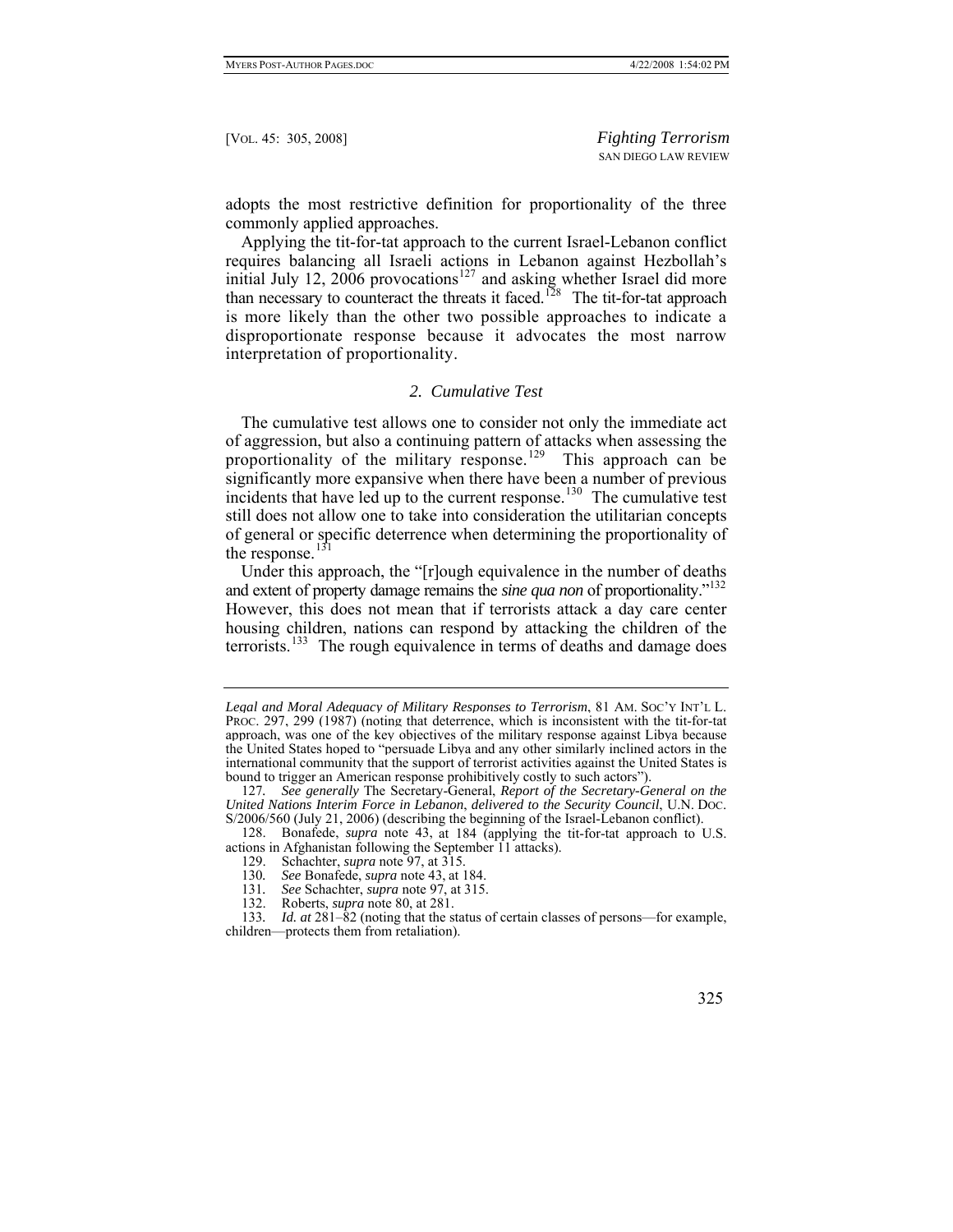not suggest that reprisals against protected groups and objects are allowed merely because the terrorists chose to violate the laws of war.<sup>[134](#page-21-0)</sup>

In order for previous attacks to qualify, they must be part of an "overall plan of attack that relies on numerous small raids."<sup>[135](#page-21-1)</sup> Advocates of this approach argue that it makes little sense to require nations to respond to each and every minor attack with a roughly equivalent response.<sup>[136](#page-21-2)</sup> As long as the previous attacks by terrorists are based on the same overall plan, a large retaliatory strike, proportionate to the sum of their smaller attacks, would be justified.

Applying the cumulative test to the current Israel-Lebanon conflict allows Israel to include a host of prior terrorist attacks, rather than simply the last attack, in evaluating the proportionality of the response. Israel could include the previous cross-border attacks and troop kidnappings that took place prior to July 2006 in addition to other terrorist acts that could be seen as part of a continuing pattern of attacks. These previous terrorist strikes would be included with the immediately preceding strike in assessing the proportionality of the response.

What remains unclear is how far back in time Israel can go in including previous Hezbollah acts of terror, or whether prior attacks that have already solicited a military response can be included in the equation.<sup>[137](#page-21-3)</sup> As cross-border attacks from southern Lebanon into Israel have occurred as far back as 1968, a considerable number of incidents could conceivably factor into the calculation.<sup>[138](#page-21-4)</sup> The more events that are included as being part of a continuing pattern of attacks, the less likely it is that the response was disproportionate.

<span id="page-21-4"></span> 138. For a summary of the development of the conflict with Lebanon, see Julie M. Peteet, *Lebanon: Palestinian Refugees in the Post-War Period*, LE MONDE DIPLOMATIQUE, Dec. 1997, *available at* http://mondediplo.com/focus/mideast/region-lebanon-refugee.

<sup>134</sup>*. Id.*

<sup>135</sup>*. Id.* at 282.

<sup>136</sup>*. Id.*

<span id="page-21-3"></span><span id="page-21-2"></span><span id="page-21-1"></span><span id="page-21-0"></span> <sup>137.</sup> Bonafede, *supra* note 43, at 184. In applying the cumulative proportionality theory to the U.S. response to September 11, questions have been raised as to whether the 1993 strike on the World Trade Center, the 1998 African embassy bombings, and the attack on the U.S.S. *Cole* could be considered part of the same continuing pattern of attacks. *Id.* Additionally it is unclear whether the U.S. cruise missile strikes against Afghanistan and Sudan in response to these previous attacks made the events inappropriate for inclusion. *Id.* See also Jack M. Beard, *America's New War on Terror: The Case for Self-Defense Under International Law*, 25 HARV. J.L. & PUB. POL'Y 559, 589 (2002) for a detailed discussion of the legality of America's use of force in response to the September 11 attacks, which argues that "[w]hile some [have criticized] America's previous uses of force against terrorist supporting states, the case for America's forcible response to the September 11 attacks as being fully consistent with the inherent right of self-defense under customary international law and Article 51 of the U.N. Charter is very strong."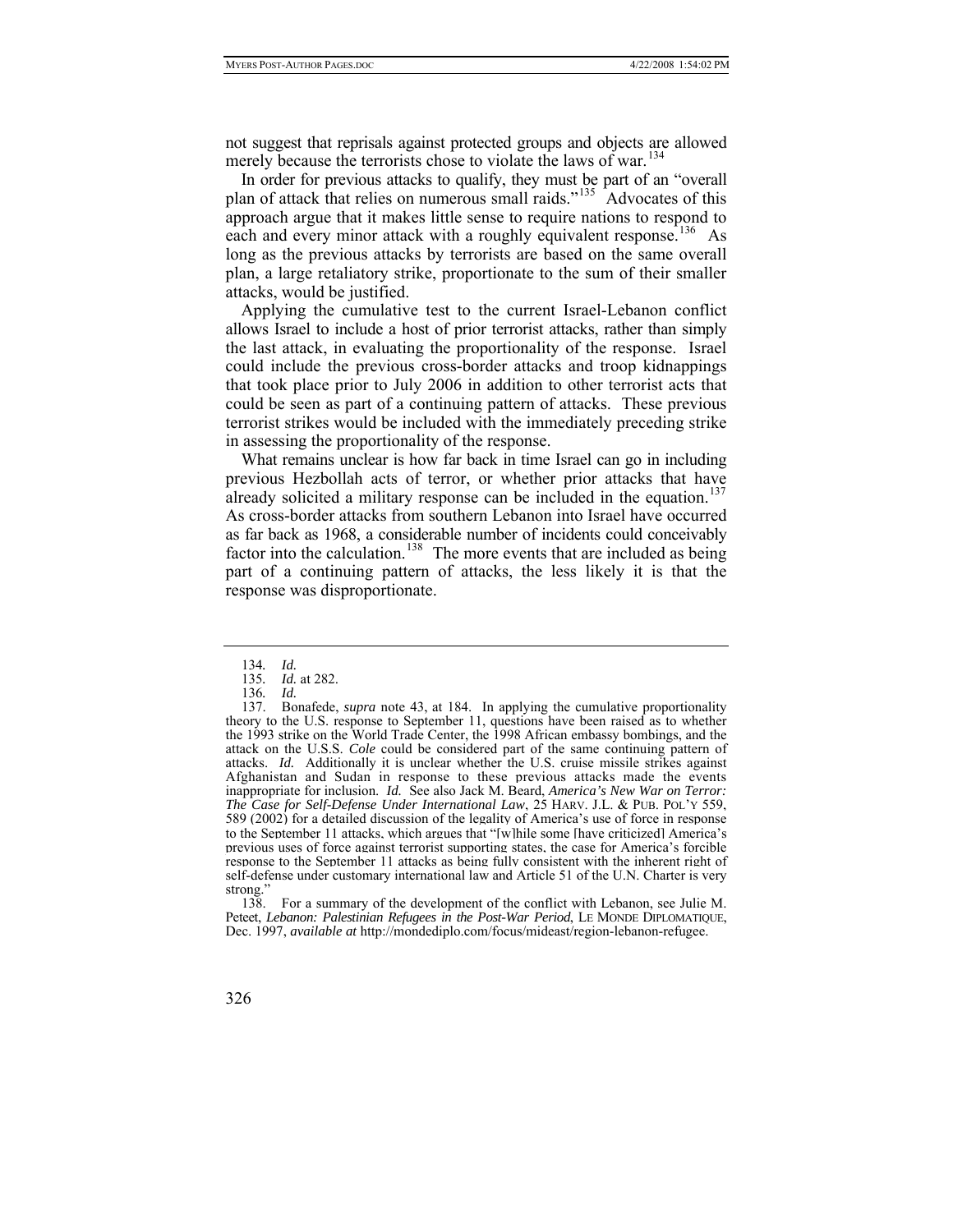## *3. Deterrent Proportionality Test*

The deterrent proportionality test considers the response in terms of the goal of deterring future terrorist attacks.<sup>[139](#page-22-0)</sup> One scholar has remarked that this approach allows force that would "be sufficient to cause the terrorist to change his expectations about costs and benefits [such] that he would cease terrorist activity."<sup>[140](#page-22-1)</sup> Because proportionality is judged not in relation to the harm caused by previous terrorist attacks, but in terms of the overall goal of ending terrorist strikes, the amount of force used in response to an attack could potentially exceed the force exhibited in the initial terrorist strike.

The deterrent proportionality test is not without its share of critics.<sup>[141](#page-22-2)</sup> Some argue that determining proportionality based on a speculative assessment of how the terrorists will behave in the future is too lax of a standard.<sup>[142](#page-22-3)</sup> In their view, a concrete basis for comparison is necessary in order to calculate the proportionality of the response.<sup>[143](#page-22-4)</sup> Without a concrete starting point, such as the harm caused by previous attacks following the same overall plan or the harm caused by the last attack, there is no basis for comparison.<sup>[144](#page-22-5)</sup> An unsubstantiated belief that a huge terrorist attack could occur in the future might justify a frighteningly large response under this approach. As the future wrong is yet to occur, the critics feel that justifying a preventative retaliatory response is inappropriate. $145$ 

Applying the deterrent proportionality test to the Israel-Lebanon conflict allows Israel to include any potential deterrent value of the response in assessing proportionality. The question becomes whether Israel's retaliatory response was proportional to the end it sought—the cessation of attacks.[146](#page-22-7) This approach favors Israel's response more than any of the previously discussed methods.

 <sup>139.</sup> Schachter, *supra* note 97, at 315.

<span id="page-22-2"></span><span id="page-22-1"></span><span id="page-22-0"></span><sup>140</sup>*. Id.*

 <sup>141.</sup> Roberts, *supra* note 80, at 282.

<span id="page-22-3"></span><sup>142</sup>*. Id.*

<sup>143</sup>*. Id.*

<span id="page-22-6"></span><span id="page-22-5"></span><span id="page-22-4"></span><sup>144</sup>*. Id.*

<span id="page-22-7"></span><sup>145</sup>*. Id.* Schachter, *supra* note 97, at 315.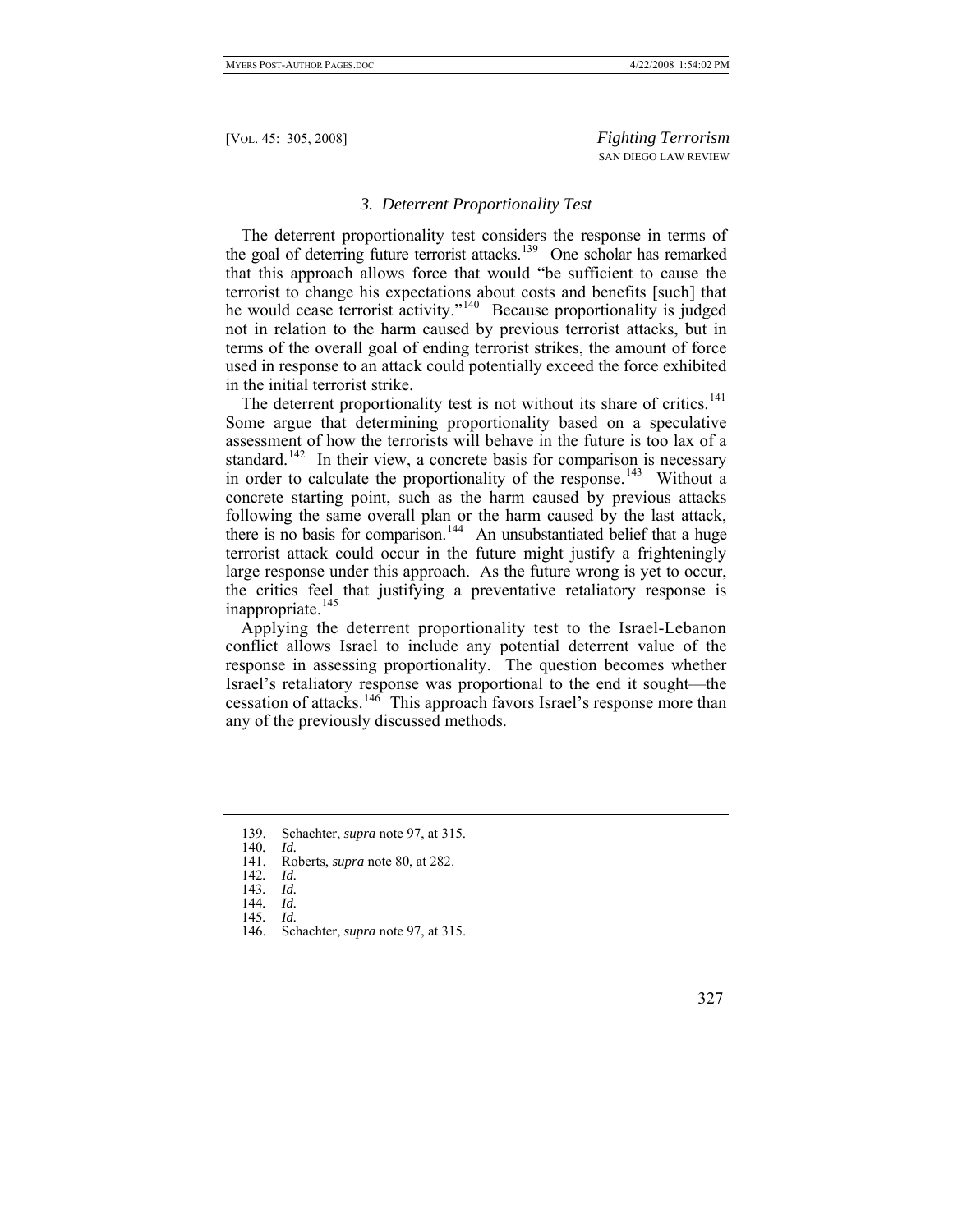## *4. Combination of Tests*

Scholars have also suggested combining the previously articulated tests.[147](#page-23-0) Under a combined approach of both the cumulative and deterrent tests, military retaliation is weighed against the immediately preceding attacks as well as the probability and magnitude of future attacks.<sup>[148](#page-23-1)</sup> The cumulative-deterrent approach would result in an even more flexible standard than either the cumulative or deterrent test standing alone.

# *B. The Most Appropriate Definition*

The appropriate standard for assessing the proportionality of Israel's response to a continuing pattern of terrorist attacks is the cumulative-deterrent approach.<sup>[149](#page-23-2)</sup> The tit-for-tat and cumulative approaches alone are unworkable in combating terrorism. It is illogical to force Israel to wait for terrorists to attack so that they can have a concrete basis to determine proportionality and then limit their response to the amount of damage caused by the terrorists.

International terrorist organizations are fundamentally different from nation-states.<sup>150</sup> While negotiations, sanctions, embargoes, and other While negotiations, sanctions, embargoes, and other diplomatic methods are available to discourage hostile nation-states, these alternatives are not possible against modern terrorist regimes that cross international boundaries.<sup>[151](#page-23-4)</sup> With the normal arsenal of diplomatic measures unavailable to persuade terrorist organizations, the only alternative is proactive engagement.<sup>[152](#page-23-5)</sup>

Both the tit-for-tat and cumulative approaches mandate a reactionary response that is unrealistic for combating modern terrorist regimes. It is inappropriate to view the proportionality doctrine as requiring nations to either wait until they are attacked or have evidence that an attack is virtually certain to occur before allowing them to respond when reasonable

150. Bonafede, *supra* note 43, at 196–97.

<span id="page-23-0"></span> <sup>147.</sup> Mark B. Baker, *Terrorism and the Inherent Right of Self-Defense (A Call to Amend Article 51 of the United Nations Charter)*, 10 HOUS. J. INT'L L. 25, 47 (1987); *see also* Bonafede, *supra* note 43, at 185.

 <sup>148.</sup> Baker, *supra* note 147, at 47.

<span id="page-23-2"></span><span id="page-23-1"></span><sup>149</sup>*. Id.* (advocating the cumulative deterrent approach in assessing the U.S. military response against a continuing pattern of attacks by Libya).

<sup>151</sup>*. Id.*

<span id="page-23-5"></span><span id="page-23-4"></span><span id="page-23-3"></span> <sup>152.</sup> Bonafede, *supra* note 43, at 197; *see also* President George W. Bush, State of the Union Address (Jan. 29, 2002), *available at* http://www.whitehouse.gov/news/releases /2002/01/20020129-11.html ("I will not wait on events, while dangers gather. I will not stand by as peril draws closer and closer.").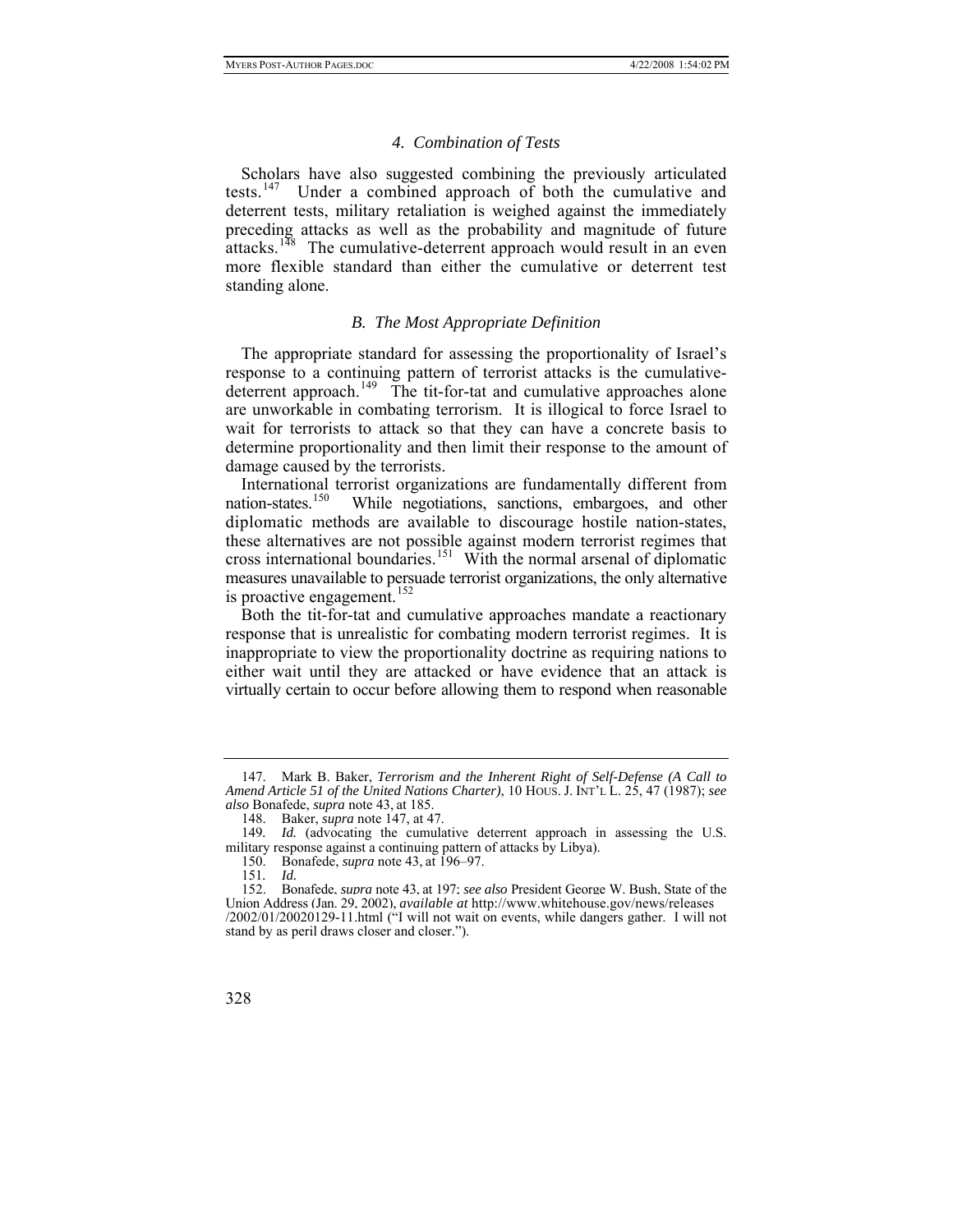preemptive measures can prevent the attack from occurring.<sup>[153](#page-24-0)</sup> Common sense dictates that it is irrational to allow terrorist groups to "fester and grow" after they have expressly indicated that their sole purpose is a state's destruction.<sup>[154](#page-24-1)</sup> As it is not always possible to obtain concrete evidence that an attack is imminent, in certain cases the mere existence of terrorists camps may need to be a sufficient justification for military action.

Requiring the rough equivalence in terms of force and damage is also ineffective in combating terrorism. If a terrorist group places a bomb on a bus and kills ten civilians, it would be ineffective to limit the response to the same amount of casualties when the organization has thousands of members training for the next terrorist strike. It is futile to limit a military response to the exact same amount of causalities and financial damage caused by a terrorist strike, and the potential deterrent value from an attack should be included in assessing proportionality.

As Hezbollah had amassed over four thousand rockets which were fired at Israel, it is apparent that Lebanon was either unable or unwilling to control the group within its borders.<sup>[155](#page-24-2)</sup> This tacit support for the organization means that Israel's only option to prevent future attacks was by engaging Hezbollah directly. Given the unthinkable loss of life that could potentially occur when a terrorist group is this well armed, Israel's response appears proportional to the threat it faced coupled with the deterrent effect that it achieved.<sup>[156](#page-24-3)</sup>

Interpreting the proportionality requirement as allowing the cumulative-deterrent approach with respect to international terrorist organizations does not mean that the proportionality requirement is

<span id="page-24-0"></span> <sup>153.</sup> Former U.S. Secretary of State George Schultz commented: "A nation attacked by terrorists is permitted to use force to prevent or preempt future attacks . . . . The U.N. Charter is not a suicide pact. The law is a weapon on our side, and it is up to us to use it to its maximum extent." *Low-Intensity Warfare: The Challenge of Ambiguity*, 86 DEP'T STATE BULL. 15, 17 (1986).

 <sup>154.</sup> Bonafede, *supra* note 43, at 200.

<span id="page-24-2"></span><span id="page-24-1"></span> <sup>155.</sup> Uzi Rubin, *Hizballah's Rocket Campaign Against Northern Israel: A Preliminary Report*, JERUSALEM ISSUE BRIEF, Aug. 31, 2006, http://www.jcpa.org/brief/ brief006- 10.htm ("From July 13 to August 13, the Israeli Police reported 4,228 rocket impacts inside Israel from rockets fired by Hizballah. No geographical area in the world has sustained such a large quantity of rocket strikes since the Iran-Iraq war in the early 1980s.").

<span id="page-24-3"></span> <sup>156.</sup> Israel's response appeared to alter Hezbollah's expectations about the costs of terrorist activity. Bazzi, *supra* note 1. Hezbollah leader Sayyid Hassan Nasrallah said in an interview on Lebanese TV in August 2006 that he would not have ordered the troops' capture if he had known it would lead to a full-scale war with Israel. *Id.*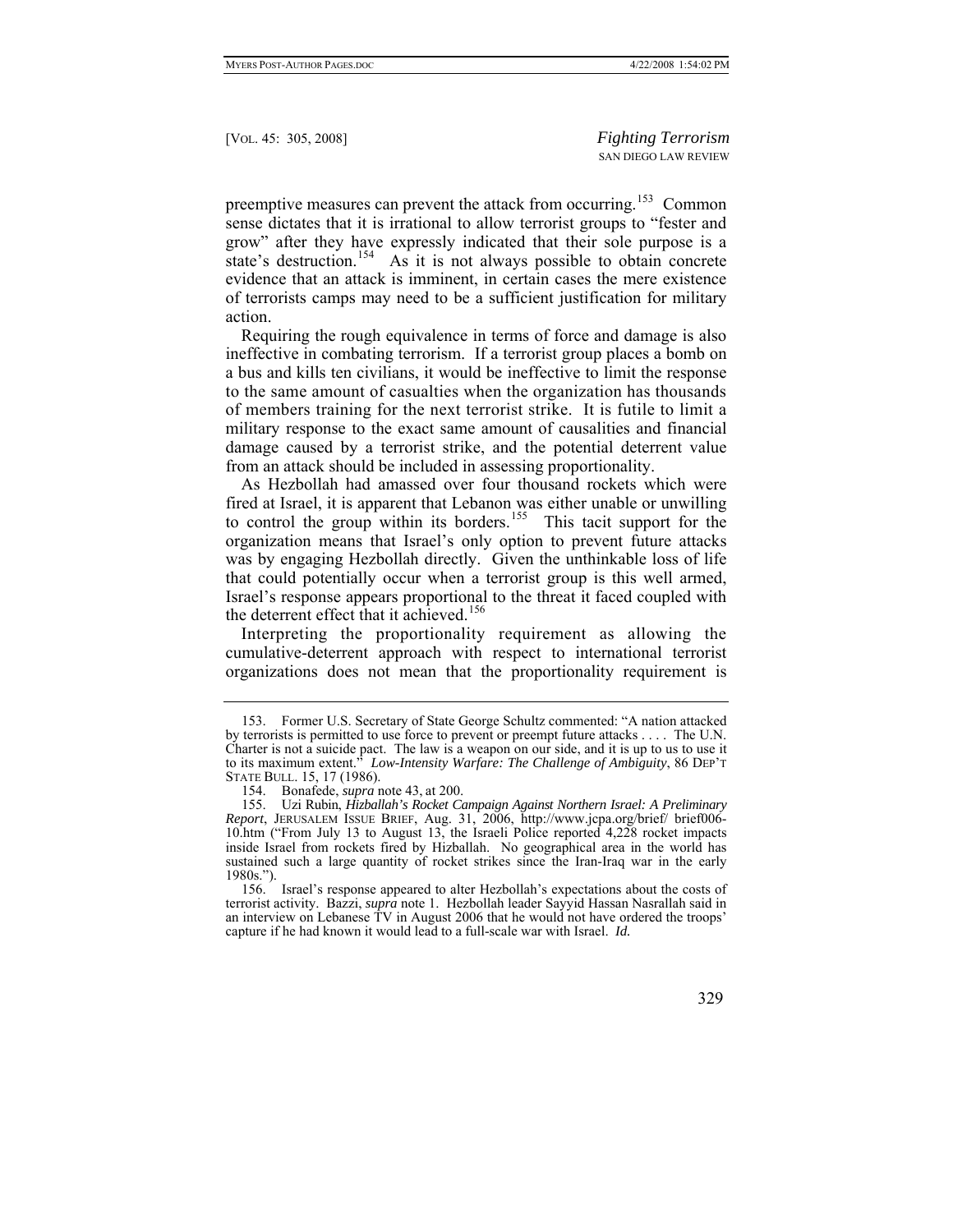entirely meaningless.<sup>[157](#page-25-0)</sup> While calculating the amount of deterrence necessary to alter the terrorists' behavior cannot be done with mathematical certainty using this approach, any response not clearly disproportionate to the provocation should satisfy the requirement.<sup>[158](#page-25-1)</sup>

## V. DOCTRINE OF MILITARY NECESSITY

The doctrine of military necessity states that forces must not strike military objectives unless they will achieve a definite military advantage by doing so.<sup>[159](#page-25-2)</sup> In order to apply this principle to the Israel-Lebanon conflict, it is important to determine how targets are identified, particularly how dual use targets<sup>[160](#page-25-3)</sup> should be handled, and how commanders should measure military advantages before striking.<sup>[161](#page-25-4)</sup>

#### *A. Identifying Targets*

Before a commander can attack a perceived threat, the nature of the target must be examined to predict the potential military advantage and the potential civilian casualties.<sup>[162](#page-25-5)</sup> The targeting of a military establishment in the middle of a populous city could be permissible if the target is legitimate.[163](#page-25-6) Identifying targets becomes critical because of the potential collateral effects a strike could have on a civilian population. In identifying possible targets, commanders must take into account the proximity to

<span id="page-25-3"></span> 160. Dual use targets are those which are used simultaneously for civilian and military purposes. Canestaro, *supra* note 74, at 455–56.

<span id="page-25-4"></span> 161. CHARLES G. FENWICK, INTERNATIONAL LAW 654–55 (4th ed., Meredith Publ'g Co. 1965) (1924). Mere necessity is not enough to avoid conforming to the rules of war. *Id.* at 655. Otherwise, this principle of need would

reduce[] the entire body of the laws of war to a code of military convenience, having no further sanction than the sense of honor of the individual military commander or chief of staff and no practical effect where the contending forces were sufficiently equal to render the issue doubtful.

<span id="page-25-5"></span>*Id.*; *see also* Hays Parks, *Protection of Cultural Property From the Effects of War*, *in* THE LAW OF CULTURAL PROPERTY AND NATURAL HERITAGE: PROTECTION, TRANSFER AND ACCESS 3-1, 3-12 (Mary Phelan et al. eds., 1998) (quoting General Dwight Eisenhower who famously noted: "[T]he phrase 'military necessity' is sometimes used where it would be more truthful to speak of military convenience or even personal convenience. I do not want it to cloak slackness or indifference.").

162*. See* Brown, *supra* note 103, at 145–46.

<span id="page-25-6"></span>163*. Id.* at 146–47.

<span id="page-25-0"></span> <sup>157. &</sup>quot;[T]he destruction of a city because of a single terrorist incident . . . would create revulsion and horror, even when the target state is seen as an enemy." Schachter, *supra* note 97, at 315.

 <sup>158.</sup> FRITS KALSHOVEN, BELLIGERENT REPRISALS 342 (1971).

<span id="page-25-2"></span><span id="page-25-1"></span> <sup>159.</sup> Herthel, *supra* note 75, at 248. *The Lieber Code* states, "Military necessity admits of all direct destruction of life or limb of *armed* enemies and of other persons whose destruction is incidentally *unavoidable* in the armed contests of the war . . . ." Lieber, *supra* note 99, art. 15.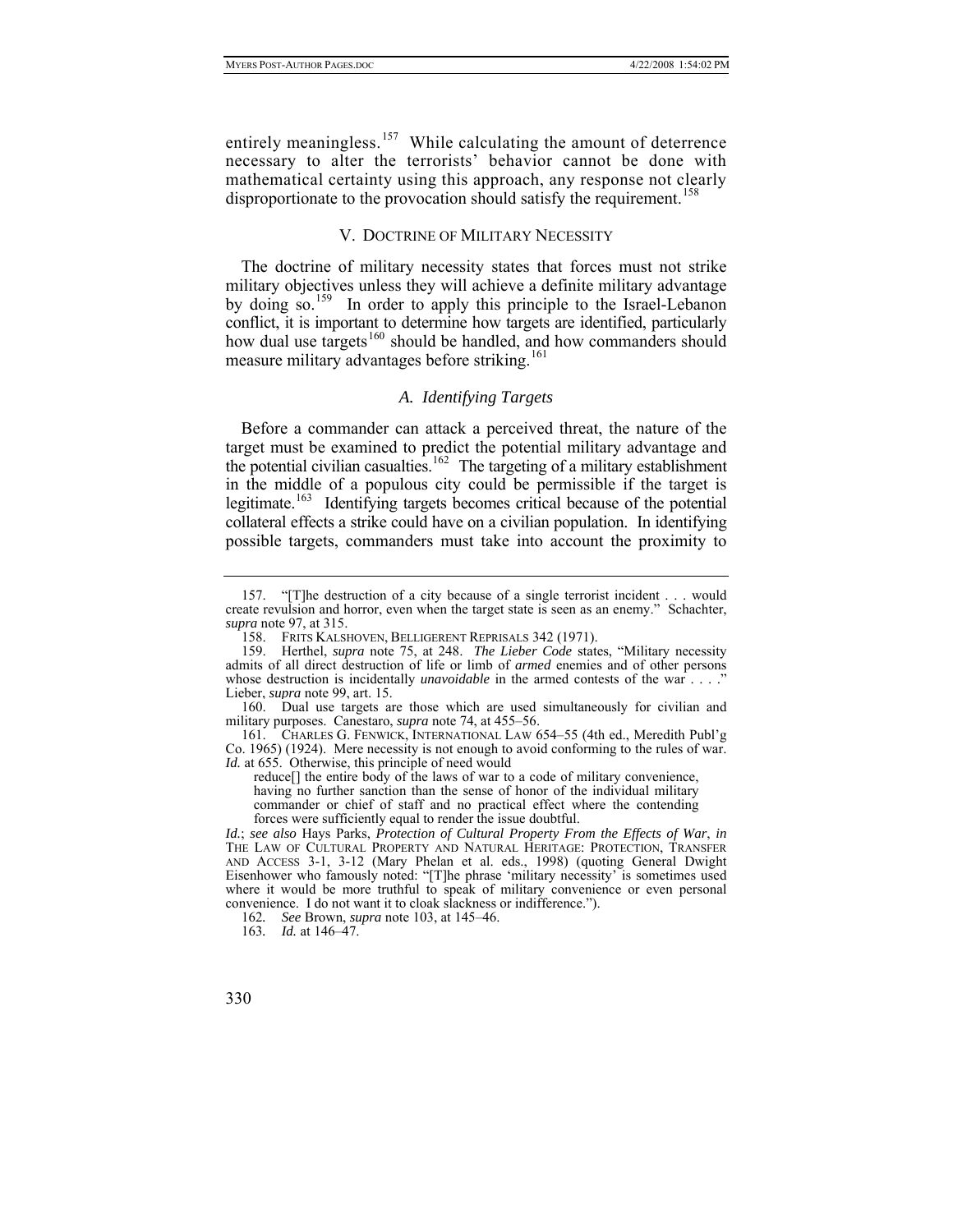civilian life, the potential to cause substantial civilian damage, the military importance of the target, and the vulnerability of the object to the military attack.<sup>[164](#page-26-0)</sup>

Clarifying the meaning of the terms *military objective* or *military target* can be difficult given that nations often choose to define these terms according to their own interests; some nations, like the United States, have generally relied on Protocol I to clarify these terms.<sup>[165](#page-26-1)</sup> Article 52(2) of Protocol I outlines two important factors to consider when determining whether an object should be subject to attack.<sup>[166](#page-26-2)</sup> Attacks are (1) "limited to those objects which by their nature, location, purpose or use make an effective contribution to military action and [(2)] whose total or partial destruction, capture or neutralization, in the circumstances ruling at the time, offers a definite military advantage."[167](#page-26-3) Under this two-part definition, it is not sufficient that an object simply be useful from a military perspective. The object's destruction must also "offer a definite military advantage."<sup>[168](#page-26-4)</sup>

Many objects, depending on the situation, have the potential to "make an effective contribution to military action."<sup>[169](#page-26-5)</sup> Street lights, trees, railroads, or any other commonplace civilian structure could potentially be advantageous to the enemy combatants.<sup>[170](#page-26-6)</sup> While commanders must

<span id="page-26-0"></span><sup>164</sup>*. Id*. at 146. The commander will be judged on the reasonability of his actions both to acquire adequate information and in light of the gathered information. Matthew D. Thurlow, *Protecting Cultural Property in Iraq: How American Military Policy Comports with International Law*, 8 YALE HUM. RTS. & DEV. L.J. 153, 170 (2005).

 <sup>165.</sup> Canestaro, *supra* note 74, at 455.

 <sup>166.</sup> Protocol I, *supra* note 13, art. 52.

<sup>167</sup>*. Id.*

<span id="page-26-4"></span><span id="page-26-3"></span><span id="page-26-2"></span><span id="page-26-1"></span> <sup>168.</sup> Françoise J. Hampson, *Implementing Limitations on the Use of Force: The Doctrine of Proportionality and Necessity*, 86 AM. SOC'Y INT'L PROC. 39, 49 (1992). For example, "[a] civilian's hot-air balloon is of potential military usefulness, but whether it can be attacked depends on the circumstances." *Id.* Whether a target offers a "definite military advantage" is subject to interpretation. *Id.* The implications of interpreting this term narrowly to include only specific tactical benefits or using the term broadly to include strategic and political advantages is discussed in depth in the following subsections.

 <sup>169.</sup> Protocol I, *supra* note 13, art. 52.

<span id="page-26-6"></span><span id="page-26-5"></span> <sup>170.</sup> The U.S. Operational Law Handbooks include targets which by their nature, location, purpose, or use could be used for military purposes. Canestaro, *supra* note 74, at 455–56. As the front lines of combat have changed, there have been dramatic As the front lines of combat have changed, there have been dramatic alterations in both the quantity of targets available and the nature of the targets, as reflected by the NATO attack on Milošević's private bank accounts. Eric Talbot Jensen, *Unexpected Consequences From Knock-On Effects: A Different Standard for Computer Network Operations?*, 18 AM. U. INT'L L. REV. 1145, 1148 (2003).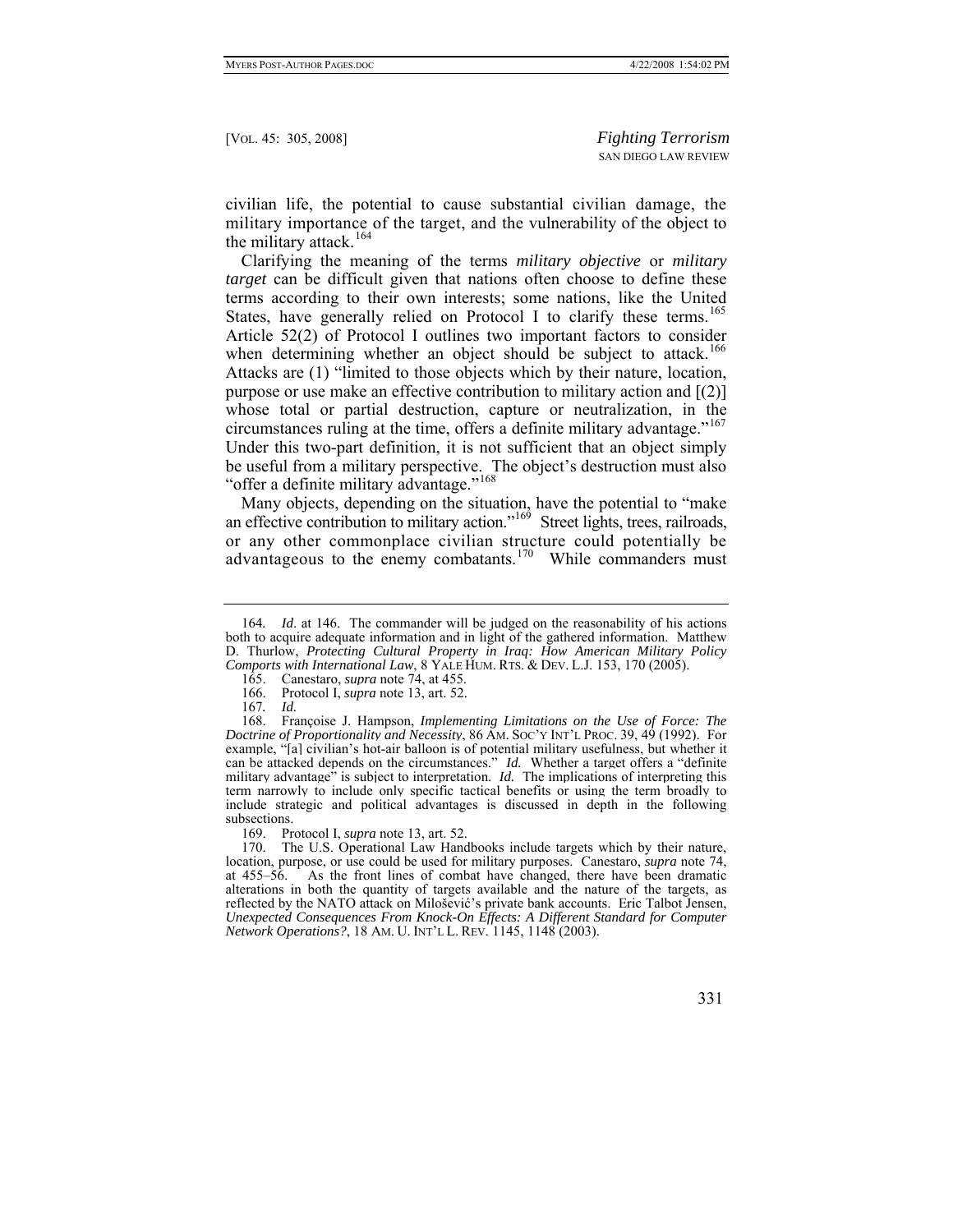look at how critical the object is to the military campaign and whether they are likely to effectively destroy the target by striking it, there is no weighted calculation to determine what object may be hit or spared.<sup>[171](#page-27-0)</sup> There would be great uncertainty in deciding which objects were immune from attack using these parameters, because a case could be made to attack virtually any object. For example, striking a hot air balloon could make an effective contribution to military action, and it is unlikely to cause a large number of civilian casualties, thus under this analysis, it could be attacked. $172$ 

The Protocol dictates that if there is doubt regarding an object that is normally dedicated to civilian activities, such as "a place of worship, a house or other dwelling or a school, is being used to make an effective contribution to military action, it shall be presumed not to be so used."<sup>[173](#page-27-2)</sup> This aspirational presumption not only differs from customary international law, but it actually encourages combatants to intentionally camouflage military objectives to look like civilian objects.<sup>[174](#page-27-3)</sup> Though the ICRC intended this provision to protect civilians, the language results in a civilian population at greater risk when attackers look for disguised civilian objects.<sup>[175](#page-27-4)</sup> Further, shifting the burden entirely on the attacker to identify civilian objects represents a historical departure from the rules of war as implemented during World War II, where both the attacker and defender shared this obligation.<sup>176</sup>

<span id="page-27-0"></span> <sup>171.</sup> There is no proportionality balancing test required when identifying an object: either it is of military use, or it will not provide any military advantage and thus, it must not be targeted. Hampson, *supra* note 168, at 49. In the midst of the stresses of battle, different commanders are likely to reach different conclusions about these matters. *See*  Michael N. Schmitt, *The Principle of Discrimination in 21st Century Warfare*, 2 YALE HUM. RTS. & DEV. L.J. 143, 149 (1999).

 <sup>172.</sup> Hampson, *supra* note 168, at 49.

<span id="page-27-2"></span><span id="page-27-1"></span> <sup>173.</sup> Protocol I, *supra* note 13, art. 52. Further, if there is doubt as to a person's status, he will be considered a civilian. Canestaro, *supra* note 74, at 459. This presumption of noncombatant status is not surprising considering that the protection of civilians is among the oldest tenants of war, and that civilian safety was the chief concern of the ICRC. *Id*. at 449.

 <sup>174.</sup> Parks, *supra* note 74, at 136.

<sup>175</sup>*. Id*.

<span id="page-27-4"></span><span id="page-27-3"></span>This puts an unprecedented duty on the attacker to protect civilian property which is controlled by the defender. *Id.* at 137. Such an obligation seems impractical in the realities of war and illogical given that civilian lives are not afforded such deference. This is shown in the following hypothetical example: A plane is seriously damaged en route to a target and in order to stay operational, must jettison its bombs. *Id.* at 148. The pilot may either drop the bombs immediately on a playground full of children, or drop the artillery on a farmer's barn. Given the choice, there is no question civilian lives would be spared over the protection over any form of civilian property. Protecting the life of even one child in the playground would take precedence over the property as it has throughout the history of war. Thus, the choice to afford civilian property greater or even equal protection with civilian lives drastically departs from the customary rules of war. *Id.*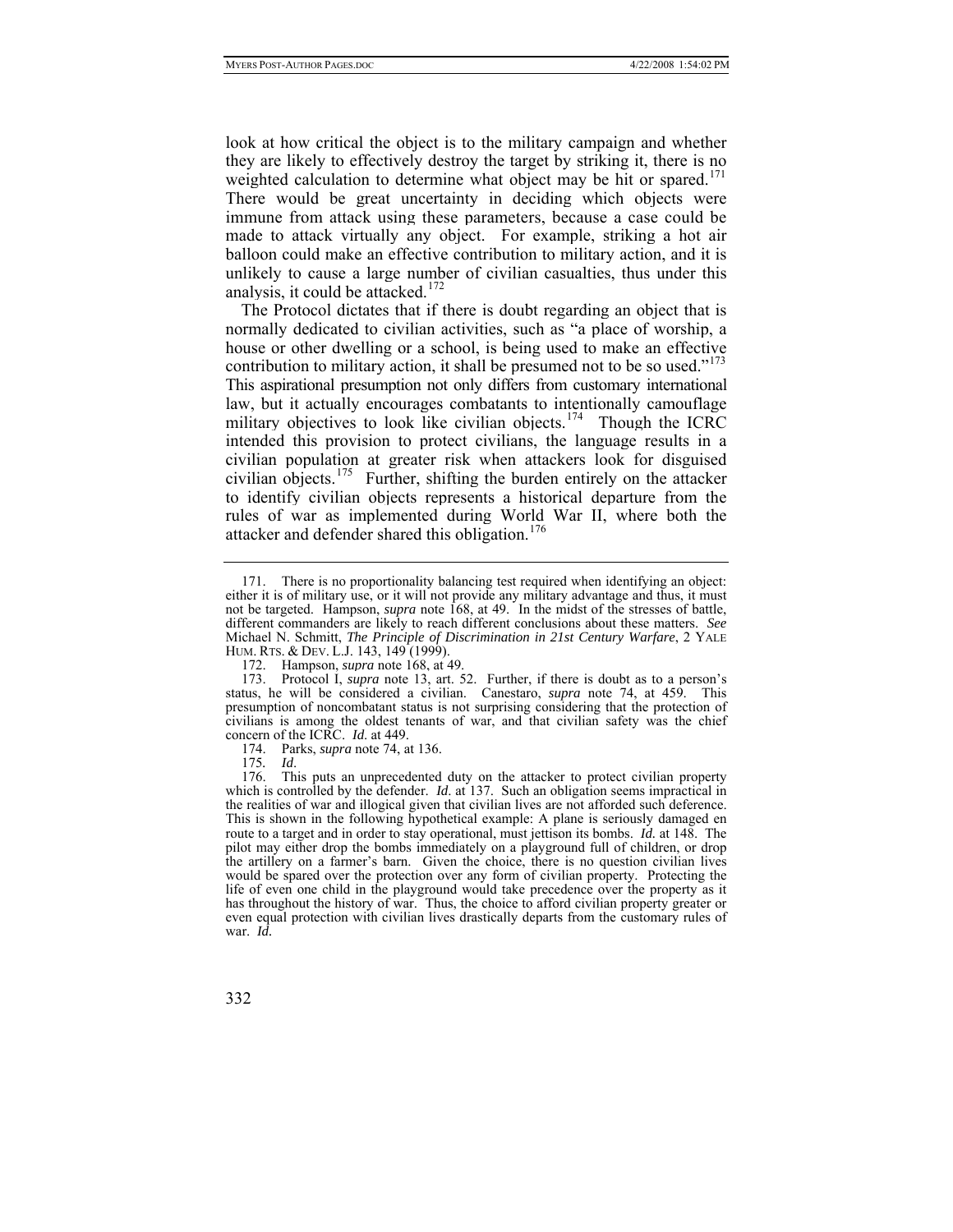Many problems arise when military objectives fall within the category of dual use targets. Dual use targets are those which are used both for civilian and military purposes.<sup>[177](#page-28-0)</sup> These include airports, electricity generators, roads, and bridges. In the case of a road, civilians might simultaneously use a specific road to distribute goods while the military also uses the road to move weapons and machinery. Protocol I does not expressly use the term *dual use* or specifically refer to simultaneously used objects. However, it seems that even with a narrow interpretation of Article 52(2), almost every dual use target can be read as a legitimate military objective.<sup>[178](#page-28-1)</sup> An object that is used by the military would seem, by virtue of its "nature, location, purpose or use[, to] make an effective contribution to military action."<sup>[179](#page-28-2)</sup> Fortunately, these factors alone are not determinative in calculating which objects can be attacked. Whether or not a commander can attack a target depends on the second part of this test.<sup>[180](#page-28-3)</sup> A broad interpretation might support attacking targets such as bridges and roads not only to limit an enemy's ability to function, but also to affect the morale of the civilian population.<sup>[181](#page-28-4)</sup> A narrow interpretation would limit strikes to only those targets which have a real-time tactical advantage.<sup>[182](#page-28-5)</sup>

## *B. Interpreting Definite Military Advantage*

The second step in determining whether a target is legitimate requires commanders to refrain from strikes that cause civilian casualties in excess of the definite military advantage anticipated. Little guidance has been given, however, on how commanders should interpret a "definite military advantage."<sup>[183](#page-28-6)</sup> The interpretation of this phrase is of the utmost

 <sup>177.</sup> Canestaro, *supra* note 74, at 455–56.

<span id="page-28-1"></span><span id="page-28-0"></span> <sup>178.</sup> The U.S. Operational Law Handbooks include objectives which, by their use, could be used for military advantage. *Id.* Thus, dual use civilian objects could lawfully be targeted. *Id.* at 456.

 <sup>179.</sup> Protocol I, *supra* note 13, art. 52.

<span id="page-28-3"></span><span id="page-28-2"></span> <sup>180.</sup> That is, the definite military advantage anticipated from striking the object. Hampson, *supra* note 168, at 49.

<sup>181</sup>*. See* Meyer, *supra* note 56, at 165–66.

<sup>182</sup>*. Id*. at 166.

<span id="page-28-6"></span><span id="page-28-5"></span><span id="page-28-4"></span> <sup>183.</sup> Protocol I, *supra* note 13, arts. 51, 57. In fact, further complicating this subjective element, some lawful targets may wax and wane in importance over the duration of the conflict. Burrus M. Carnahan, *Lincoln, Lieber and the Laws of War: The Origins and Limits of the Principle of Military Necessity*, 92 AM. J. INT'L L. 213, 228–29 (1998) (noting how the military necessity for attacking irrigation dams during the Korean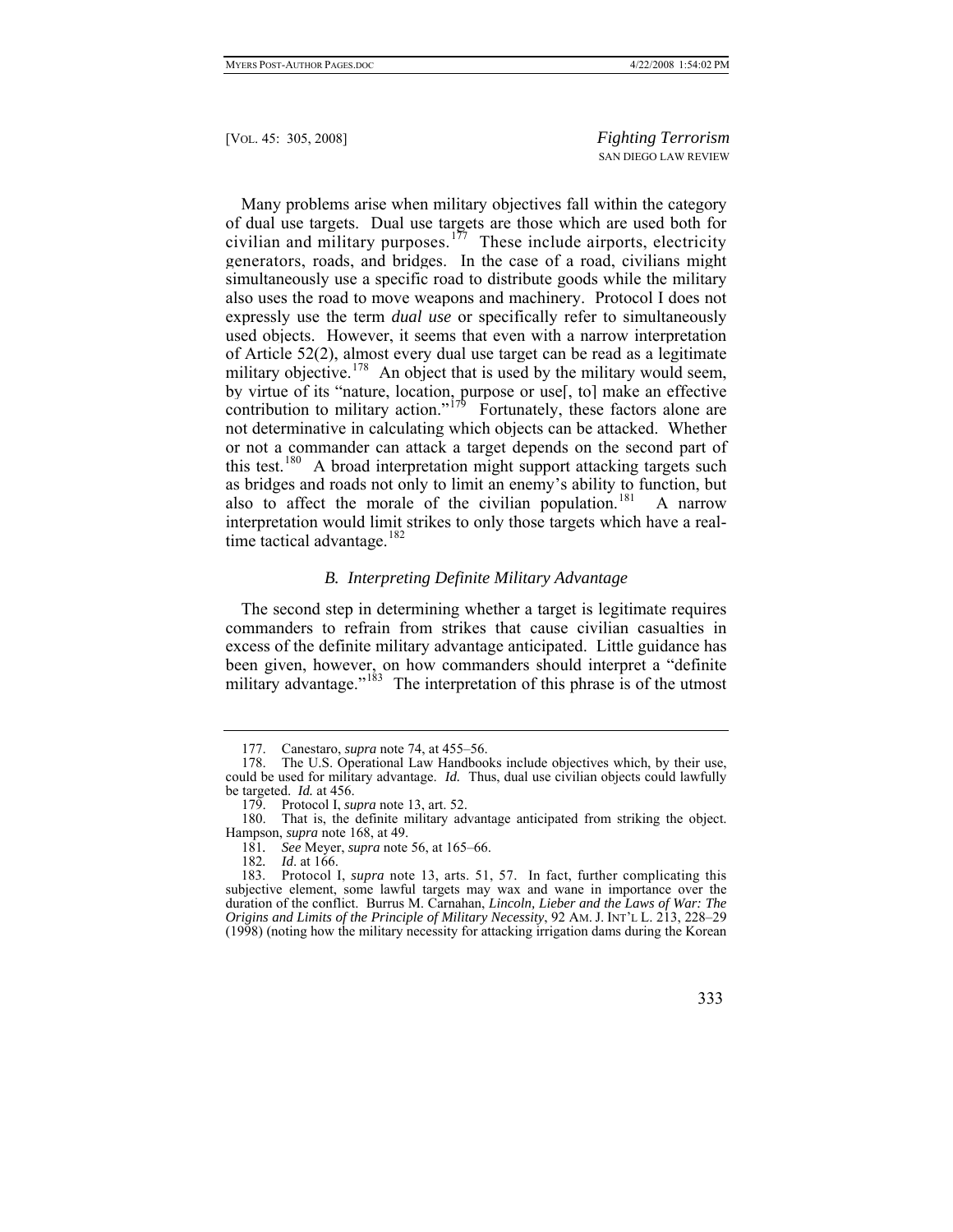importance, as it will ultimately determine whether an attack passes the proportionality test.<sup>[184](#page-29-0)</sup> The two approaches commonly used are the cumulative approach and the case-by-case basis.<sup>[185](#page-29-1)</sup>

# *1. Cumulative Approach*

If "definite military advantage" is interpreted broadly, or on a cumulative basis, strikes are not limited to those only providing an immediate tactical advantage but can include attacks which are expected to bring a general strategic advantage.<sup>[186](#page-29-2)</sup> More generally, in deciding whether to strike a particular object under the cumulative approach, one would weigh the overall anticipated civilian losses from a strike against the anticipated overall gains to the military operation as a whole.<sup>[187](#page-29-3)</sup> Many governments have been quick to clarify that they interpret "definite military advantage" to be measured cumulatively under Article 52.[188](#page-29-4)

The British first articulated the broad cumulative interpretation of "definite military advantage" when signing the Protocol.<sup>[189](#page-29-5)</sup> This declaration stated that "in relation to paragraph 5(b) of Article 51 and paragraph  $(2)(a)(iii)$  of Article 57, ... the military advantage anticipated from an attack is intended to refer to the advantage anticipated from the attack considered as a whole and not only from isolated or particular parts of the attack."<sup>[190](#page-29-6)</sup> Canada similarly declared that "references in

<span id="page-29-0"></span>War became more important towards the end of conflict and how targets in Vietnam were bombed following failed peace negotiations in 1972).

 <sup>184.</sup> Brown, *supra* note 103, at 141.

<sup>185</sup>*. Id.*

<sup>186</sup>*. Id.*

<span id="page-29-3"></span><span id="page-29-2"></span><span id="page-29-1"></span> <sup>187.</sup> Commander Fenrick uses the February 1945 Allied attack on Dresden to illustrate the importance of strategic goals over simple calculated strikes. William J. Fenrick, *The Rule of Proportionality and Protocol I in Conventional Warfare*, 98 MIL. L. REV. 91, 127 (1982). On a tactical level, the attack offered negligible military advantage and cost 25,000 civilian lives. Parks, *supra* note 74, at 176–77. However, on the strategic level, the attack was enormously advantageous to disrupt German communication in the face of Soviet advances. *Id.* at 177. The Soviet winter offensive pushed the Russians close to Frankfurt, but left them vulnerable to flank attacks from the German Army that still occupied outer areas of the country. Rebecca Grant, *The Dresden Legend*, A.F. MAG., Oct. 2004, at 64, *available at* http://www.afa.org/magazine/oct2004/1004dresden.pdf. Dresden had both rail and road lines of communication which, if attacked, would choke off transport and reinforcements from a possible German counterattack. Parks, *supra*  note 74, at 176–77. The attack on Dresden produced a high amount of collateral damage, but also hastened the end of the war, thereby saving hundreds of thousands of lives. *Id.* at 177. The strategic advantage of bringing about the end of the war is arguably of greater significance than any tactical assessment. *Id.*

 <sup>188.</sup> Fenrick, *supra* note 187, at 107.

<span id="page-29-6"></span><span id="page-29-5"></span><span id="page-29-4"></span> <sup>189.</sup> William J. Fenrick, *Attacking the Enemy Civilian as a Punishable Offense*, 7 DUKE J. COMP. & INT'L L. 539, 543 (1997).

<sup>190</sup>*. Id.* at 548.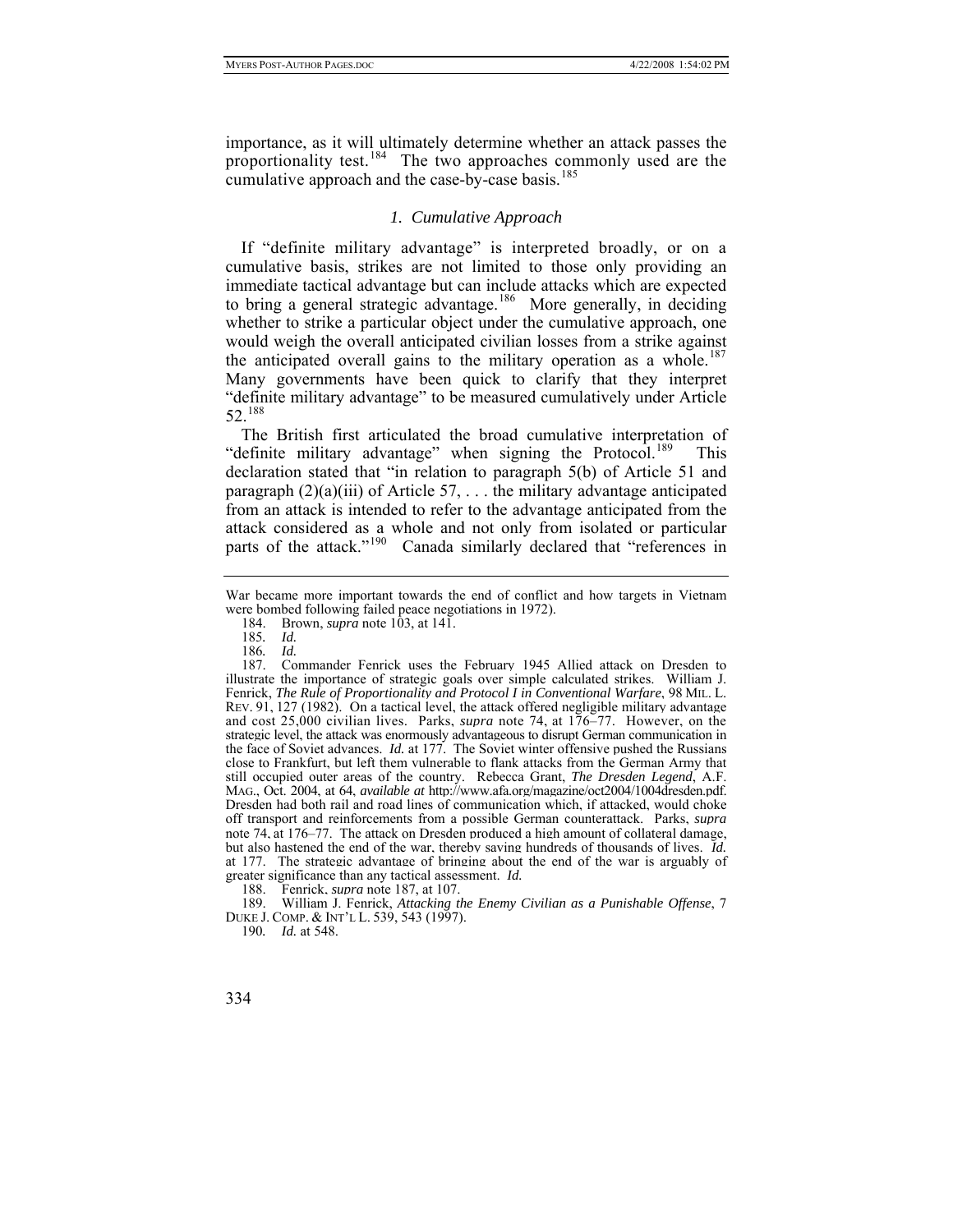Articles 46 [now 51] and 50 [now 57] to military advantage anticipated from an attack are intended to refer to the advantage anticipated from the attack considered as a whole, and not only from isolated or particular parts of that attack."<sup>[191](#page-30-0)</sup>

The United States has not ratified the Protocol and thus has not made any formal declarations.<sup>[192](#page-30-1)</sup> However, U.S. commanders have justified attacks using the cumulative approach.<sup>[193](#page-30-2)</sup> Under the cumulative approach, the use of atomic bombs in Hiroshima and Nagasaki in 1945 would be considered legitimate. The civilian casualties from the bombing did not exceed the definite military advantage gained because the strike led to a prompt Japanese surrender and prevented a full-scale invasion.<sup>[194](#page-30-3)</sup> While the bombing did cause heavy civilian casualties and high collateral damage to objects without a tactical advantage, the strike was greatly advantageous from a strategic standpoint.<sup>[195](#page-30-4)</sup> The bombing is thus justified not by measuring the anticipated gain in relation to specific tactical advances from destruction of individual targets, but by measuring the advantage relative to the overall operation.<sup>[196](#page-30-5)</sup> A strike that ended the war and saved enormous casualties from a ground invasion would likely pass the cumulative interpretation of definite military advantage.

Although most national governments have made it clear that "definite military advantage" should be interpreted broadly, there can be practical problems with using the cumulative approach.<sup>[197](#page-30-6)</sup> Calculations that are too broad and too abstract may be difficult to estimate in day-to-day real-time operations.[198](#page-30-7) A commander cannot accurately predict the entire strategic and psychological advantages of a particular strike in the

 <sup>191.</sup> Fenrick, *supra* note 187, at 107.

<span id="page-30-1"></span><span id="page-30-0"></span> <sup>192.</sup> Canestaro, *supra* note 74, at 456. For additional discussion see generally Gasser, *supra* note 94 (urging the United States to ratify Protocol I).

<span id="page-30-2"></span> <sup>193.</sup> The United States regards Article 52 as binding international customary law; however, it has generally rejected interpretations of the Protocol which limit strikes only to military gains that can be directly quantified. Canestaro, *supra* note 74, at 456.

<span id="page-30-6"></span><span id="page-30-5"></span><span id="page-30-4"></span><span id="page-30-3"></span> <sup>194.</sup> The United States estimated that sending in Allied troops for a full-scale ground invasion would cause Allied casualties exceeding 500,000. Burrus M. Carnahan, *The Law of Air Bombardment in Its Historical Context*, 17 A.F. L. REV. 39, 56–57 (1975).

<sup>195</sup>*. Id*.

 <sup>196.</sup> Meyer, *supra* note 56, at 170–71.

 <sup>197.</sup> Fenrick, *supra* note 187, at 107.

<span id="page-30-7"></span><sup>198</sup>*. Id.*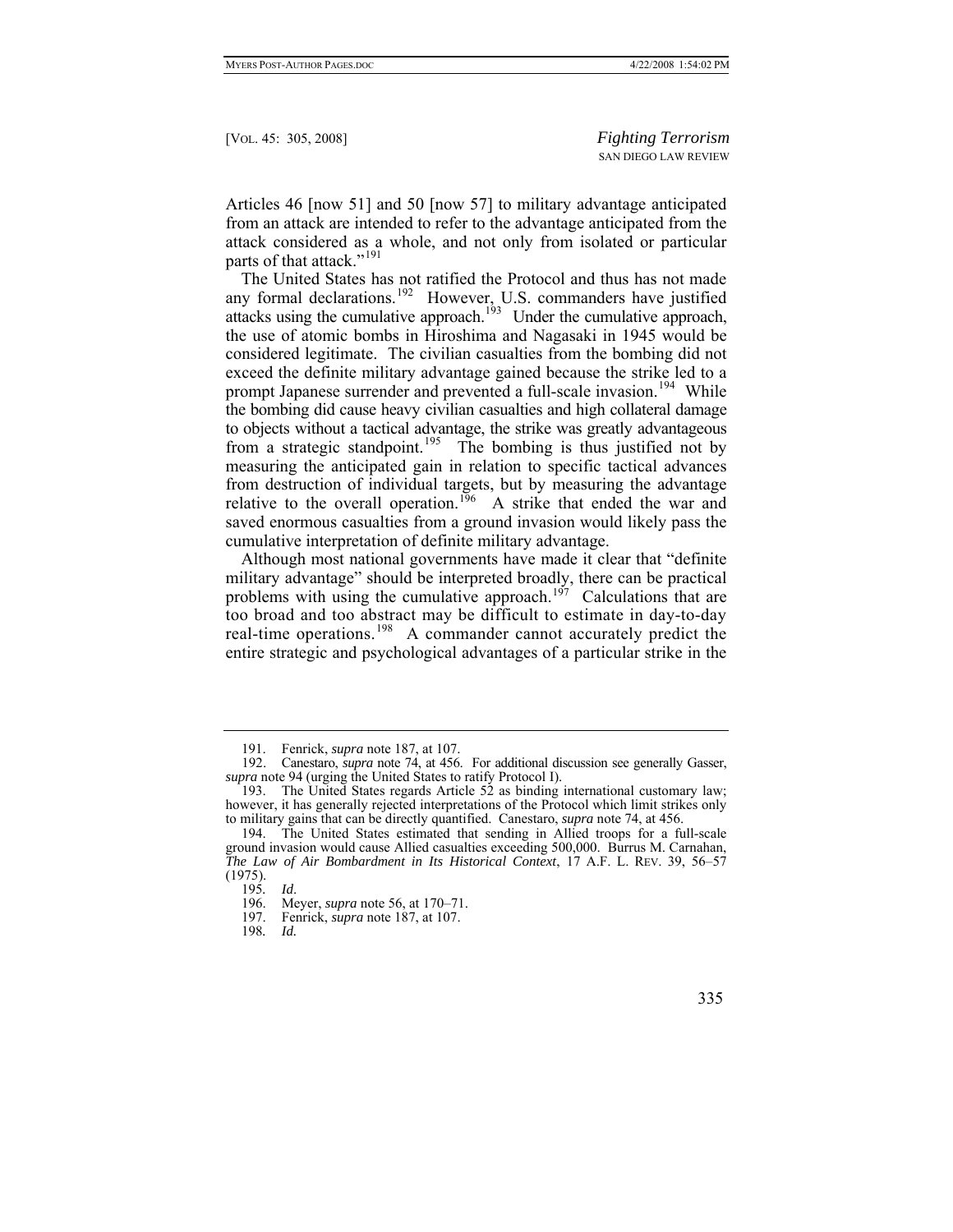context of the entire military campaign without the benefit of hindsight.<sup>[199](#page-31-0)</sup> Further, it seems unlikely that military commanders could make such sweeping assessments before each combat strike.<sup>[200](#page-31-1)</sup> Applications that are too broad and attack calculations that can only be applied in hindsight are tools that cease to be useful in combat situations.<sup>[201](#page-31-2)</sup> While the cumulative approach becomes less helpful if applied too broadly, the case-by-case approach seems even less appropriate in determining whether there is military necessity for a given strike.

## *2. Case-by-Case Approach*

The case-by-case approach requires that the anticipated gain of each strike be measured by the specific military benefit gained in each attack.[202](#page-31-3) Under this approach, aerial campaigns are limited to individual targets that provide an immediate tactical advantage.<sup>[203](#page-31-4)</sup> Every road or bridge that is targeted must be one that is used or is very useful to the military combatants.<sup>[204](#page-31-5)</sup> Strategic or psychological advantages are not considered in making this calculation.<sup>[205](#page-31-6)</sup> Further, the ICRC Official Commentary notes that attacks must offer a real time advantage, but strikes that offer only a possible future advantage should not be considered.<sup>[206](#page-31-7)</sup>

<span id="page-31-4"></span><span id="page-31-3"></span><span id="page-31-2"></span>203*. Id.* The Protocol clarifies that the rules relating to the general protection of the civilian population "apply to any land, air or sea warfare which may affect the civilian population, individual civilians or civilian objects on land." Protocol I, *supra* note 13, art. 49(3). The rules "further apply to all attacks from the sea or from the air against objectives on land but do not otherwise affect the rules of international law applicable in armed conflict at sea or in the air." *Id*.

204. Brown, *supra* note 103, at 141.

<span id="page-31-6"></span><span id="page-31-5"></span> 205. By striking terrorist targets in Libya in 1986, President Ronald Reagan sent the psychological message that the United States would no longer ignore state-sponsored terrorism. Parks, *supra* note 74, at 143. While the strikes had military effect, these actions were primarily psychological, and did not necessarily result in a direct tactical advantage. *Id*.

<span id="page-31-7"></span> 206. The ICRC Official Commentary states that "it is not legitimate to launch an attack which only offers potential or indeterminate advantages . . . ." Parks, *supra* note 74, at 141 (quoting COMMENTARY ON THE ADDITIONAL PROTOCOLS, *supra* note 107, at 636). The Commentary also notes that *definite* "is a word of limitation denoting in this

<span id="page-31-0"></span><sup>199</sup>*. Id.* For example, it would be difficult to calculate the anticipated advantage from all Allied bombing raids in Germany in comparison to all estimated civilian casualties because the approach is too expansive. *Id.*

<span id="page-31-1"></span> <sup>200.</sup> The United States has adopted what as known as the Rendulic Rule, which evaluates a commander's decision based on the reasonableness given the information available at the time. Canestaro, *supra* note 74, at 457. A commander must analyze the personnel and combat conditions and the information available to determine whether the target is a military objective and whether collateral damage would be appropriate in the situation. *Id.*

 <sup>201.</sup> Fenrick, *supra* note 187, at 107.

Brown, *supra* note 103, at 141.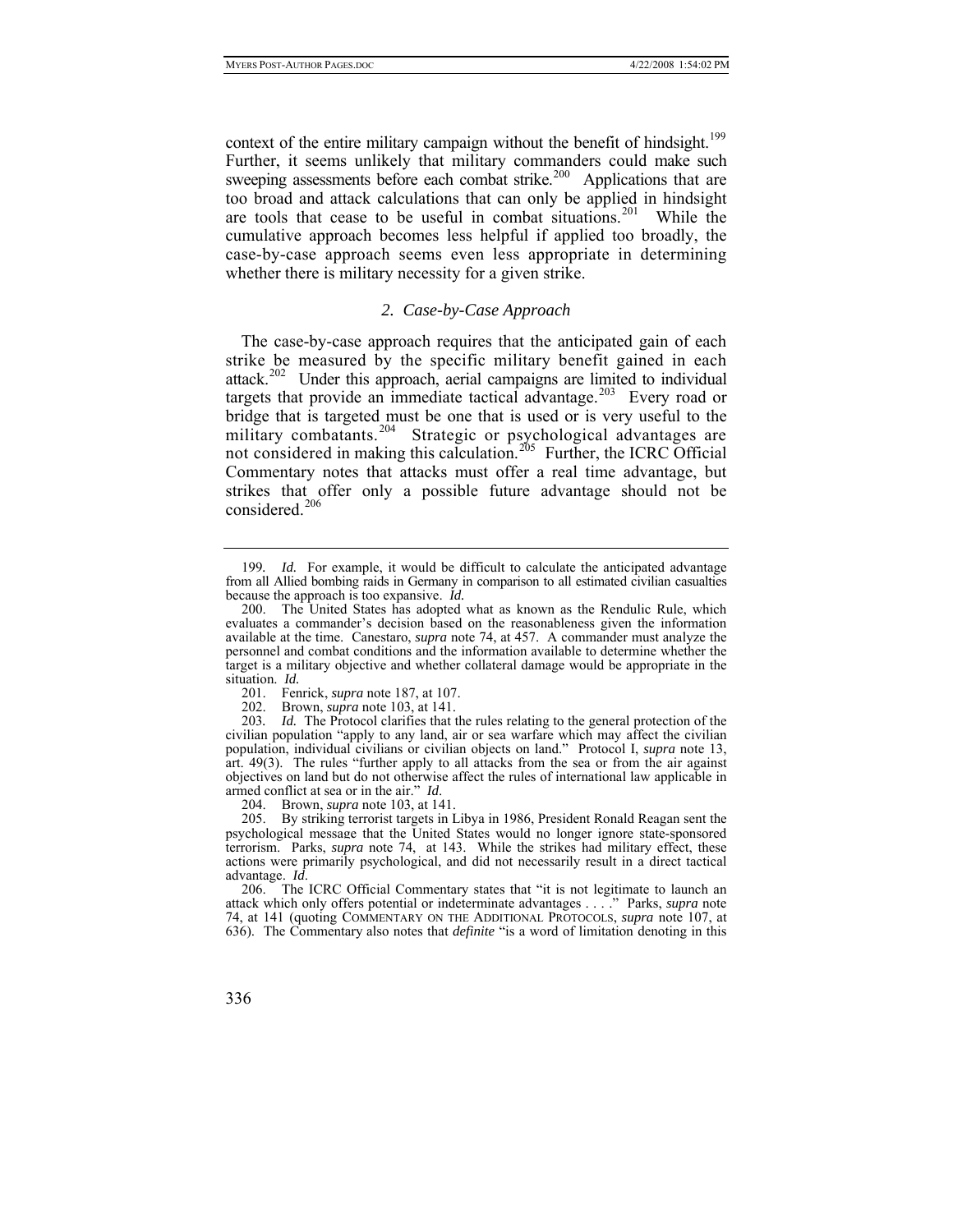Under this approach, the 1944 Allied aerial attacks on bridges and railroads in Pas de Calais would have been prohibited because they did not provide an immediate tactical advantage.<sup>[207](#page-32-0)</sup> In targeting Pas de Calais, the Allies sought to deceive the German troops by creating diversionary bombings.<sup>[208](#page-32-1)</sup> Deceiving the Germans into thinking that the Allied invasion would occur in Calais instead of Normandy provided great strategic advantages.<sup>[209](#page-32-2)</sup> However, because there was no immediate tactical advantage to targeting that infastructure other than to divert the German military efforts from Normandy, this operation would likely be regarded as an illegitimate and disproportionate target selection under the case-by-case approach. $210$ 

In limiting targets to only those that provide a case-by-case tactical military advantage, relief agencies disregard the reality that a nation's war effort is founded on goals that go beyond calculated military components.[211](#page-32-4) If one limits targets to only those in which the gains are tactically advantageous, then much of the purpose of warfare is being ignored.<sup> $212$ </sup> The purpose of armed conflict is not limited to merely

208. Parks, *supra* note 74, at 176.

<span id="page-32-2"></span><span id="page-32-1"></span>209*. Id.* Normandy was the site of the largest seaborne invasion in history. *See* Stephen E. Ambrose, *The Battlescape of Normandy*, N.Y. TIMES, Apr. 17, 1994, §5, at 15. On June 6, 1944, the D-Day invasion began with overnight parachute and glider landings, air and naval bombardment, and morning amphibious landings. The invasion was costly in terms of casualties but the attack dealt the Germans one of the largest defeats of the war. Strategically, the successful invasion secured a major front and forced the German troops out of most of France. *Id.*

<span id="page-32-3"></span>210. Parks, *supra* note 207, at 98, 114.

<span id="page-32-4"></span>211. Reynolds, *supra* note 45, at 83–86.

<span id="page-32-5"></span>212*. Id*. at 86*.*

context a concrete and perceptible military advantage rather than a hypothetical and speculative one." *Id.* at 637.

<span id="page-32-0"></span> <sup>207.</sup> W. Hays Parks, *Conventional Aerial Bombing and the Law of War*, U.S. NAVAL INST. PROC., May 1982, at 98, 114. The deception operation Fortitude was carried out by representatives of various Allied intelligence agencies. Ramon J. Farolan, *Reveille: "Bloody Omaha,"* PHIL. DAILY INQUIRER, July 9, 2006, at 11. These agents, known as the Double Cross Committee, fed the Germans with misinformation, making them believe that the real invasion would be carried out in the Pas de Calais, a logical area for attack since it was situated just across the English Channel. *Id*. Under Operation Fortitude, a Spanish double agent was able to gain the confidence of the Germans by giving them military information that was accurate but of little military importance. Just before the Normandy invasion, the double agent sent word of the imminent attack at Normandy but also warned of a larger strike at Pas de Calais. As a result, the German High Command held their forces in Calais instead of countering the Normandy landings. A senior German officer described the error as the decision that lost the war for Germany. *Id.*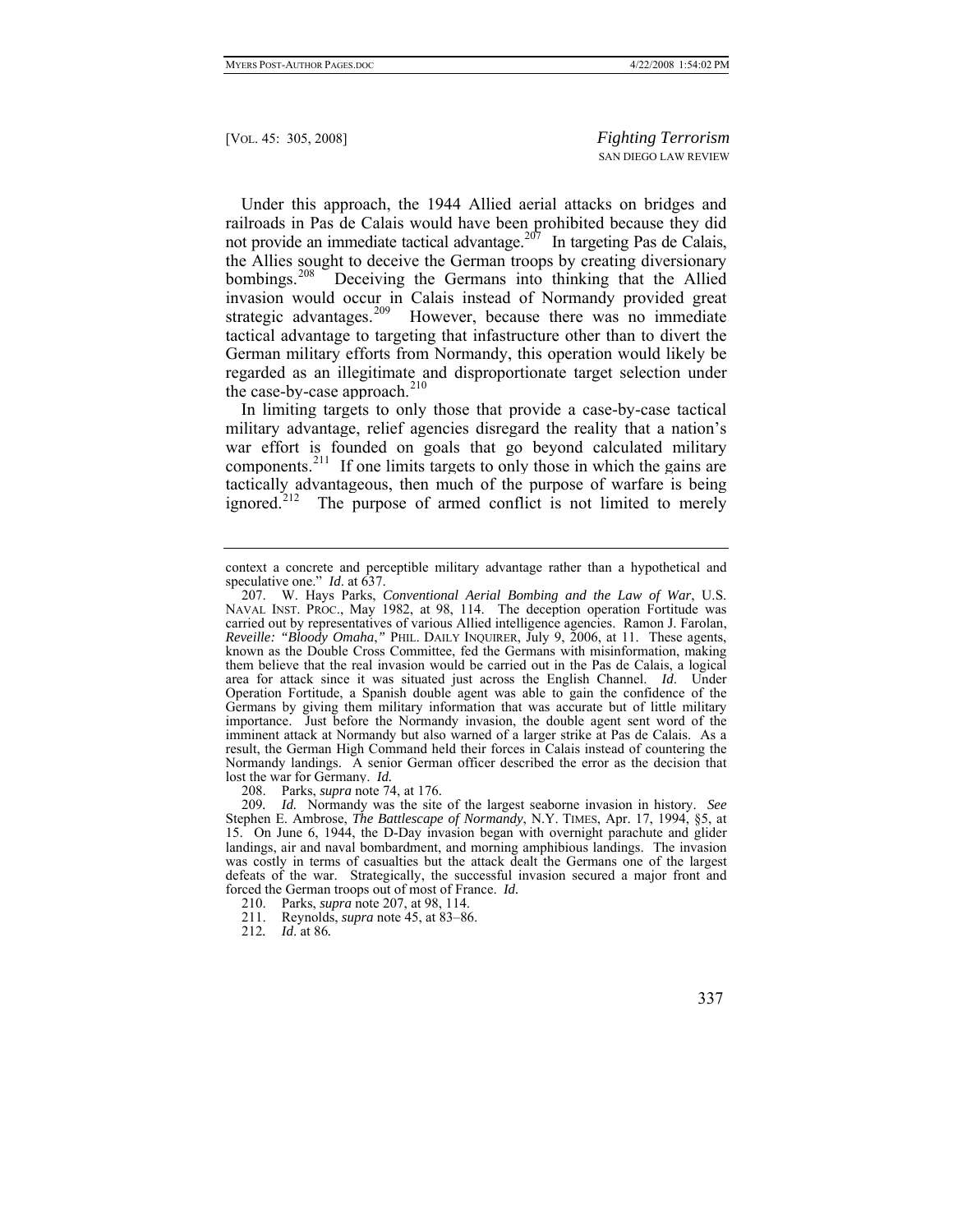defeating the enemy combatants; rather, nations seek to attain advantages that are not considered purely military in nature.<sup>[213](#page-33-0)</sup> "We don't go to war merely to have a nice fight; rather, we go to war to attain something of political value to our organization."<sup>[214](#page-33-1)</sup> War is often the means to a political end. As Carl von Clausewitz, a Prussian commander and one of Western civilization's most famous military theorists, commented, "War is thus an act of force to compel our enemy to do our will."[215](#page-33-2) Military operations that generate moral, diplomatic, or political gains have long been considered legitimate under the customary rules of war, despite lacking capture of territory.<sup>[216](#page-33-3)</sup>

Nongovernmental relief agencies have long questioned the legitimacy of the NATO strikes in Operation Allied Force in Kosovo because they did not all provide an immediate tactical advantage.<sup>[217](#page-33-4)</sup> Amnesty International adopted a limited interpretation of "military objective" and "military advantage" in criticizing a NATO strike on the Serb Radio and Television headquarters in Belgrade. Amnesty called the strike "an attack on a civilian facility  $\therefore$  constitute a war crime.<sup>7[218](#page-33-5)</sup>

<span id="page-33-0"></span> <sup>213.</sup> Military historian Sir Michael Howard has stated, "Wars are not simply acts of violence. They are acts of persuasion or of dissuasion; and although the threat of destruction is normally a necessary part of the persuading process, such destruction is only exceptionally regarded as an end in itself." Parks, *supra* note 74, at 141 (quoting Michael Howard, *Strategy and Policy in Twentieth-Century Warfare*, *in* THE HARMON MEMORIAL LECTURES IN MILITARY HISTORY, 1959–1987, at 354 (1988)).

<span id="page-33-1"></span> <sup>214.</sup> Meyer, *supra* note 56, at 167 (quoting John A. Warden III, *The Enemy as a System*, AIRPOWER J., Spring 1995, at 40, 43).

<span id="page-33-2"></span> <sup>215.</sup> Linn, *supra* note 41, at 636 (quoting CARL VON CLAUSEWITZ, ON WAR 83 (Michael Howard & Peter Paret eds. & trans., Everyman's Library 1993) (1976)). Von Clausewitz also noted that "[t]he destruction of the military forces of the enemy is not now and never has been the objective of war; it has been merely a means to an end merely the removal of an obstacle which lay in the path of overcoming the will to resist." HAYWOOD S. HANSELL, JR., THE AIR PLAN THAT DEFEATED HITLER 33 (Arno Press Inc. 1980) (1972).

<span id="page-33-3"></span> <sup>216.</sup> Parks, *supra* note 74, at 141. For example, the 1972 bombing missions of Linebacker II against targets in Hanoi commenced after the North Vietnamese delegation walked away from negotiations to end the war. *Id.* at 142–43. The targeting was not tactically advantageous, but was designed to pressure the North Vietnamese back to negotiations. *Id*. at 143. Eleven days after the raids, the North Vietnamese Government returned to the negotiating table and reached an agreement to end the war within three weeks. *Id*.

<span id="page-33-5"></span><span id="page-33-4"></span> <sup>217.</sup> Human Rights Watch (HRW) raised doubt on the legitimacy of several strikes of bridges conducted by NATO, proposing that targeted bridges "that are not central to transportation arteries or have a purely psychological importance" do not fall within Protocol I. Meyer, *supra* note 56, at 165.

<sup>218</sup>*. Id.* at 166. At a press conference after the bombing, NATO explained:

<sup>[</sup>We needed to] directly strike at the very central nerve system of [Milošević]'s regime. These of course are those assets which are used to plan and direct and to create the political environment of tolerance in Yugoslavia in which these brutalities can not only be accepted but even condoned. . . . Strikes against TV transmitters and broadcast facilities are part of our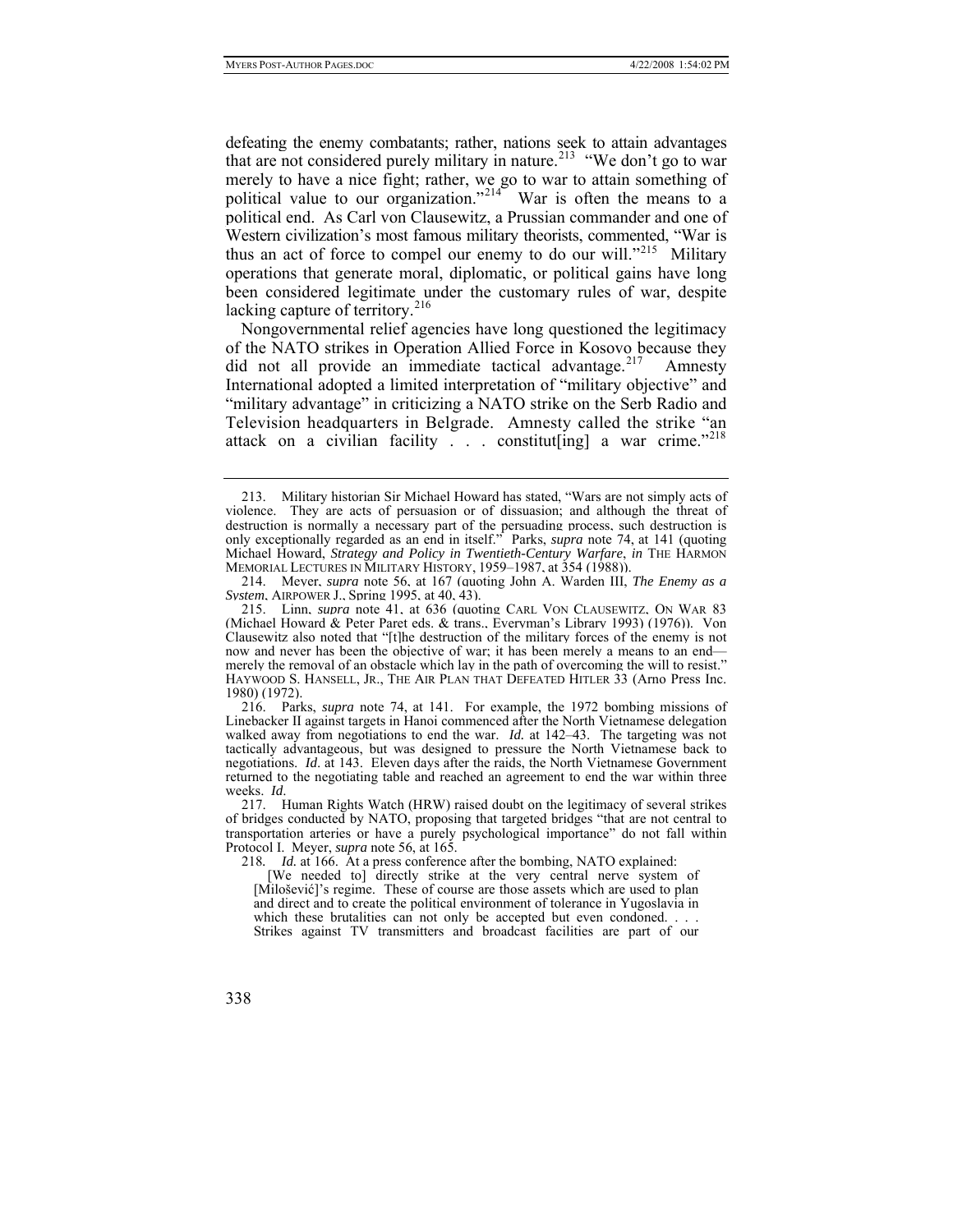Amnesty's aspirational promotions of civilian safety may be within a strict reading of Article 52 of the Protocol, but they may also demonstrate a departure from the customary definitions of military targets and what constitutes a contribution to military action.<sup>[219](#page-34-0)</sup> The state-controlled Serb Radio and Television headquarters was considered a high-impact strategic military target because it was being used by Serbia's leader, Slobodan Milošević, to disseminate propaganda for his ethnic cleansing campaign.<sup>[220](#page-34-1)</sup> The goal of NATO forces was to attain strategic and psychological goals, particularly to influence the Serb population and make Milošević more amenable to the coalition. $221$ Cumulatively, these strikes were instrumental in ending the war. Following the repeated attacks, "[t]he Serbian population forced [Milošević] to call the war off when the life of the Serbian population was made very uncomfortable."<sup>[222](#page-34-3)</sup> Thus, strategic and psychological targets that have a high political value can prove to be very useful in military operations, but if one uses the case-by-case approach and limits strikes to tactical advantages alone, effective and customary warfare tactics will be unnecessarily and incorrectly prohibited.<sup>223</sup>

#### *3. Analysis*

questions of interpretation as they are clear violations of international la ws. While Israel and Lebanon both incurred civilian losses and infrastructure damage from rocket, missile, and artillery attacks, this analysis will mainly focus on the legitimacy of Israel's target selection. Hezbollah's actions of targeting civilians and using human shields raise fewer

Israel conducted operations to cut off roads, bridges, airports, and

campaign to dismantle the FRY propaganda machinery which is a vital part of President [Milošević]'s control mechanism.

International Criminal Tribunal for the Former Yugoslavia (ICTY), *Final Report to the Prosecutor by the Committee Established to Review the NATO Bombing Campaign Against the Federal Republic of Yugoslavia*, 39 I.L.M. 1257, 1277 (June 13, 2000) [hereinafter *ICTY Report*], *available at* http://www.un.org/icty/pressreal/nato061300.htm.

 <sup>219.</sup> Meyer, *supra* note 56, at 165–67.

<span id="page-34-1"></span><span id="page-34-0"></span> <sup>220.</sup> Meyer, *supra* note 56, at 165–66. The attacks on the Serbian radio and television headquarters killed 16 people. AMNESTY INT'L, *supra* note 6.

 <sup>221.</sup> Meyer, *supra* note 56, at 174–75.

<span id="page-34-3"></span><span id="page-34-2"></span> <sup>222.</sup> James A. Kitfield, *Another Look at the Air War That Was*, A.F. MAG., Oct. 1999, at 39, 42.

 <sup>223.</sup> Canestaro, *supra* note 74, at 474.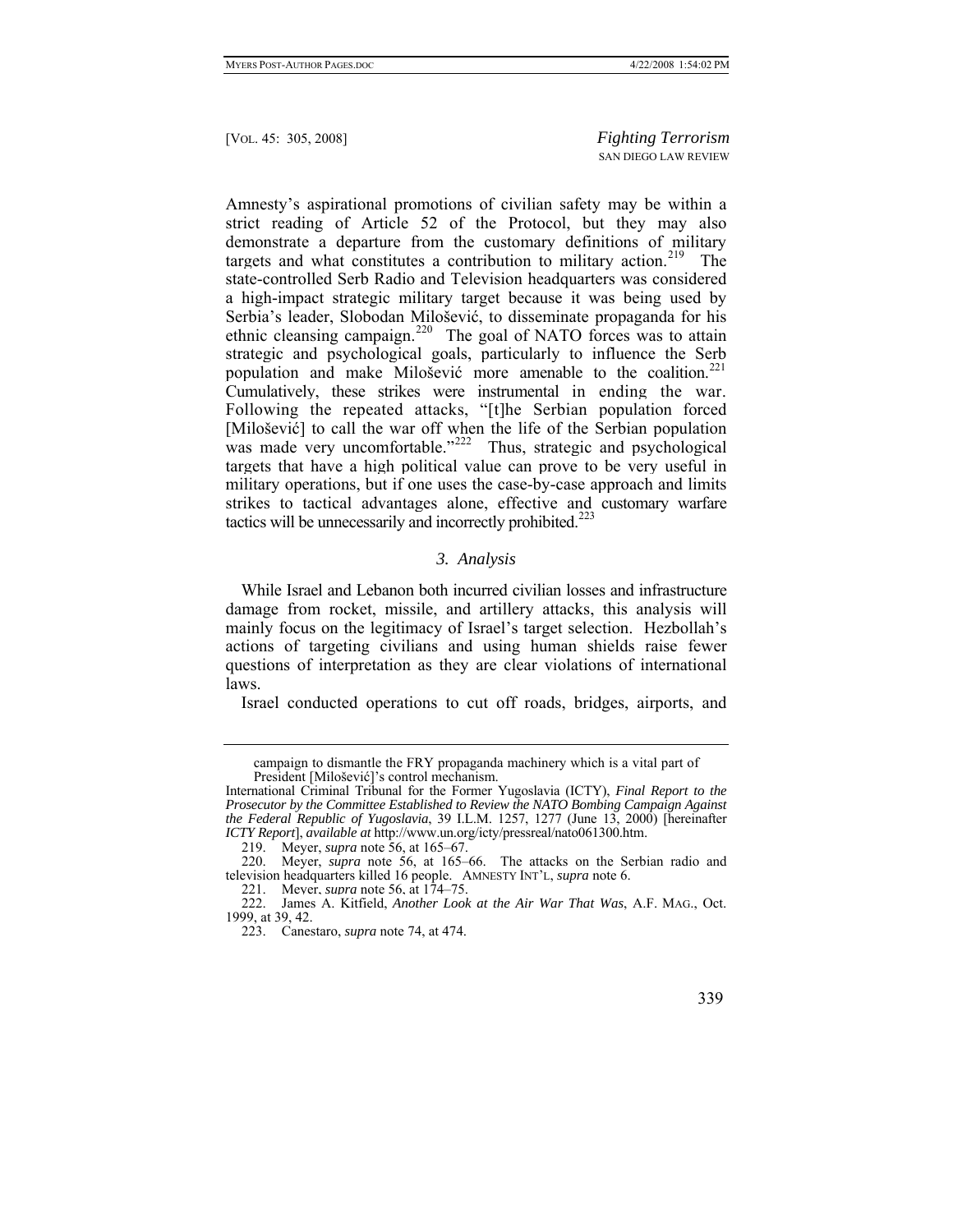are interpreted as legitimate military objectives depends on how broadly or narrowly the terms are defined. seaports to prevent Hezbollah from receiving aid that would arrive from Syria or Iran, Hezbollah's main suppliers of weapons, money, and military training.<sup>[224](#page-35-0)</sup> By bombing Lebanese highways and bridges, Israel also made it harder for Hezbollah to move its mobile rocket launchers and to fire on Israeli cities.<sup>[225](#page-35-1)</sup> Whether these strikes on dual use targets

Hezbollah.<sup>[229](#page-35-5)</sup> Lebanese estimates are that between 80 and 120 bridges were bombed.<sup>[230](#page-35-6)</sup> The Israeli Minister of Foreign Affairs explained that roads and bridges were targeted because "the roads in Lebanon are used to transport terrorists and weapons to the terror organizations operating from Lebanese territory against civilians in Israel."[226](#page-35-2) The Lebanese government has estimated that 100 roads equaling roughly 200,000 square meters of road were destroyed.<sup>[227](#page-35-3)</sup> Amnesty International claimed that Israel closed the final road linking the country to Syria and denied a convoy carrying 150 tons of aid into the region on August 4,  $2006$ <sup>[228](#page-35-4)</sup> Israel also destroyed bridges along Lebanon's coastal roads to prevent Syria from rearming

[Even using the narrowest possible interpretation of "military](#page-35-6)  [objective," the destruction of roads and bridges would be justified.](#page-35-6)<sup>231</sup> [Given that the roads and bridges were being used to supply arms and](#page-35-7)  [launch rockets into Israel, the destruction of this property would produce](#page-35-7)  [an "effective contribution to military action."](#page-35-7)<sup>232</sup> The roads and bridges [are legitimate targets, and their destruction meets the definition of](#page-36-0)  ["military objective" under this first part of the paragraph. The second](#page-36-0)  [paragraph limits those attacks to only strikes which offer a real-time](#page-36-0) 

<span id="page-35-0"></span> <sup>224.</sup> AMNESTY INT'L, *supra* note 6, at 11–13. Because of the nature of the terrorist group, Israel had to primarily rely on destroying dual use infrastructure to hamper . Hezbollah. *Id.* at 11

<sup>225.</sup> *Id.* at 11.

<sup>226</sup>*. Id.*

<sup>227</sup>*. Id.*

<span id="page-35-4"></span><span id="page-35-3"></span><span id="page-35-2"></span><span id="page-35-1"></span>moving ed except for UNIFIL and Red Cross vehicles. *Id*. at 12. 228. However, Israel took many necessary precautions. *Id*. at 12. Israel distributed leaflets to civilians on August 7, 2006, stating that "any vehicle of any kind travelling south of the Litani River will be bombarded, on suspicion of transporting rockets, military equipment and terrorists." *Id*. at 18. The Israeli military warned that all objects would be attack

<sup>229</sup>*. Id*. at 12.

<span id="page-35-6"></span><span id="page-35-5"></span>Médecins sans Frontières (MSF) convoy which used a tree trunk as a bridge and a human chain to pass along humanitarian supplies. *Id*. 230. Amnesty International claims that Israel bombed the original and subsequent temporary bridge built between Tyre, Sidon, and Beiruit which cut off Lenanon's fourth largest city from aid. *Id*. The group has also charged Israel with denying passage to a

 <sup>231.</sup> Brown, *supra* note 103, at 141.

<span id="page-35-7"></span> <sup>232.</sup> AMNESTY INT'L, *supra* note 6, at 4; *see also* Protocol I, *supra* note 13, art. 52.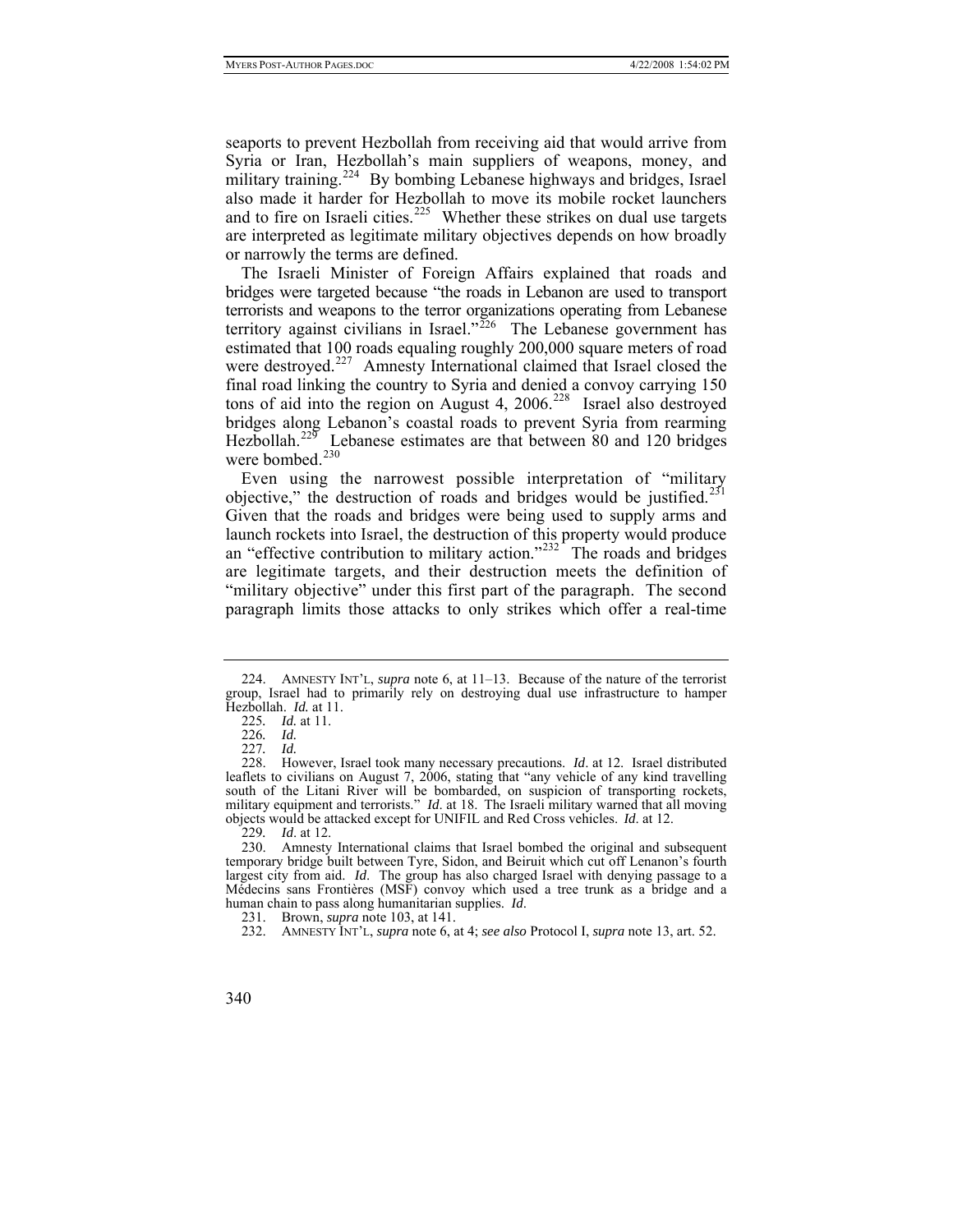["definite military advantage."](#page-36-0) $^{233}$  It could be argued that if no combat [was likely to occur in the area to which the bridge led or the road was](#page-36-1)  [not in a location which suppliers could use to rearm Hezbollah, then](#page-36-1)  [these roads and bridges were improperly destroyed. Destruction that](#page-36-1)  [may only be hypothetically advantageous does not qualify as a military](#page-36-1)  [objective under Protocol I, because the destruction might not afford an](#page-36-1)  [actual military advantage.](#page-36-1) $2^{34}$  In reality however, it appears Israel bombed [sources of transportation that were directly connected to overcoming the](#page-36-2)  [enemy forces, and their destruction thus offered an immediate and](#page-36-2)  [definite military advantage. Israel's targeting of roads](#page-36-2) and bridges was therefore legitimate under Article 52 of the Protocol.<sup>[235](#page-36-3)</sup>

the terrorists.<sup>241</sup> Additionally, Israel struck three main seaports in [Amnesty International also argued that airports and seaports are](#page-36-3)  [illegitimate military objectives under the narrow interpretation.](#page-36-3)<sup>236</sup> Israel [has been heavily criticized for initiating an air and sea blockade of](#page-36-4)  [Lebanon for eight weeks in its attempt to cut off Hezbollah from military](#page-36-4)  [support from its suppliers in Iran and Syria.](#page-36-4)<sup>237</sup> Lebanon's main [airport](#page-36-5)<sup>238</sup> and other smaller airports were attacked in bombing raids, [sometimes multiple times.](#page-36-6)<sup>239</sup> The Beirut airport was an early target; aerial [attacks destroyed fuel tanks and major runways, and while the main](#page-36-7)  [facilities and control tower were spared, the airport was inoperable.](#page-36-7)<sup>240</sup> [Israel explained that it had targeted airports and the fuel tanks because](#page-36-8)  they were the "central hub for the transfer of weapons and supplies" to

240*. Id.* at 13.

<sup>233</sup>*. See* Protocol I, *supra* note 13, art. 52.

<span id="page-36-1"></span><span id="page-36-0"></span> <sup>234.</sup> Otherwise, Israel would have been within its right to destroy all bridges and roads in Lebanon because it might have eventually provided a military advantage. AMNESTY INT'L, *supra* note 6, at 5.

<span id="page-36-2"></span> <sup>235.</sup> Even if a target is considered a legitimate military objective within the definition of Article 52, the Protocol provides an exception that prohibits the destruction of objects that are indispensable to civilians. Protocol I, *supra* note 13, art. 54. However, the Protocol only limits attackers from destroying food and water sources; bridges and roads are not considered under the Protocol as indispensable to civilian survival. *Id.*

 <sup>236.</sup> AMNESTY INT'L, *supra* note 6, at 5.

<span id="page-36-4"></span><span id="page-36-3"></span><sup>237</sup>*. Id.* at 18–19. Lebanon's economy is based on its role in the Middle East as a shipping hub and tourist destination for its oil-rich neighbors. Scott Wilson & Edward Cody, *Israel to End Blockade of Lebanon*, WASH. POST, Sept. 7, 2006, at A21. The blockade, therefore, both inhibited terrorist movements and dampened the civilian economy.

Beirut International Airport. 238. Lebanon's main airport is

<span id="page-36-8"></span><span id="page-36-7"></span><span id="page-36-6"></span><span id="page-36-5"></span>as estimated the damage to the airports at \$55 million. A 239. Lebanon has estimated the damage to the airports at \$55 million. AMNESTY INT'L, *supra* note 6, at 13.

<sup>241</sup>*. Id.* Amnesty International has accused Israel of having an ulterior motive in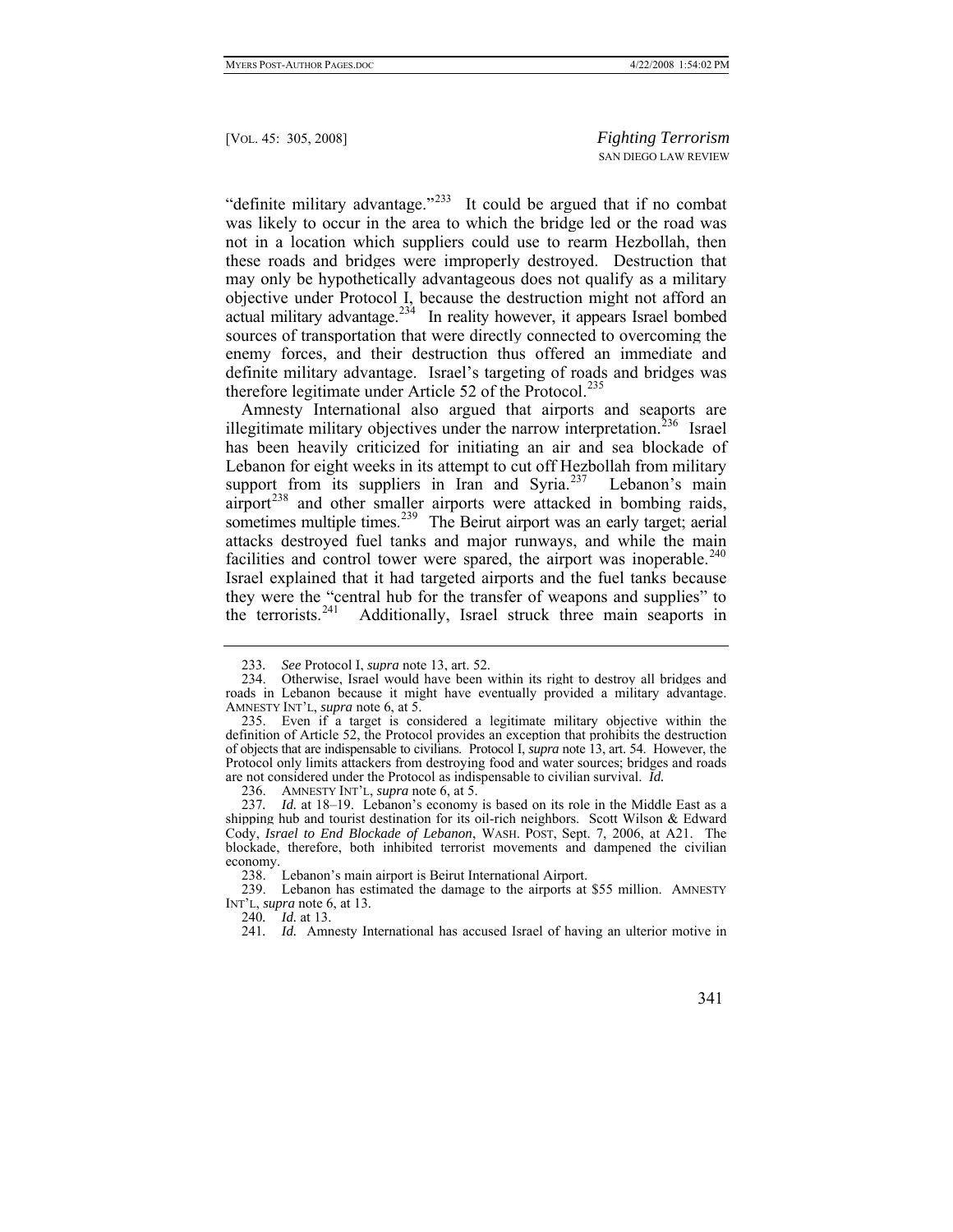[shipment of](#page-36-8) arms. $^{242}$ [Beirut, Tripoli, and Sidon and instituted a blockade at sea to prevent the](#page-36-8) 

Like the legitimate targeting of roads and bridges, the targeting of airports and seaports was appropriate under the customary rules of war because the objectives were military in nature and were directly connected to defeating enemy combatants.<sup> $243$ </sup> The airports and seaports are major sources of transportation that are vital to enemy forces. The targets would be considered legitimate "military objectives" under Article 52(2) because their destruction hampers the rearmament of the enemy and thus provides a definite military advantage. Though Amnesty International has criticized such classifications of dual use targets as "[o]verbroad . . . to justify attacks aimed at harming the economy of a state or demoralizing the civilian population" and "undermin[ing] civilian immunity,"<sup>[244](#page-37-1)</sup> such criticism ignores the customary laws of war. The Israeli targeting of roads, bridges, airports, and seaports falls within customary rules of war and the overwhelming majority of interpretations nations take when applying the Protocol.

# VI. DOCTRINES OF HUMANITY AND DISTINCTION

The final main principles of war are the doctrines of humanity and distinction, which require nations to distinguish between combatants and civilians, and direct operations only against combatants.[245](#page-37-2) Distinction requires commanders to use weapons that are capable of discriminating between combatants and noncombatants.<sup>[246](#page-37-3)</sup> The doctrine of humanity states that commanders have a duty to protect both combatants and civilians from unnecessary suffering.<sup>[247](#page-37-4)</sup> While humanity and distinction

bombing the airports, mainly that it was aiming to force the Lebanese government to pay for harboring Hezbollah. As proof of the ulterior motive to harm the Lebanese government, Amnesty cites the IDF statement issued on July 14, 2006, which stated: "The Lebanese government is blatantly violating the resolution of the U.N. Security Council which calls, among other things, for the removal of the Hizbullah terrorist organization from the Lebanese border, and is therefore fully responsible for the current situation." *Id.*

resulted in the deaths of two workers. *Id*. The port of Tripoli was attacked, and the Israeli air force also launched strikes on Beirut's modern lighthouse and a maritime 242. Israel struck the port of Beirut, which included fuel tanks that exploded and antenna in Tripoli. *Id.*

 <sup>243.</sup> Canestaro, *supra* note 74, at 456.

 <sup>244.</sup> AMNESTY INT'L, *supra* note 6, at 5.

<span id="page-37-4"></span><span id="page-37-3"></span><span id="page-37-2"></span><span id="page-37-1"></span><span id="page-37-0"></span> <sup>245.</sup> Canestaro, *supra* note 74, at 457. The doctrine of distinction is closely tied to the principles of proportionality and military necessity. The doctrine of distinction prohibits calculated damage of civilian objects that are not directly connected to military advantage. *Id.* at 457 n.174.

<sup>246</sup>*. Id.* at 458.

 <sup>247.</sup> The St. Petersburg Declaration of 1868 defined humanity as prohibiting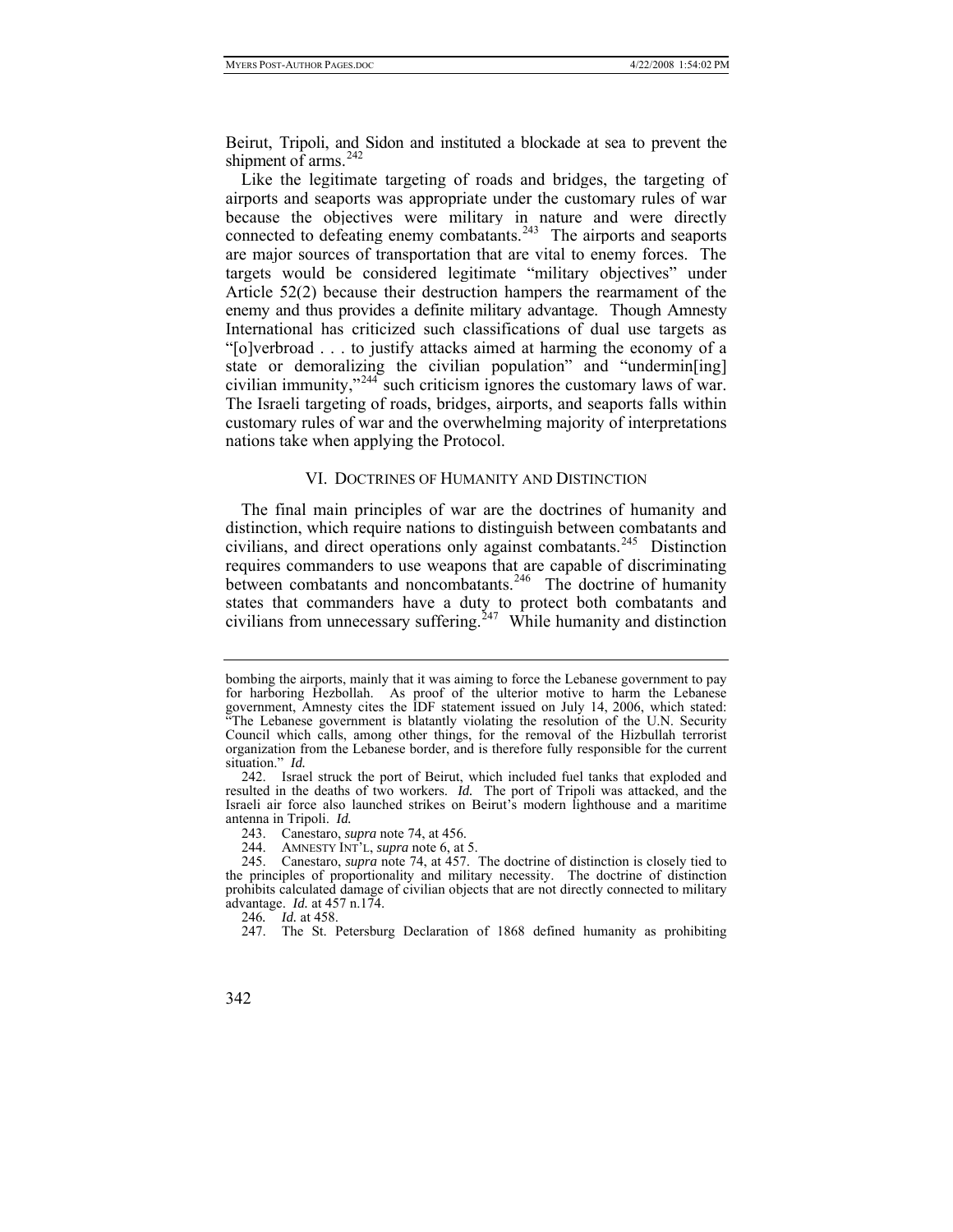are separate doctrines, their substantial overlap allows them to be analyzed together. This Part will analyze whether Israel complied with the doctrines of humanity and distinction in its method of attack.

# *A. Method of Attack*

Nations must discriminate between combatants who may be attacked and noncombatants who cannot be intentionally attacked.<sup>[248](#page-38-0)</sup> The practicalities of warfare provide that locations that are populated with civilians are often still considered legitimate military objectives.<sup>[249](#page-38-1)</sup> As Article 51 of the Fourth Geneva Convention states, "The presence . . . of the civilian population or individual civilians shall not be used to render certain points or areas immune from military operations . . . .  $\frac{1}{250}$  $\frac{1}{250}$  $\frac{1}{250}$  Simply, civilians do not enjoy absolute immunity. The nature of war makes it nearly impossible to strike military targets without injuring noncombatants. Because collateral damage that is disproportionate to the military advantage gained is prohibited, nations must rely on the principles of distinction and discrimination to limit civilian casualties.<sup>[251](#page-38-3)</sup> Commanders must use care in choosing the method of destruction and pay particular attention to the controllability of weapons in conducting aerial strikes.<sup>[252](#page-38-4)</sup>

Indiscriminate attacks include those not aimed at a specific military target, those using weapons that cannot be aimed solely at the military target, and those using weapons the effects of which cannot be confined to the military target. Indiscriminate attacks are prohibited by Paragraph 4 of Article 51 of the Protocol;<sup>[253](#page-38-5)</sup> thus, commanders may not target a legitimate military object when the means of the attack will affect both

methods of combat that "uselessly aggravate the sufferings of disabled men, or render their death inevitable." St. Petersburg Declaration Renouncing the Use, in Time of War, of Explosive Projectiles Under 400 Grammes Weight, Dec. 11, 1868, 1 AM. J. INT'L. L. SUPP. 95 (1907). Article 23 of the Fourth Hague Convention prohibits "employ[ing] arms, projectiles, or material calculated to cause unnecessary suffering." Convention Respecting the Laws and Customs of War on Land, *supra* note 87, art. 23(e).

<span id="page-38-1"></span><span id="page-38-0"></span> <sup>248.</sup> Canestaro, *supra* note 74, at 457–58. Thus, nations must distinguish legitimate military targets from nonmilitary targets. *Id.*

<sup>249</sup>*. See* Reynolds, *supra* note 45, at 81–82.

 <sup>250.</sup> Protocol I, *supra* note 13, art. 51.

<sup>251</sup>*. Id.*

<span id="page-38-5"></span><span id="page-38-4"></span><span id="page-38-3"></span><span id="page-38-2"></span>Thus, the *jus in bello* requires that planners of an attack choose a method of attack which minimizes destruction to civilians by paying particular attention to the controllability of their weapons, particularly in aerial strikes. Brown, *supra* note 103, at 142–43.

 <sup>253.</sup> Protocol I, *supra* note 13, art. 51.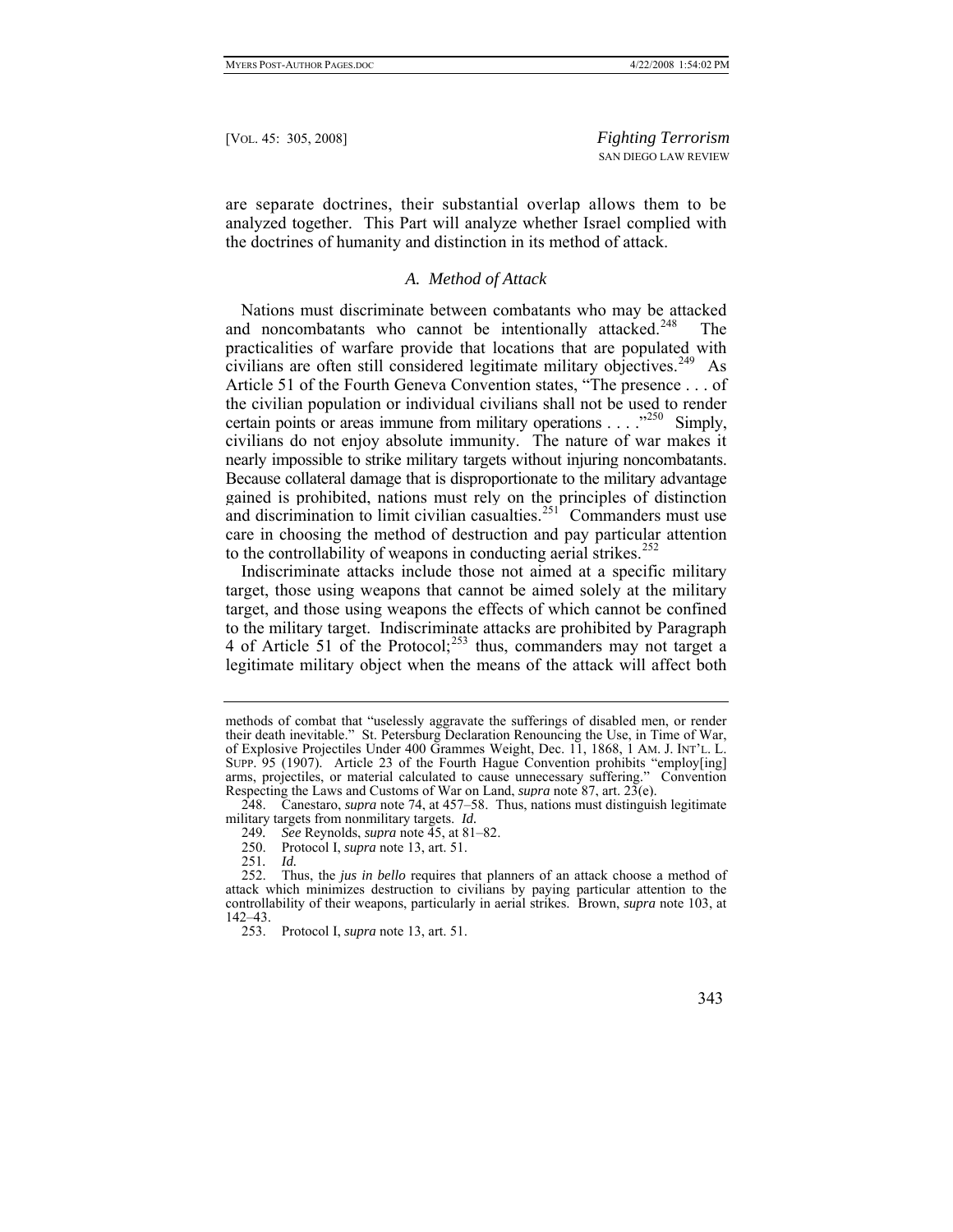combatants and civilians without distinction.<sup>[254](#page-39-0)</sup> In addition, Article 57 imposes a duty on attackers to "take all feasible precautions in the choice of means and methods of attack with a view to avoiding, and in any event to minimizing, incidental loss of civilian life, injury to civilians and damage to civilian objects."<sup>[255](#page-39-1)</sup> The means and method of a combat strike are as important as the possibility of collateral damage from the execution of the attack.<sup>[256](#page-39-2)</sup> A weapon's controllability is dictated by its ability to confine damage to a particular military object and avoid civilian damage.<sup>[257](#page-39-3)</sup> The immediate physical damage to the military objects as well as the long-term environmental impact must be examined when analyzing this factor.<sup>[258](#page-39-4)</sup> It is important to consider that no weapon is capable of total accuracy; factors including target intelligence, planning time, weather changes, crew experience, pilot error, and weapons malfunction rates must be considered when determining a weapon's accuracy.<sup>[259](#page-39-5)</sup>

Additionally, commanders must use weapons and perform strikes that are not likely to cause unnecessary suffering.<sup>[260](#page-39-6)</sup> There is debate, however, as to whether nations must use weapons with the greatest accuracy rate or the least risk of causing collateral damage.<sup>[261](#page-39-7)</sup> Some scholars believe the doctrine of humanity requires that only precision-guided missiles be used when given a choice.<sup>[262](#page-39-8)</sup> As only a few nations, namely Israel, <sup>[263](#page-39-9)</sup> Britain, Russia, and the United States, have such

257. Brown, *supra* note 103, at 142.

<span id="page-39-4"></span><span id="page-39-3"></span>258*. Id.* at 143. For example, military planners must assess the later environmental damage caused by crop destruction or defoliation before pursuing a military strike. *Id.* 

259. Hampson, *supra* note 168, at 48.

<span id="page-39-6"></span><span id="page-39-5"></span> 260. Herthel, *supra* note 75, at 249. Typically, this concerns the ability to aim and control the weapon in question. *Id.* For example, a long-range missile with little guidance abilities may be objectionable if used in a populated city because it is too indiscriminate. Schmitt, *supra* note 171, at 147. Biological weapons that spread contagious diseases would more clearly fall under this category, because these weapons cannot limit the effect to only combatants and they are quite difficult to control. *Id.*

<span id="page-39-8"></span><span id="page-39-7"></span>261. Canestaro, *supra* note 74, at 465.

262*. Id.*

<span id="page-39-9"></span>263. Moshe Yaalon, *The Rules of War*, WASH. POST, Aug. 3, 2006, at A27.

<span id="page-39-0"></span> <sup>254.</sup> If an armed attack can be undertaken within these limitations, it is legitimate; otherwise the strike is prohibited. Canestaro, *supra* note 74, at 458. The availability of precision-guided munitions does not by any means restrict alternative methods of attack. Yoram Dinstein, *Collateral Damage and the Principle of Proportionality*, *in* NEW WARS, NEW LAWS?: APPLYING THE LAWS OF WAR IN TWENTY-FIRST CENTURY CONFLICTS 221 (David Wippman & Matthew Evangelista eds., 2005). It must also be considered that, should forces actually employ precision-guided munitions, they will be susceptible to stricter scrutiny when additional options in targeting inevitably arise. *Id.* at 221–22.

 <sup>255.</sup> Protocol I, *supra* note 13, art. 57.

<span id="page-39-2"></span><span id="page-39-1"></span> <sup>256.</sup> Discrimination is linked to the intentions of the attacker, and the "distinction is not determined by the amount of the devastation or the number of deaths, but by the direction of the action itself, i.e., by what is deliberately intended and directly done." Parks, *supra* note 74, at 5.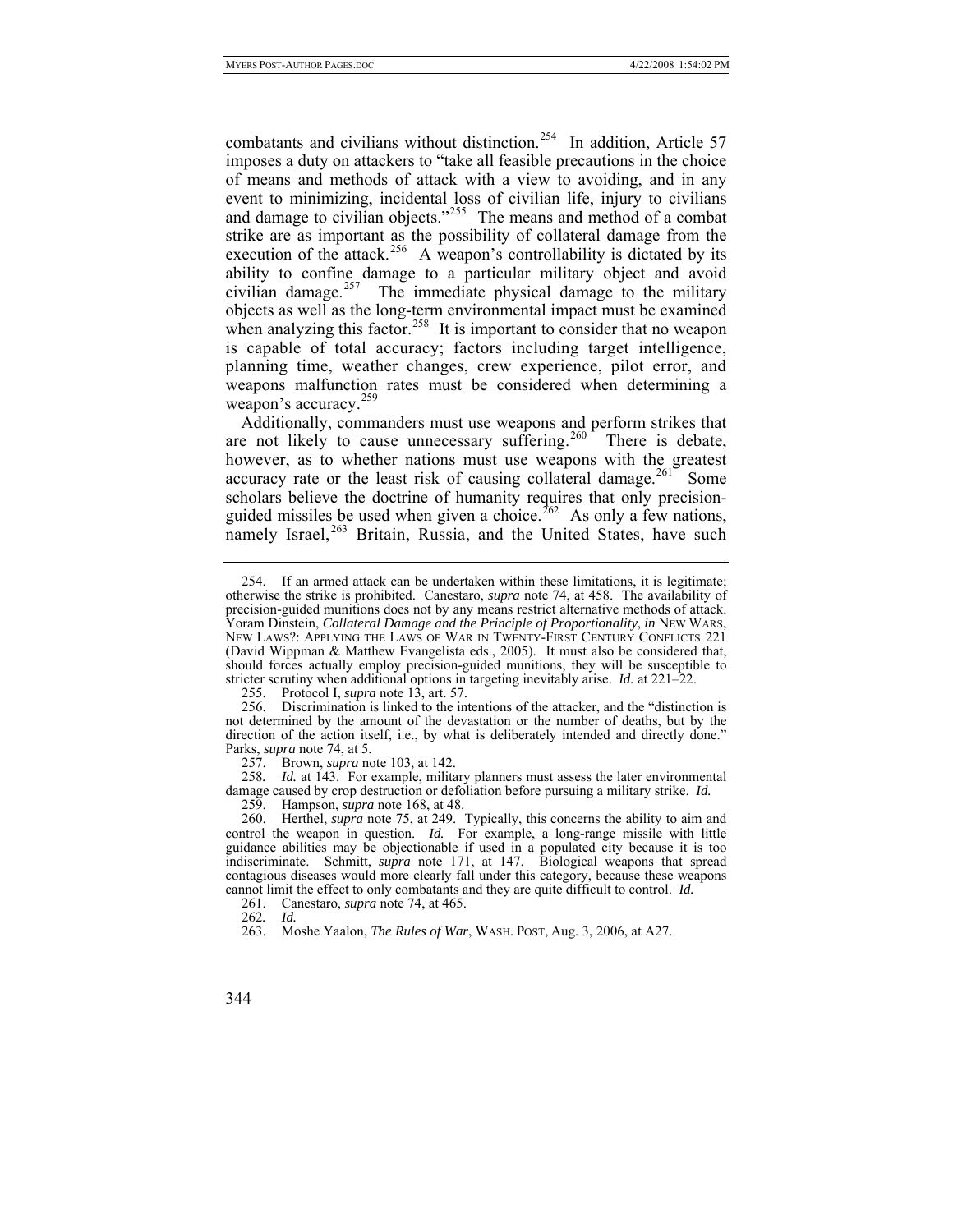capabilities, it seems illogical that they should be held to a higher standard of law.[264](#page-40-0)

#### *1. Cluster Bombs*

Whether cluster bombs are a controllable means of attack has been a frequent question for international law.<sup>[265](#page-40-1)</sup> There are currently no express prohibitions against cluster bombs; in fact, cluster bombs have been used in at least fourteen armed conflicts to date.<sup>[266](#page-40-2)</sup> Cluster munitions are designed as "area" weapons for destroying light armor and personnel over a given area.<sup>[267](#page-40-3)</sup> The munitions are grouped into several clusters of smaller bomblets that are designed to explode at or near impact.<sup>[268](#page-40-4)</sup> When a number of cluster bombs are deployed at once, they are capable of covering an area equivalent to nineteen football fields.<sup>[269](#page-40-5)</sup> Humanitarian groups have widely condemned the use of these munitions on two bases, namely, that cluster bombs are indiscriminate because they (1) cannot be selectively and accurately deployed; and (2) the bomblets which do not detonate create minefields that cannot distinguish between combatants and noncombatants.<sup>270</sup>

The first criticism of humanitarian groups is that cluster bombs are indiscriminate by nature because the weapons cover a large area and the dispersion of bomblets is unsystematic.<sup>[271](#page-40-6)</sup> The Commentaries for the Protocol have outlined specific examples of indiscriminate means, or

<span id="page-40-3"></span> 267. Thomas Michael McDonnell, *Cluster Bombs Over Kosovo: A Violation of International Law?*, 44 ARIZ. L. REV. 31, 96 (2002).

<sup>264</sup>*. Id.*

<span id="page-40-1"></span><span id="page-40-0"></span><sup>265</sup>*. See generally* Michael Krepon, *Weapons Potentially Inhumane: The Case of Cluster Bombs*, 52 FOREIGN AFF. 595, 595–605 (1974) (noting the devastating effects of cluster bombs in the Vietnam War).

<span id="page-40-2"></span> <sup>266.</sup> Herthel, *supra* note 75, at 238. A spokesman for the Israel Defense Forces correctly stated, "All the weapons and munitions used by the IDF are legal under international law and their use conforms with international standards." Anthony Shadid, *In Lebanon, a War's Lethal Harvest*, WASH. POST, Sept. 26, 2006, at A1. However, the Reagan administration ceased providing these weapons to Israel after a congressional investigation found that Israel had used the cluster bombs inappropriately in the 1982 campaign in Lebanon. *Id.* 

 <sup>268.</sup> Herthel, *supra* note 75, at 234–35.

 <sup>269.</sup> McDonnell, *supra* note 267, at 96.

<span id="page-40-6"></span><span id="page-40-5"></span><span id="page-40-4"></span> <sup>270.</sup> Herthel, *supra* note 75, at 249. A Committee of the ICTY explained that the use of cluster bombs was not prohibited by any specific treaty provision and that the tribunal must only examine whether the cluster bombs were employed in accordance with general principles regulating weapons. *ICTY Report*, *supra* note 218, at 1264.

 <sup>271.</sup> Herthel, *supra* note 75, at 262–63.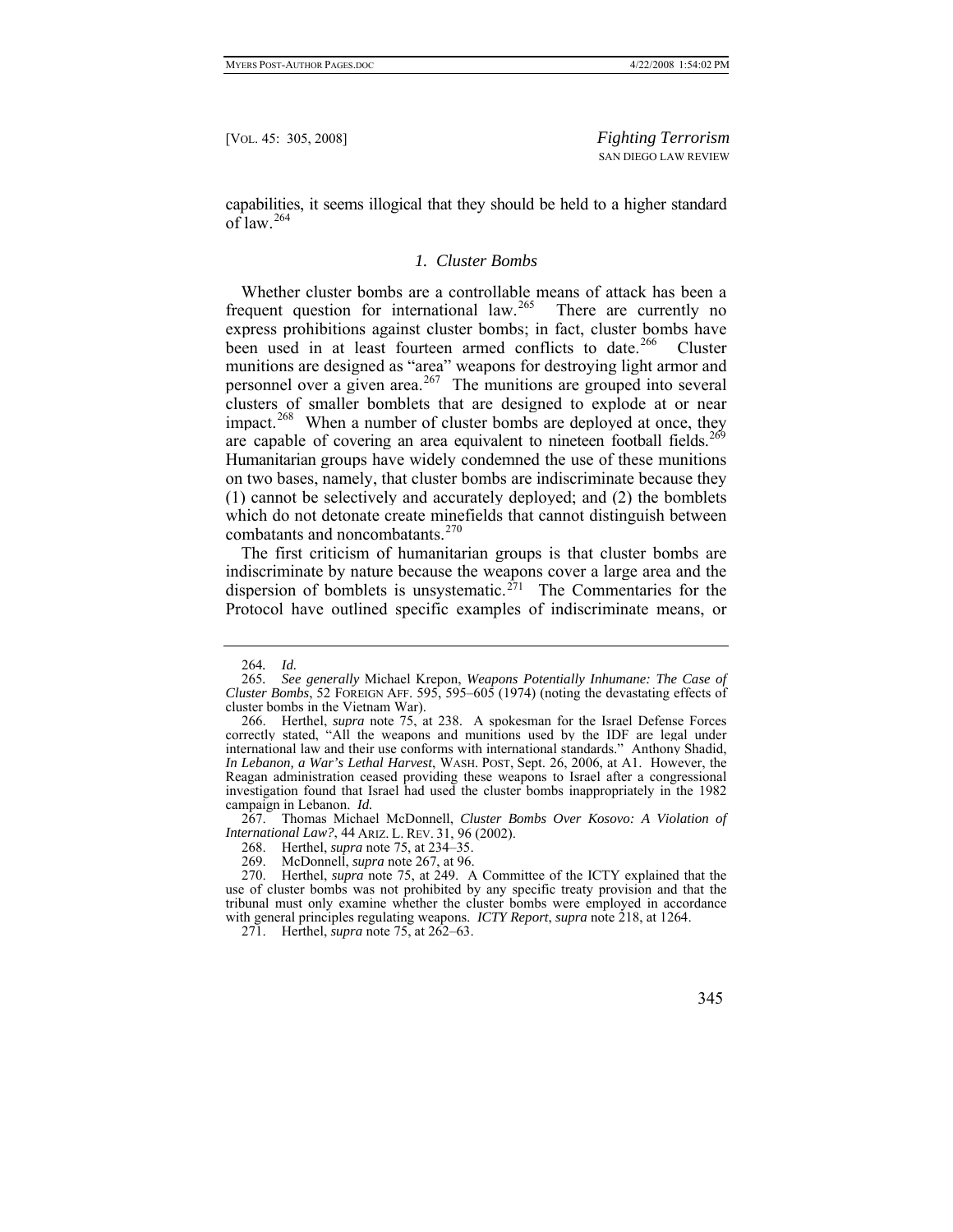"methods which by their very nature have an indiscriminate character, such as poisoning wells."<sup>[272](#page-41-0)</sup> In fact, even landmines, which are intentionally programmed to remain dormant until blindly activated, are not currently considered indiscriminate by nature.<sup>[273](#page-41-1)</sup> Further, the mere fact that a weapon can be used to cover a large battlefield area is not alone a determinative factor in considering if the weapon is indiscriminate.<sup>[274](#page-41-2)</sup> Assuming planners considered alternatives, such as limiting the area of detonation by dropping the munitions at various altitudes and with various spin rates, this method of attack should withstand the first criticism of being indiscriminate by nature. $275$ 

Second, cluster bombs have been criticized because they do not always ignite as designed and thus produce minefields which are unable to distinguish between civilians and combatants.<sup>[276](#page-41-4)</sup> Ordnance that fails to explode and weapons malfunctions are a reality in modern warfare. It is estimated that five to seven percent of cluster bombs are duds.<sup>[277](#page-41-5)</sup> However, this unexploded ordnance is not designed to function like a mine; that is, it is not constructed to explode from movement in its proximity, such as when someone walks by. $278$  Instead, the dud munitions are akin to any other unexploded bomb, they just differ in size.<sup>[279](#page-41-7)</sup> If landmines, which are specifically designed to lie in wait before detonating, are not considered indiscriminate, then cluster bombs should not be considered so simply because they have the potential to malfunction.

## *2. Human Shields*

The choice of which weapon or technique to use may be most important when enemy combatants choose to use civilians as human shields. Article 51(7) of Protocol expressly forbids the use of civilians as human shields, but it does not absolve an attacking commander of

 <sup>272.</sup> COMMENTARY ON THE ADDITIONAL PROTOCOLS, *supra* note 107, at 623.

 <sup>273.</sup> Herthel, *supra* note 75, at 265.

<sup>274</sup>*. Id.* at 264.

<span id="page-41-3"></span><span id="page-41-2"></span><span id="page-41-1"></span><span id="page-41-0"></span> <sup>275.</sup> *Id.* at 268. The important distinction between cluster bombs and indiscriminate weapons is the ability to aim and successfully discriminate between civilian and military objectives. McDonnell, *supra* note 267, at 79. Indiscriminate weapons that are truly "blind" include the free-flying balloons that carried incendiary bombs that the Japanese used in World War II. *Id.*

 <sup>276.</sup> Herthel, *supra* note 75, at 249.

<sup>277</sup>*. Id.* at 266.

<span id="page-41-6"></span><span id="page-41-5"></span><span id="page-41-4"></span> <sup>278.</sup> Major General Chuck Wald, Department of Defense News Briefing (May 13, 1999), http://www.defenselink.mil/transcripts/transcript.aspx?transcriptid=541.

<span id="page-41-7"></span><sup>279</sup>*. Id.* As with other unexploded ordinance, it is not clear what will cause dud cluster munitions to detonate; any vibration could cause it to explode. McDonnell, *supra* note 267, at 42.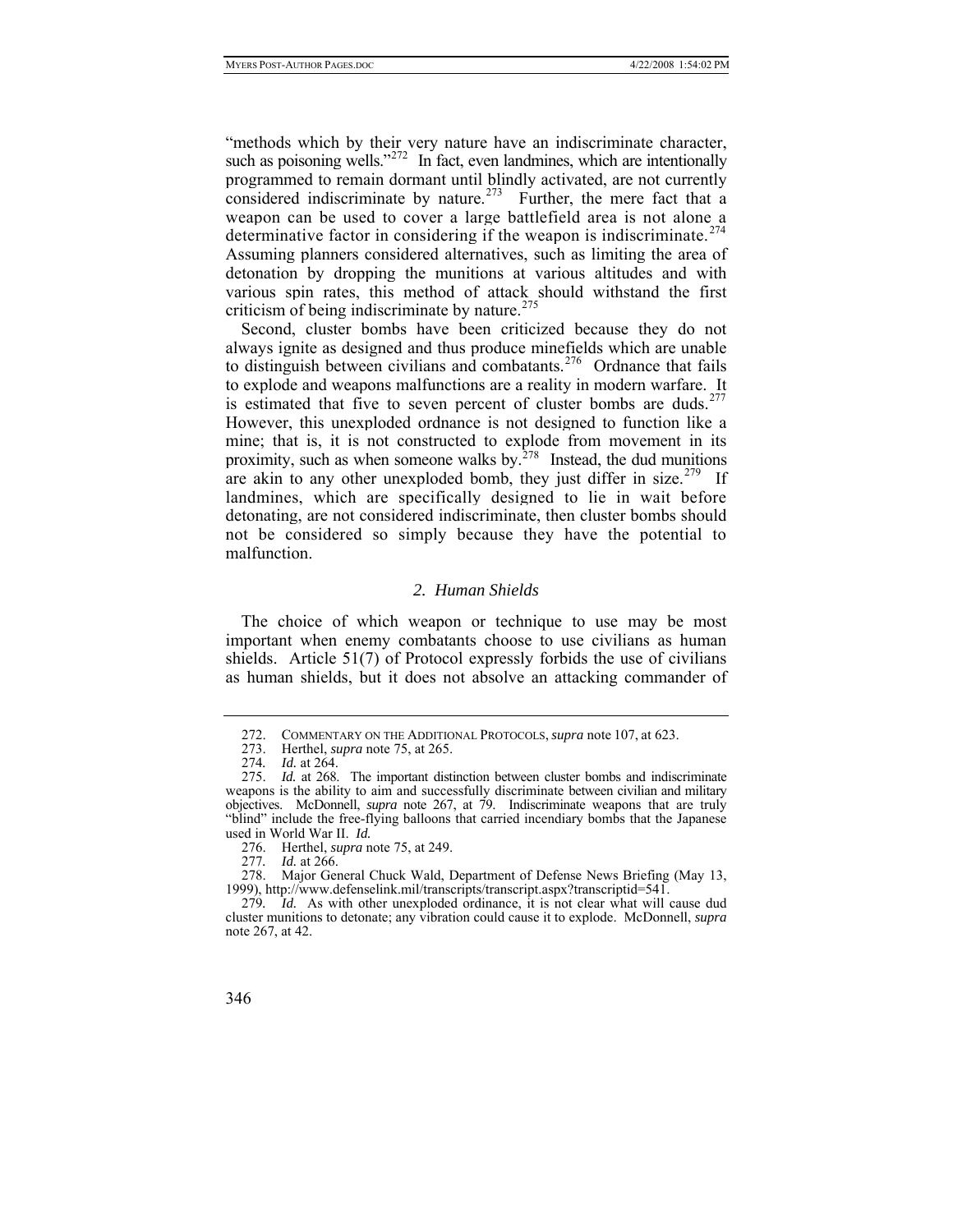liability if a defender uses humans as shields.<sup>[280](#page-42-0)</sup> If intelligence reveals that combatants are attempting to shield legitimate targets with human shields, commanders are still responsible for exercising care.<sup>[281](#page-42-1)</sup> The attacking commander must still take the enumerated precautionary measures outlined in the Protocol to avoid unnecessary civilian casualties.<sup>[282](#page-42-2)</sup> Article 57 states that the military commander must still "take all feasible precautions in the choice of means and methods of attack with a view to avoiding, and in any event to minimizing, incidental loss of civilian life, injury to civilians and damage to civilian objects."[283](#page-42-3) Additionally, Article 57 requires attackers to verify the objectives to be attacked, take all feasible precautions to minimize civilian damage, and refrain from indiscriminate attacks and from a strike entirely if it would result in excessive collateral damage.<sup>[284](#page-42-4)</sup> These provisions calling for the attacker but not the defender to assume additional safety measures to limit civilian casualties have been heavily criticized.[285](#page-42-5)

International customary law requires the attacker and defender to share the responsibility of protecting civilians.<sup>[286](#page-42-6)</sup> Attackers are under the customary duty to protect civilians from harm by exercising ordinary

<span id="page-42-1"></span>*Id.* art. 51; *see also* Emanuel Gross, *Use of Civilians as Human Shields: What Legal and Moral Restrictions Pertain to a War Waged by a Democratic State Against Terrorism?*, 16 EMORY INT'L L. REV. 445, 455 (2002).

<span id="page-42-0"></span> <sup>280.</sup> Protocol I, *supra* note 13.

The presence or movements of the civilian population or individual civilians shall not be used to render certain points or areas immune from military operations, in particular in attempts to shield military objectives from attacks or to shield, favour or impede military operations. The Parties to the conflict shall not direct the movement of the civilian population or individual civilians in order to attempt to shield military objectives from attacks or to shield military operations.

 <sup>281.</sup> Hampson, *supra* note 168, at 48.

 <sup>282.</sup> Herthel, *supra* note 75, at 261–62.

 <sup>283.</sup> Protocol I, *supra* note 13, art. 57.

<sup>284</sup>*. Id.*

<span id="page-42-5"></span><span id="page-42-4"></span><span id="page-42-3"></span><span id="page-42-2"></span> <sup>285.</sup> Canestaro, *supra* note 74, at 459–60. The United States and Israel have taken the position that both the attacker launching attacks on military targets and the opponent subject to the attack have an equal responsibility to protect civilians from indiscriminate attacks. The legal standard applied in Protocol I which confers main responsibility upon the attacker as understood in *jus in bello*, whether in attack, defense, or even in violation of the *jus ad bellum* prohibitions on the use of force, does not reflect customary international law. *See* Marco Sassòli, *Targeting: The Scope and Utility of the Concept of "Military Objectives" for the Protection of Civilians in Contemporary Armed Conflicts*, *in* NEW WARS, NEW LAWS?, *supra* note 254, at 181, 207.

<span id="page-42-6"></span> <sup>286.</sup> Parks, *supra* note 74, at 201–02.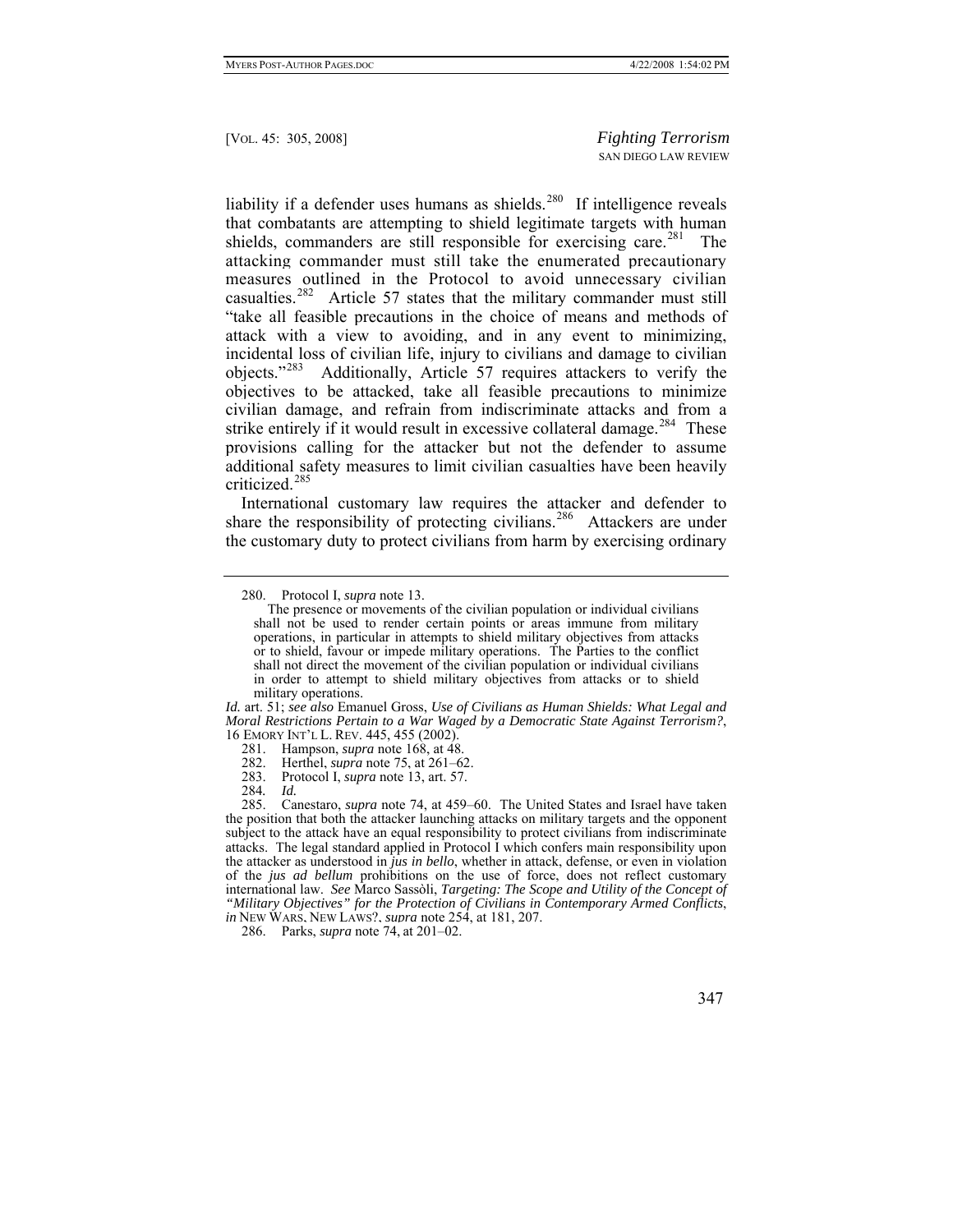care in undertaking strikes.<sup>[287](#page-43-0)</sup> Defenders are under the customary duty to separate military objectives and control the civilian population to minimize injury.<sup>[288](#page-43-1)</sup> The defender has complete access to the civilian population, thus when defenders place military targets within the civilian population they are consciously putting a civilian population at risk.<sup>[289](#page-43-2)</sup> It is illogical to conclude that the defender's deliberate efforts that cause a military strike to be less discriminate should increase the duty of care on the attacker.<sup>[290](#page-43-3)</sup> As Parks has argued, these provisions "clearly were intended to raise the standard of care for the attacker while lowering it for the defender, thereby shifting the burden for minimization of collateral civilian casualties to the party to the conflict with the least control over the civilian population."<sup>[291](#page-43-4)</sup> Thus, when civilian losses result from a defender's attempts to use civilians to shield military objectives, ultimate responsibility should lie with those putting civilians at risk.<sup>[292](#page-43-5)</sup> As Israel's Ambassador to the United Nations, Dan Gillerman, told an emergency session of the Security Council: "These women and children killed . . . may have been killed by Israeli fire, but they are the victims of Hezbollah, they are the victims of terrorism." $293$  This is not to say that the attacker should be absolved from responsibility to avoid or at least minimize injury to civilians, but Israel should not be required to assume additional duties as a result of "an intervening cause for which the attacker is not responsible."<sup>[294](#page-43-7)</sup> When analyzing Israel's actions in light of Hezbollah's use of human shields, it is important to assess the strikes both under international customary law and the Protocol's aspirational provisions which increased the burden of care on the attacker.

 <sup>287.</sup> Canestaro, *supra* note 74, at 460.

<sup>288</sup>*. Id.*

<sup>289</sup>*. Id.*

 <sup>290.</sup> Parks, *supra* note 74, at 52.

<span id="page-43-4"></span><span id="page-43-3"></span><span id="page-43-2"></span><span id="page-43-1"></span><span id="page-43-0"></span><sup>291</sup>*. Id.* at 201–02. There is an inherent uncertainty in war, and even the best attempts to use aerial strikes to hit precise targets can be easily thwarted. *Id.* at 201. Attackers have mistakenly hit their own targets and even properly marked civilian targets in "friendly fire" incidents. Likewise, defenders have thwarted strikes on their own military targets by entangling civilians with military objectives. Given the confusion of war, the customary rules of war place the burden on both attacker and defender to distinguish populations and minimize collateral damage. *Id.* at 201–02.

<sup>292</sup>*. Id.* at 201–02.

<span id="page-43-6"></span><span id="page-43-5"></span> <sup>293.</sup> Israel has laid the blame on Hezbollah because it has continually fired rockets from Lebanese towns and repeatedly used civilians as shields, both of which are clear violations of international law. Liz Sly & Joel Greenberg, *Israel Suspends Air Raids*, CHI. TRIB., July 31, 2006, at A1. Israel released a video of Hezbollah firing rockets from the apartment building in Qana, which was later hit by an Israeli strike. The attack killed fifty refugees sheltered in the basement. *Id.*

<span id="page-43-7"></span> <sup>294.</sup> Parks, *supra* note 74, at 29.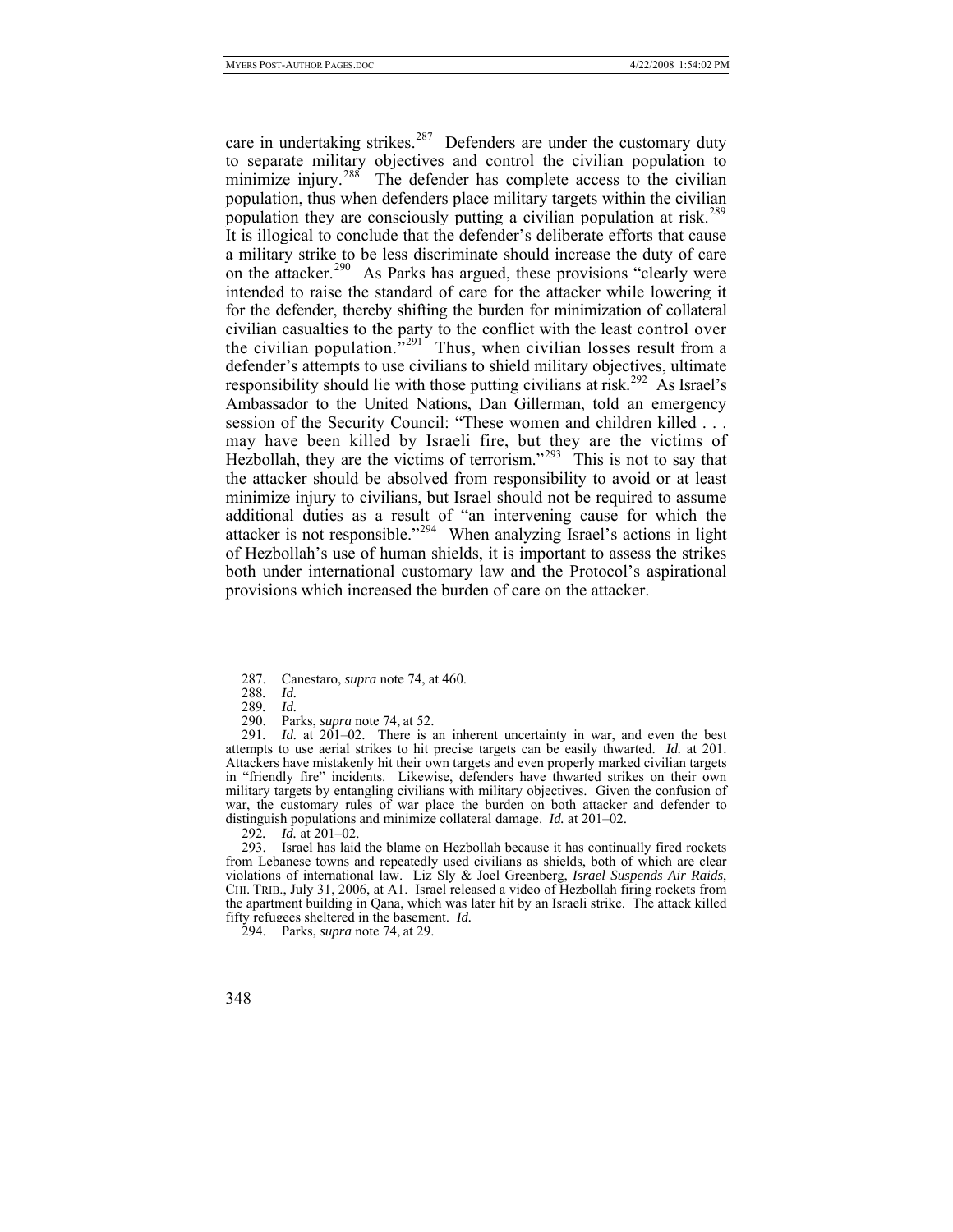# *B. Analysis*

Israel has repeatedly been criticized for attacks considered to be uncontrollable. In an August 2006 report, Amnesty International accused Israel's aerial strikes of being indiscriminate and causing civilian deaths in violation of international law.<sup>[295](#page-44-0)</sup>

U.N. officials have estimated that 590 Lebanese sites were blanketed with cluster munitions, mainly fired in the days leading up to the ceasefire.[296](#page-44-1) Israel presumably chose to drop cluster munitions because they were an effective means to destroy the varied Hezbollah rocket positions, which were sending an average of 100 rockets a day into Israel.<sup>[297](#page-44-2)</sup> There is no weapon, no matter how technologically advanced, that can instantly identify and distinguish five terrorists or even disguised rocket launchers within a crowded village. Though Israel had the means to use precision-guided missiles<sup>[298](#page-44-3)</sup> or other high-tech countermeasures, they were under no affirmative duty to do so.<sup>[299](#page-44-4)</sup> Further, the use of high-tech weapons is often defended by effectively using low-tech countermeasures such as guerilla warfare or disguising combatants and military objects as purely civilian.<sup>[300](#page-44-5)</sup> While higher collateral damage may result from the use of cluster munitions, it is hardly the fault of the attacker that the combatants chose to hide in cities for cover. In fact, it is the defender that is in violation for causing unnecessary suffering by commingling combatant and noncombatant

<span id="page-44-0"></span> <sup>295.</sup> Sullivan, *supra* note 4. Amnesty International's report claimed that Israel had purposely targeted "civilians and destroy[ed] Lebanese infrastructure as part of a deliberate military strategy that violated international law." *Id.* Amnesty's Secretary General, Irene Khan, stated, "Civilians must not be made to pay the price for unlawful conduct on either side." *Id*. The group has pleaded that "[j]ustice is urgently needed if respect for the rules of war is ever to be taken seriously." *Id*. 296. Shadid, *supra* note 266.

<sup>297</sup>*. Id*.

 <sup>298.</sup> Yaalon, *supra* note 263.

Canestaro, *supra* note 74, at 465.

<span id="page-44-5"></span><span id="page-44-4"></span><span id="page-44-3"></span><span id="page-44-2"></span><span id="page-44-1"></span><sup>300</sup>*. Id.* at 480. Guerrilla warfare is an unconventional technique of warfare in which one side uses hit-and-run tactics without regard for the accepted rules of war. *See*  IAN O. LESSER ET AL., COUNTERING THE NEW TERRORISM 94–96 (1999). Though the method is often credited to Mao Zedong, the practice can be traced to biblical times. Phillip Michael Romero, *An Immunological Approach to Counter-Terrorism and Infrastructure Defense Law in Electronic Domains*, 14 INT'L J.L. & INFO. TECH. 101, 110 (2006). The name was derived from a famous Spaniard, Gonzalo Guerrero, who defected and fought with the Mayans against the conquistadors. *Id.*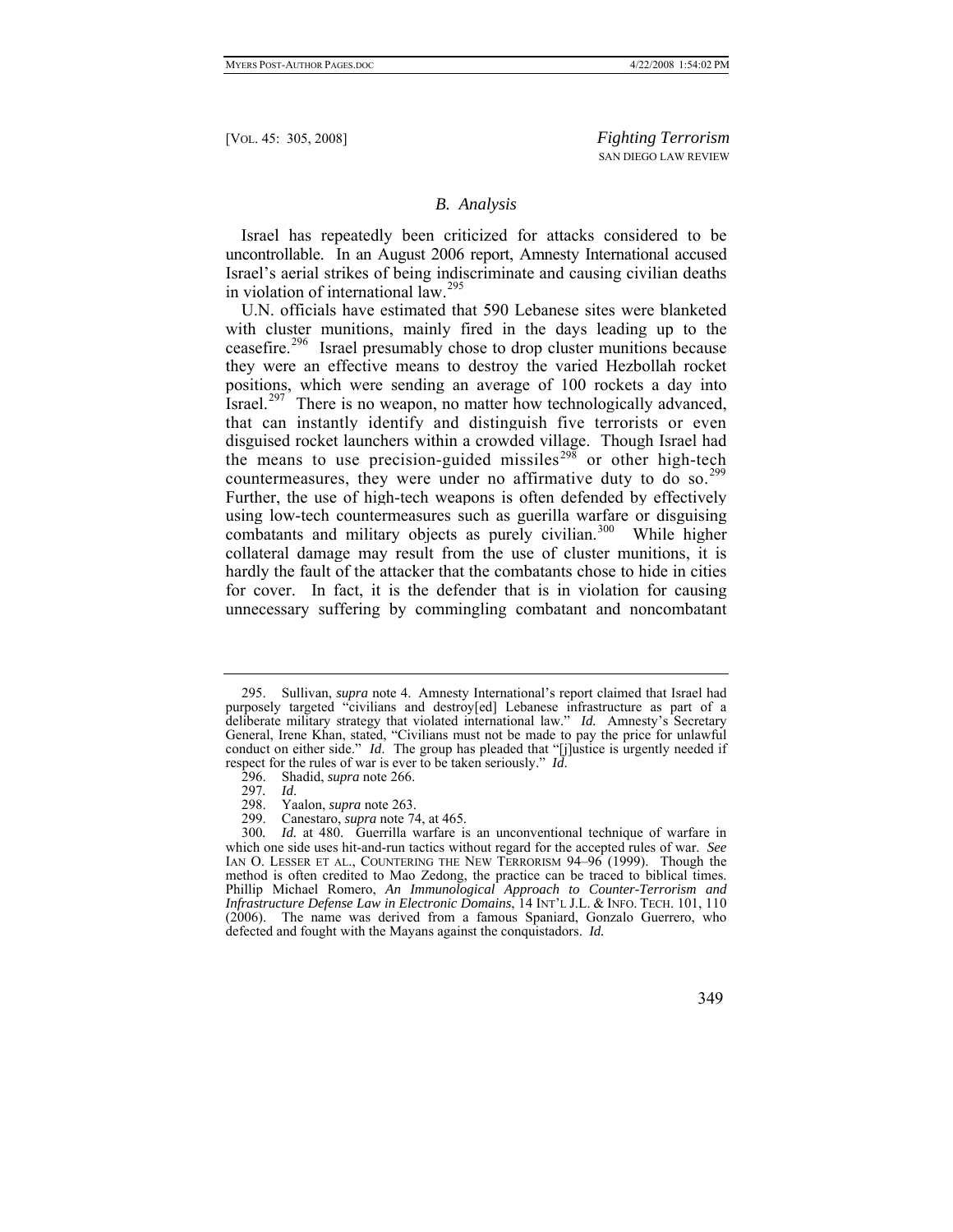facilities.[301](#page-45-0) Therefore, Hezbollah seems to be guilty of abuses of both discrimination and humanity.

The last main argument often levied at Israel is that it should have suspended attacks on these legitimate objects when it became apparent that the attack would "be expected to cause incidental loss of civilian life, injury to civilians, damage to civilian objects, or a combination thereof, which would be excessive in relation to the concrete and direct military advantage anticipated."<sup>[302](#page-45-1)</sup> This argument has been cited in connection with an Israeli strike on a two-story complex which housed the Hamas militant leader and bombmaker Mohammed Deif.<sup>[303](#page-45-2)</sup> Deif and other leaders of Hamas believed to be responsible for the abduction of an Israeli soldier were hiding in a residential home in a crowded Gaza City neighborhood.<sup>[304](#page-45-3)</sup> Upon receiving intelligence, Israel sent an  $F-16$ warplane to drop a 550-pound bomb on the house at 2:30 a.m. local time, despite the fact that the terrorist leaders were hiding among civilians.<sup>[305](#page-45-4)</sup> The bomb killed nine members of the resident family, though the target Deif was only injured.<sup>[306](#page-45-5)</sup> Hospital officials said thirty-seven people were wounded from the bombardment.<sup>[307](#page-45-6)</sup> An official in the office of Israeli Prime Minister explained that "Israel is compelled to take action against those planning to unleash lethal terror attacks against Israeli citizens, [even if] Palestinian terrorist leaders continue to take refuge among and hide behind their own civilians."<sup>[308](#page-45-7)</sup>

Under the principle of distinction, a commander is required to employ the method or means of attack likely to cause the least civilian injury relative to the military advantage gained.<sup>[309](#page-45-8)</sup> A terrorist leader is an appropriate military target, and under Protocol I, large-scale collateral

<span id="page-45-3"></span>304. Wagner  $\&$  El Deeb, *supra* note 303. Israel claimed that the targeted home was a key Hamas hideout, however a spokesman for Hamas's military wing disputed the claim. *Id.*

 <sup>301.</sup> Protocol I, *supra* note 13, art. 58.

<sup>302</sup>*. Id.* art. 57. AMNESTY INT'L, *supra* note 6, at 5.

<span id="page-45-2"></span><span id="page-45-1"></span><span id="page-45-0"></span><sup>303</sup>*. See* News Release, Amnesty Int'l, Israel/Occupied Territories: Civilian Population at Risk in Gaza (July 14, 2006), http://www.amnesty.ca/resource\_centre /news/view.php?load=arcview&article=3599&c=Resource+Centre+News. Deif had appeared at the top of Israel's most wanted list since 1992, and was the leader of the Izzedin al-Qassam Brigades, Hamas's military wing. Thomas Wagner & Sarah El Deeb, *Top Hamas Leader Hurt in Israeli Bombing*, BREITBART.COM, July 12, 2006, http://www.breitbart.com/ article.php?id=D8IQNIJ01&show\_article1.

<span id="page-45-4"></span><sup>305</sup>*. Gaza Neighbours "Felt Earthquake*,*"* BBC NEWS, July 12, 2006, http://news.bbc. co.uk/2/hi/middle\_east/5173410.stm.

<span id="page-45-5"></span><sup>306</sup>*. Deaths Mount in Attacks on Gaza*, BBC NEWS, July 12, 2006, http://news.bbc.co. uk/1/hi/world/middle\_east/5171148.stm.<br>307.  $Id$ .

<sup>307</sup>*. Id.*

 <sup>308.</sup> Wagner & El Deeb, *supra* note 303.

<span id="page-45-8"></span><span id="page-45-7"></span><span id="page-45-6"></span> <sup>309.</sup> Gabriel Swiney, *Saving Lives: The Principle of Distinction and the Realities of Modern War*, 39 INT'L LAW. 733, 733–34 (2005).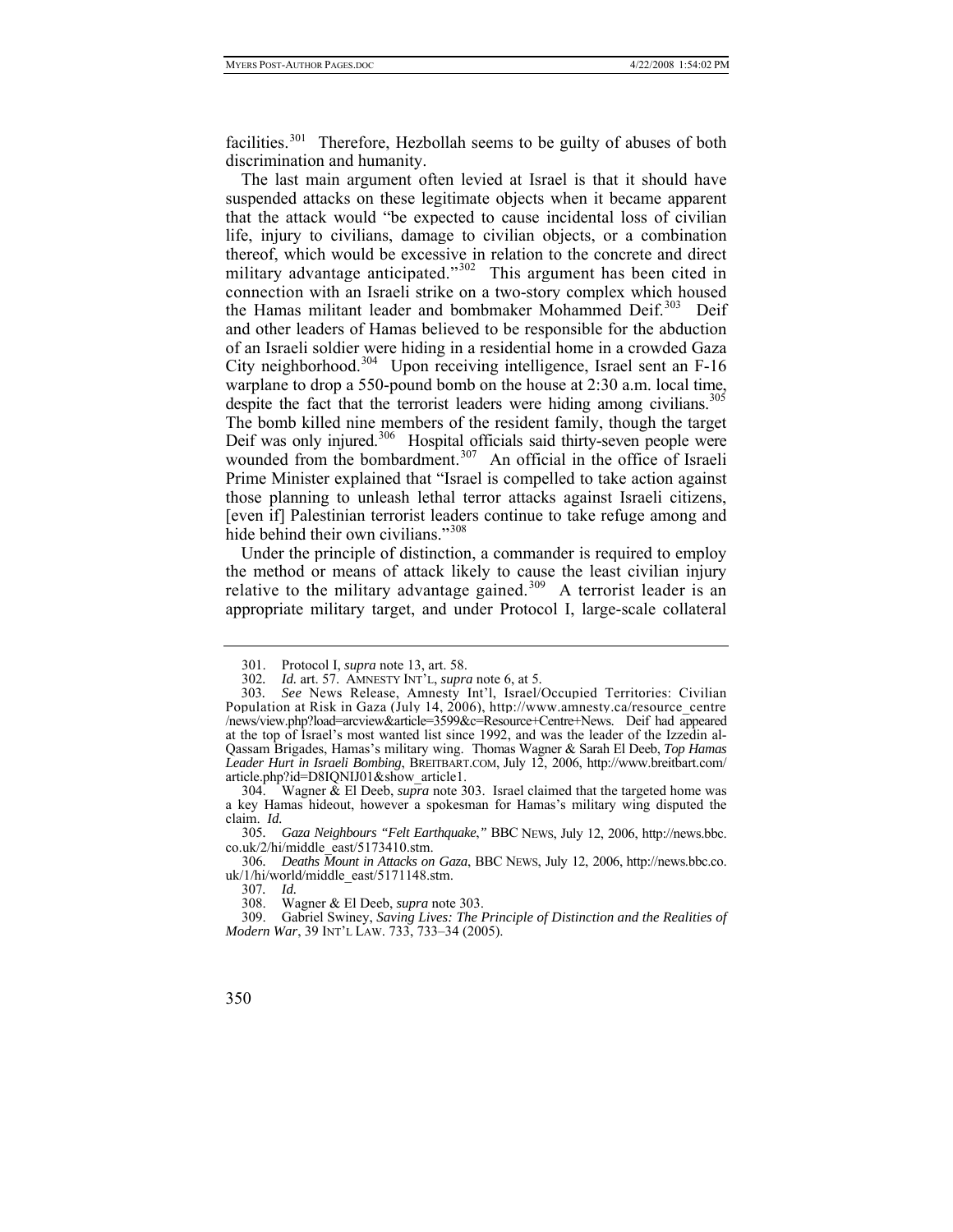damage may be acceptable when a proper military objective is targeted.<sup>[310](#page-46-0)</sup> Civilian casualties are a likely consequence from an attack by aircraft carrying unguided bombs, but as long as the expected damage is outweighed by the military advantage gained, Israel has acted within the guidelines of the Protocol.<sup>[311](#page-46-1)</sup> The unguided bomb used in the Deif strike seems to have hit a legitimate military target without excessive collateral damage in relation to military goals. As mentioned previously, Israel is under no duty to use guided munitions,  $3^{12}$  but given this target it seems that the method of bombing, guided or dumb, made little difference. In fact, using a guided missile would have likely had the same result of hitting the house that collapsed while causing some collateral damage. Though precision-guided munitions have an estimated accuracy rate of ninety percent while dumb bombs only have one of thirty percent, the strike employed by Israel was effective and the means do not seem extreme relative to the anticipated military gain.<sup>[313](#page-46-3)</sup> Israel's dumb bomb fulfilled the requirement of planners to "take all feasible precautions in the choice of means and methods of attack with a view to avoiding, and in any event to minimizing, incidental loss of civilian life, injury to civilians and damage to civilian objects."[314](#page-46-4)

While Israel has been criticized for using bombs that damaged an estimated 15,000 homes,<sup>[315](#page-46-5)</sup> according to the United Nations Office for the Coordination of Humanitarian Affairs (OCHA), it took great safety measures to minimize loss of civilian life. The Israeli army dropped

<sup>310</sup>*. Id.* at 747.

<span id="page-46-1"></span><span id="page-46-0"></span> <sup>311.</sup> The Israeli military is in the unique position of being one of the few modern militaries to commit to large-scale urban warfare. Christopher B. Puckett, Comment, *In This Era of "Smart Weapons," Is a State Under an International Legal Obligation to Use Precision-Guided Technology in Armed Conflict?*, 18 EMORY INT'L L. REV. 645, 718 (2004). In fact, in conducting campaigns through the narrow streets and dense apartment complexes, the military has found that modern precision bombing from F-15s and F-16s using 500- to 1000-pound bombs has been unsuccessful in preventing collateral damage. *Id.* 

<span id="page-46-2"></span><sup>312</sup>*. See* Canestaro, *supra* note 74, at 465 (noting that it is illogical for states which possess precision weaponry to be held to a higher standard than states who do not).

 <sup>313.</sup> Belt, *supra* note 107, at 131.

<sup>314</sup>*. See* Protocol I, *supra* note 13, art. 57.

<span id="page-46-5"></span><span id="page-46-4"></span><span id="page-46-3"></span> <sup>315.</sup> AMNESTY INT'L, *supra* note 6, at 7. OCHA was created in December 1991 under Resolution 46/182, in order to "strengthen the United Nation's response to both complex emergencies and natural disasters . . . [and] improv[e] the overall effectiveness of the UN's humanitarian operations in the field." OCHAonline.un.org, *A Brief History of OCHA*, http://ochaonline.un.org/AboutOCHA/tabid/1076/Default.aspx (last visited Mar. 27, 2008).